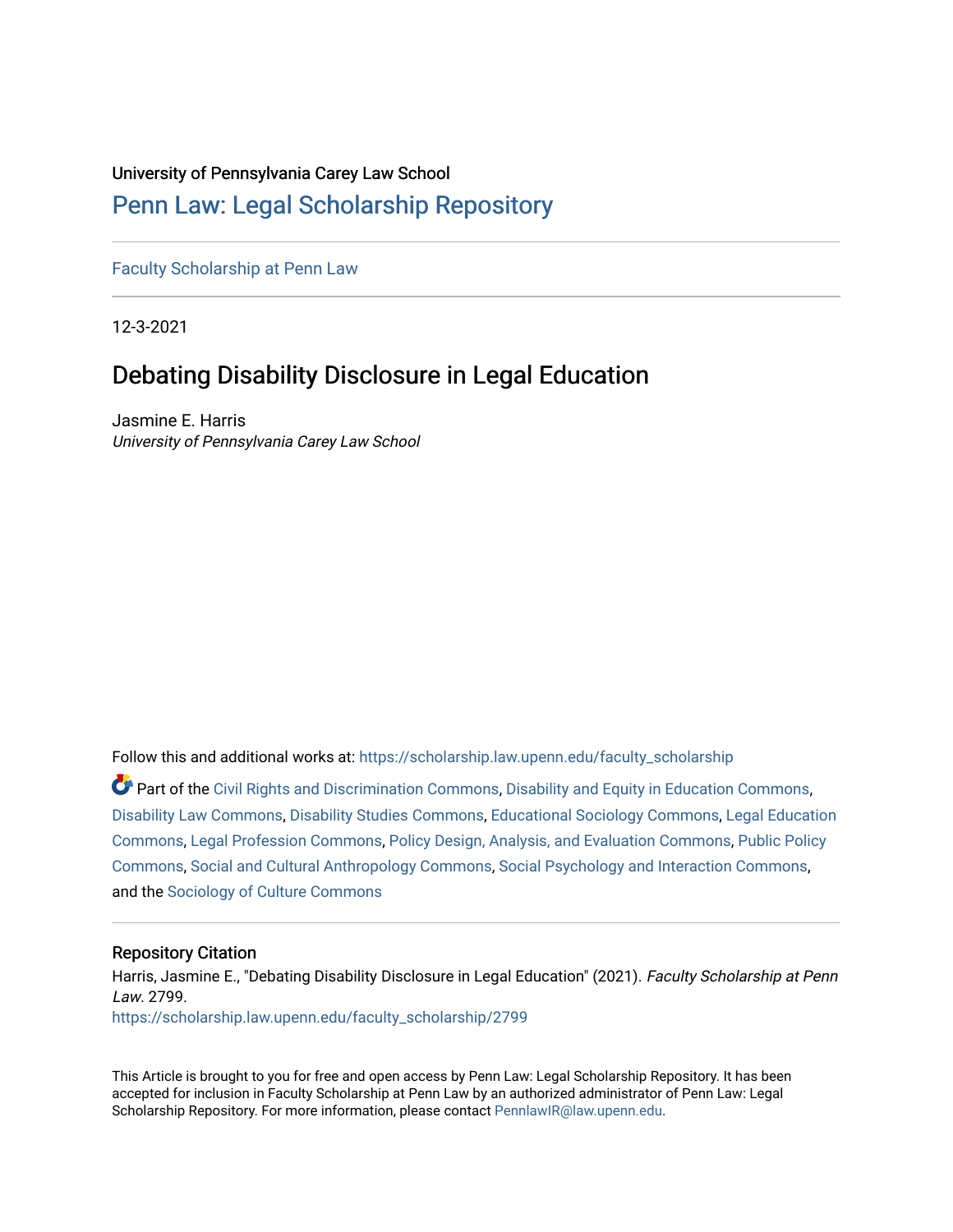### *DRAFT. DO NOT CITE WITHOUT AUTHOR'S EXPRESS PERMISSION.*

## DEBATING DISABILITY DISCLOSURE IN LEGAL EDUCATION

## *Jasmine E. Harris\**

69 (4) J. LEGAL EDUC. \_\_ (forthcoming 2022).

| II. CONTESTING ASSUMPTIONS AND EXPANDING THE CURRENT                                                            |    |
|-----------------------------------------------------------------------------------------------------------------|----|
| B. PERVASIVENESS OF DISABILITY AMONG STUDENTS AND FACULTY 29<br>C. INTERSECTIONAL AND TEMPORAL CONSIDERATIONS34 |    |
|                                                                                                                 |    |
| C. BEYOND INDIVIDUAL CONCEPTIONS OF PRIVACY 36                                                                  | 35 |
|                                                                                                                 |    |

#### **INTRODUCTION**

<span id="page-1-0"></span>More than three decades after President George H.W. Bush signed the Americans with Disabilities Act into  $law$ ,<sup>1</sup> disability identity remains contested and continues to be conflated with medical diagnoses by both law

<sup>\*</sup> Professor of Law, University of Pennsylvania Carey School of Law. Many thanks to Karen Tani and Lilith Siegel who have created a much-needed space for new narratives on disability and identity in legal education through this special symposium issue of the Journal of Legal Education. A note of thanks to Ruth Colker, Robert Dinerstein, Julia Simon-Kerr, and the faculty at the University of Connecticut School of Law for their thoughtful engagement with this project.

<sup>&</sup>lt;sup>1</sup> The ADA celebrated its thirty-first anniversary on July 26, 2021.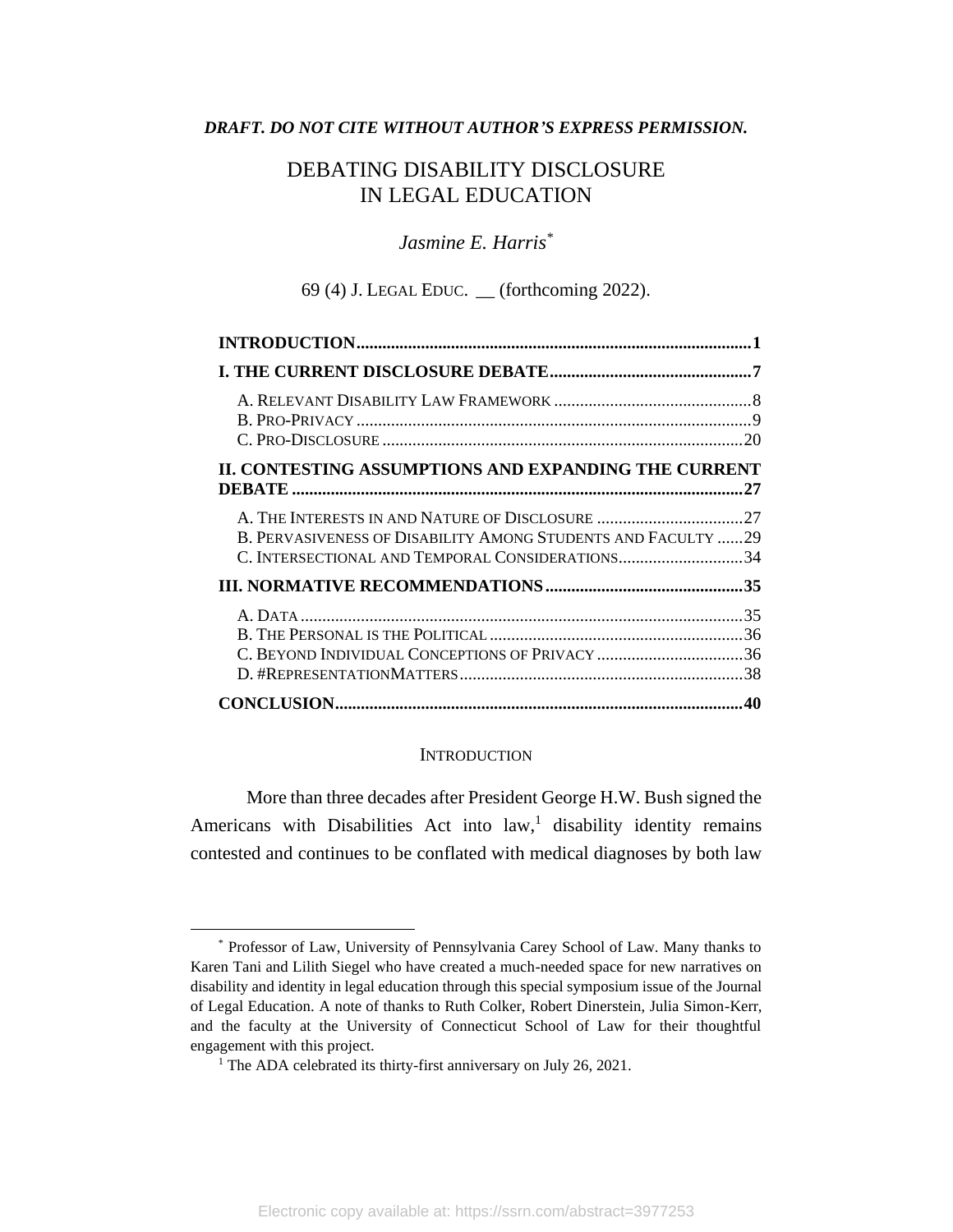and society.<sup>2</sup> Dichotomies endure—disabled/nondisabled; physical/mental disability; visible/invisible; disclosure/nondisclosure; individual/institutional—and, as a result, undermine the exercise of rights and claims to disability identity.<sup>3</sup> One particularly problematic binary at the core of the others is the line drawn between 'visible' and 'invisible disabilities.' 4

3 Jasmine E. Harris, *The Aesthetics of Disability*, 119 COLUM. L. REV. 895 (2019); Jasmine E. Harris, *Taking Disability Public*, 169 U. Penn. L. Rev. (forthcoming 2021) and *The Privacy Problem in Disability Antidiscrimination Law*, *in* DISABILITY, HEALTH, LAW, AND BIOETHICS 159 (Glenn Cohen et al. eds., 2020); Elizabeth F. Emens, *Integrating Accommodation*, 156 U. PA. L. REV. 839, 903-08 (2008); Doron Dorfman, *[Un]Usual Suspects: Deservingness, Scarcity, and Disability Rights*, 10 U. CAL. IRVINE L. REV. 557 (2020); Elizabeth F. Emens, *Disability Admin: The Invisible Costs of Being Disabled*, 105 MINN. L. REV. 2329 (2021); Katie R. Eyer, *Claiming Disability*, B. U. L. REV. (forthcoming 2021).

<sup>4</sup> I use 'visible' and 'invisible' to advance the central argument in this article in this paragraph. However, to avoid perpetuating the use of these terms, my analysis describes the divide as 'apparent' and 'less apparent' disabilities. The act of "seeing"—what we notice/identify/mark—is not agnostic. Rather, what we "see" and value tend to be those markers that track accepted social norms while those we "see" and reject tend to be those markers that deviate from those accepted social norms. *See* Pam Belluck, *Yes, Looks Do Matter*, **N.Y.** TIMES (April 24, 2009), https://www.nytimes.com/2009/04/26/fashion/26looks.html ("But many social scientists and others who study the science of stereotyping say there are reasons we quickly size people up based on how they look. Snap judgments about people are crucial to the way we function, they say — even when those judgments are very wrong."); Hanoch Livneh, *On the Origins of Negative Attitudes Towards People With Disabilities*, 43 REHABILITATION LITERATURE 338, 341 (1982) (describing aversion to disabilities as partially rooted in a threat to one's own body image, where "seeing a person with a physical disability creates a feeling of discomfort because of the incongruence between an expected 'normal' body and the actual perceived reality. The viewer's own, unconscious and somatic, body image may, therefore, be threatened due to the presence of the disabled individual"); Deborah L. Rhode, *The Injustice of Appearance*, 61 STAN. L. REV. 1033, 1051 (2009) (discussing discrimination

<sup>2</sup> Sometimes disability rights themselves are intentionally framed using medical diagnoses as a way to secure public benefits, compensate for the absence of a strong public safety net, or—as some legal scholars have argued—to promote solidarity. *See, e.g.*, Craig Konnoth, *Medicalization and the New Civil Rights*, 72 STAN. L. REV. 1165 (2020); Rabia Belt & Doron Dorfman, Response, *Reweighing Medical Civil Rights*, 72 STAN. L. REV. ONLINE (2020); Allison K. Hoffman, Response, *How Medicalization of Civil Rights Could Disappoint*, 72 STAN. L. REV. ONLINE (2020); Craig Konnoth, Response, *Medical Civil Rights as a Site of Activism: A Reply to Critics*, 73 STAN. L. REV. ONLINE 104 (2020) (explaining that "while the legal scholarship has emphasized the harms of using medical discourse, it has not explicitly considered its benefits across social movements").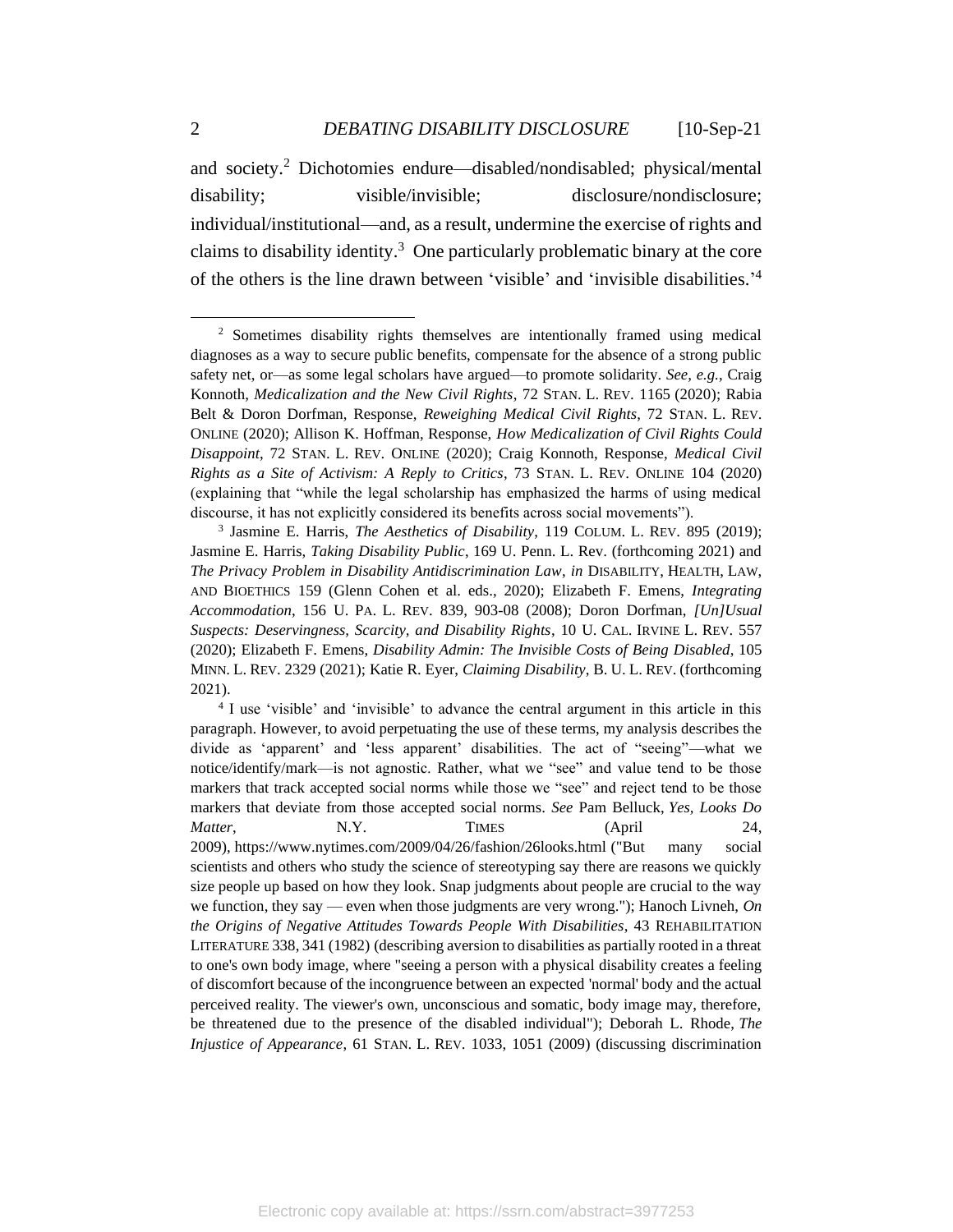This distinction, however, is much less pronounced in society than it seems. It is much more a product of existing information deficits about disability that limit public perceptions to those with a set of normative (often visible) physical and behavioral markers of disability, what I have previously dubbed "the aesthetics of disability."<sup>5</sup>

In fact, while disability continues to be associated with the quintessential symbol of the wheelchair, the majority of people with disabilities in the United States have less apparent disabilities<sup>6</sup> and do not fit the stereotypical emblems of disability—assistive mobility devices such as white canes and wheelchairs.<sup>7</sup> For these individuals, the question of publicly claiming disability as part of their identity is ever-present. $8$  That is, unlike those who manifest the *aesthetics of disability* and forfeit the decision to disclose or not,<sup>9</sup> those without apparent markers have a choice to publicly

based on appearance, often rooted in stereotypes, such that overweight people are lazy).

Thus, less apparent disabilities, while they vary, share the central common characteristic of having attributes *not seen* by others that convey an identity that is devalued or disfavored in certain social settings – e.g., some psychosocial or mental disabilities like schizophrenia, bi-polar disorder, intellectual or developmental disabilities. *See also* James Summers et al., *A Typology of Stigma Within Organizations: Access and Treatment Effects*, 39 J. ORG. BEHAV. 853, 854 (2018) (noting that "the probability of stigmatization is greater when a particular characteristic is visible and is perceived as being controllable").

<sup>5</sup> Jasmine E. Harris, *The Aesthetics of Disability*, 119 COLUM. L. REV. 895, 897 (2019). *See also* Jasmine E. Harris, *Taking Disability Public*, 169 U. Penn. L. Rev. (forthcoming 2021) (manuscript at 2 n.3) (on file with author). *See also infra* Pt. II.B.

<sup>6</sup> LAWYERS, LEAD ON: LAWYERS WITH DISABILITIES SHARE THEIR INSIGHTS 43 (Rebecca S. Williford et al. eds., 2011) (noting that individuals with [less visible/apparent] disabilities constitute the majority of individuals with disabilities, so disclosing these disabilities").

<sup>7</sup> Harris, *Taking Disability Public*, *supra* note 5, at 42 and Doron Dorfman, *[Un]Usual Suspects: Deservingness, Scarcity, and Disability Rights*, 10 U. CAL. IRVINE L. REV. 557 (2020).

<sup>&</sup>lt;sup>8</sup> Note that references to disclosure mean a "public" disclosure of disability identity (micro or macro) but not disclosure for the limited purpose of securing a reasonable accommodation alone.

<sup>9</sup> This is true regardless of whether the disability actually impairs the individual's life functioning. Individuals with facial disfigurements, for example, may not experience any physical limitations as result of their disability but nevertheless experience discrimination because of their aesthetic non-normativity. It is precisely for this reason that Congress added the third prong to the disability definition under the Americans with Disabilities Act –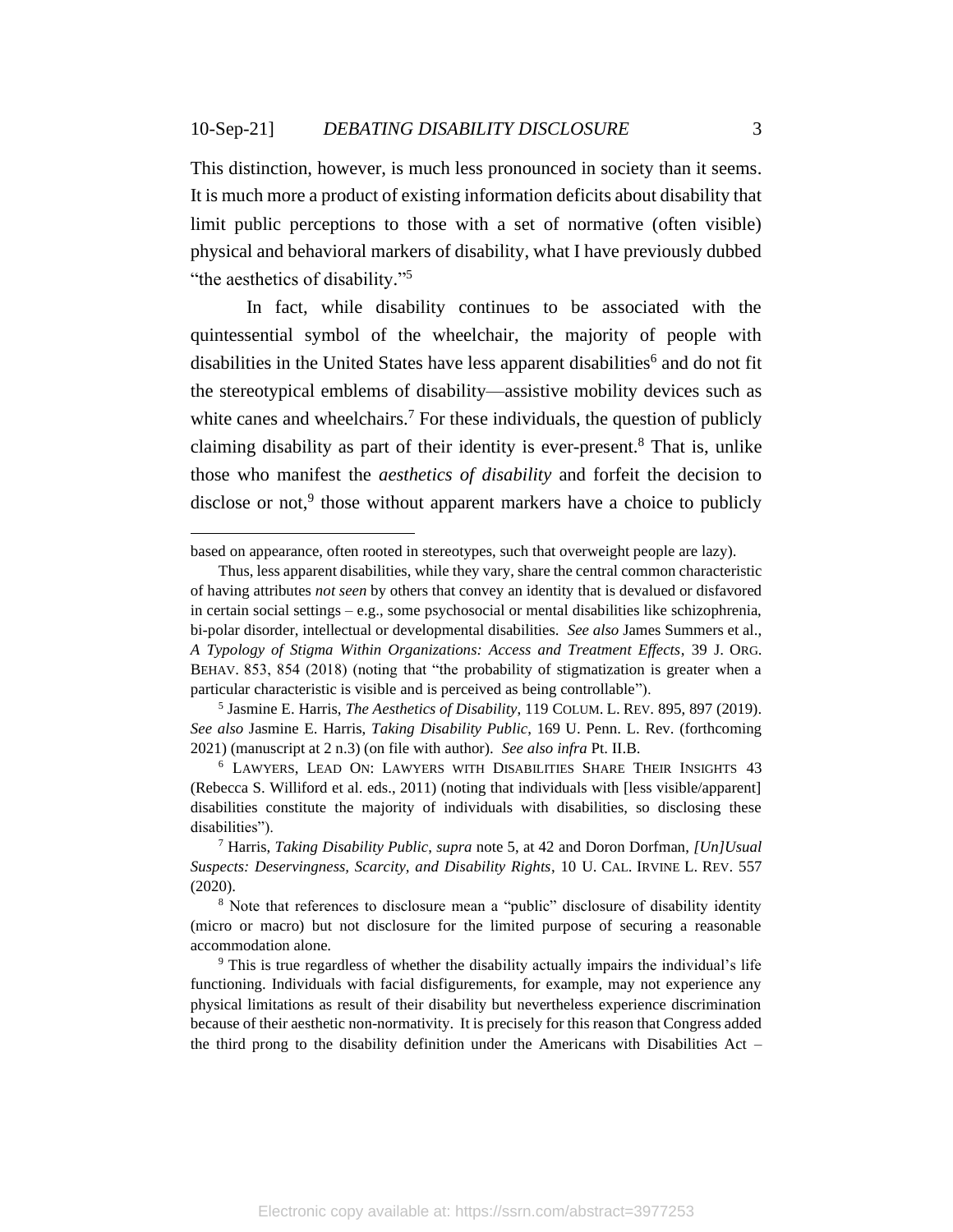identify as a disabled person, pass as nondisabled (hiding disability/actively performing nondisabled appearances and behaviors), or "cover" (downplaying disability to blend into mainstream society).<sup>10</sup>

A healthy literature exists on the disclosure of a non-apparent disfavored trait in law and sexuality (LGBTQ identity) and immigration law (immigration status), <sup>11</sup> but no similar deep debates on disclosure<sup>12</sup> exist with respect to disability identity in legal scholarship.<sup>13</sup> My prior work seeks to

<sup>12</sup> *But see* Carrie Griffin Basas, *The New Boys: Women with Disabilities and the Legal Profession*, 25 BERKELEY J. GENDER L. & JUST. 32, 33 (2010); Elizabeth Emens, *Intimate Discrimination: The State's Role in the Accidents of Sex and Love*, 122 HARV. L. REV. 1307 (2009).

<sup>&</sup>quot;regarded as" disabled—to recognize the social construction of disability and offer individuals a legal remedy for the harm experienced.

<sup>10</sup> Kenji Yoshino, *Covering*, 111 YALE L.J. 769, 772 (2001).

<sup>11</sup> *See, e.g.*, Rose Cuison-Villazor, *The Undocumented Closet*, 92 NORTH CAROLINA L. REV. 2 (2013) (expanding on scholarship regarding the "closet" and oppression of LGBTQ persons and its interaction with undocumented immigrants); EVE K. SEDGWICK, EPISTEMOLOGY OF THE CLOSET 68 (1990) (describing the struggle to decide between secrecy and disclosure of sexual orientation when faced with new groups or individuals); Esther Yu-Hsi Lee, *Each Day, Over 2,600 Young Undocumented Immigrants Come Out of the Shadows*, THINK PROGRESS (June 17, 2013, 1:43 PM), http://think progress.org/immigration/2013/06/17/2167591/daca-recipients-daily/ (discussing the coming out of immigrants); Michael A. Olivas, Op-Ed., *Advice to Immigrants: Don't Get on the Undocubus*, N.Y. TIMES (May. 13, 2015), https://www.nytimes.com/roomfordebate/2012/08/01/is-getting-on-the-undocubus-a-goodidea/advice-to-immigrants-dont-get-on-the-undocubus (recommending against undocumented immigrants outing themselves).

<sup>13</sup> Disability scholars have started to ask these questions in the past year or so. *See, e.g.,* Katie R. Eyer, *Claiming Disability*, B. U. L. REV. (forthcoming 2021) (suggesting that an unstudied lack of "claiming" disability has led to the duration of biases against people with disabilities); Jasmine E. Harris, *Taking Disability Public*, 169 U. PA. L. REV. (forthcoming 2021) and *The Aesthetics of Disability*, 119 COLUM. L. REV. 895 (2019) (discussing the lack of scholarship and disability law addressing the aesthetics of disability and identity); Nicole Buonocore Porter, *What Disability Means to Me: When the Personal and Professional Collide*, 5 HLRE: OFF REC. 119, 128 (2019) (disclosing that she does not "feel" like a person with a disability, though she has one). But see Emens, Integrating Accommodation, *supra* note 3. Also of note, disability studies scholars in other disciplines have a well-developed literature on the issue of disability identity and disclosure; the problem is that this wealth of knowledge has only scratched the surface in legal scholarship. *See, e.g.,* SIMI LINTON, CLAIMING DISABILITY, KNOWLEDGE AND IDENTITY (1998); Adrienne Asche, *Critical Race Theory, Feminism, and Disability: Reflections on Social Justice and Personal Identity*, 62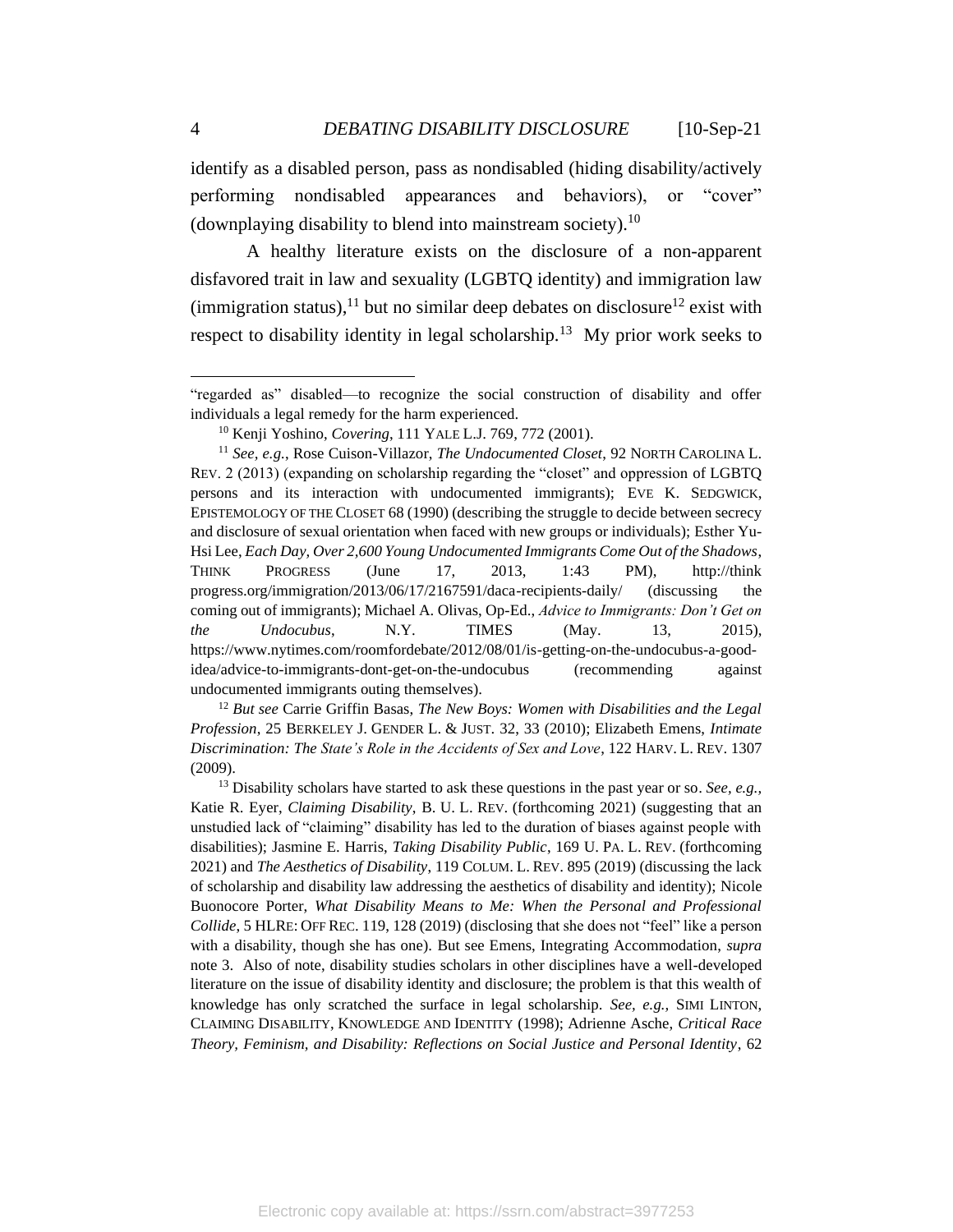frame and contribute to these discussions in other areas of law and society, including employment, public services and programs, places of public accommodations, intimate relationships, and family law.<sup>14</sup>

This Article builds on my broader treatment of this topic and argues that existing debates about disability<sup>15</sup> identity—specifically in legal education—miss three critical points of nuance.<sup>16</sup> First, discussions about the stakes of disclosure of disability identity focus almost entirely on individual rights and privacy with little attention to the relationship between disability disclosure and continued efforts to change social norms of disability or the collective benefits of disclosure. <sup>17</sup> Second, conversations about disability in legal education presume that both law students and professors are

<sup>15</sup> For purposes of this article, "disability" assumes a broader definition than federal statutes focused on the disability substantially limiting one or more major life activities – *see, e.g.*, Americans with Disabilities Act, 42 U.S.C. § 12102 ("The term 'disability' means, with respect to an individual–(A) a physical or mental impairment that substantially limits one or more major life activities of such individual...."); Rehabilitation Act of 1973, 29 U.S.C. § 705(9) ("The term 'disability' means... a physical or mental impairment that constitutes or results in a substantial impediment to employment...."); Fair Housing Act, 42 U.S.C.  $\S 3602(h)(1)$  ("Handicap' means, with respect to a person  $-(1)$  a physical or mental impairment which substantially limits one or more of such person's major life activities...."); Social Security Act, 42 U.S.C.  $\S$  416(i)(1) ([T]he term 'disability' means (A) inability to engage in any substantial gainful activity by reason of any medically determinable physical or mental impairment which can be expected to result in death or has lasted or can be expected to last for a continuous period of not less than 12 months, or (B) blindness....").

<sup>16</sup> This special edition of the Journal of Legal Education fills existing gaps in the literature through theoretical and qualitative contributions that offer first-hand accounts of the challenges in legal education faced by individuals with disabilities and, apropos to this article, those with less apparent disabilities, specifically.

<sup>17</sup> Jasmine E. Harris, *Taking Disability Public*, 169 U. PA. L. REV. (forthcoming 2021).

OHIO STATE L.J. 391 (2001); Rosemarie Garland Thomson, *Integrating Disability, Transforming Feminist Theory*, 14 NWSA J. 1 (2002); TOBIN SEIBERS;, DISABILITY THEORY (2008); Lennard Davis, *The End of Identity Politics: On Disability as an Unstable Categor*y, *in* THE DISABILITY STUDY READER 263 (4th ed. 2013) ; ELLEN SAMUELS, FANTASIES OF IDENTIFICATION, DISABILITY, GENDER, RACE (2014).

<sup>14</sup> Jasmine E. Harris, *The Frailty of Disability Rights*, 169 U. PA. L. REV. Online (2020); Jasmine E. Harris, *Sexual Consent and Disability*, 93 N.Y.U. L. REV. 482 (2018); Jasmine E. Harris, *Legal Capacity at a Crossroad: Mental Disability and Family Law*, 57 FAM. CT. R. 14 (2019); Jasmine E. Harris, *Cultural Collisions and the Limits of the Affordable Care Act*, 22 AM. U.J. GENDER, SOC. POL'Y & L. 387 (2014); Jasmine E. Harris, *Taking Disability Public*, U. PA. L. REV. (forthcoming 2021).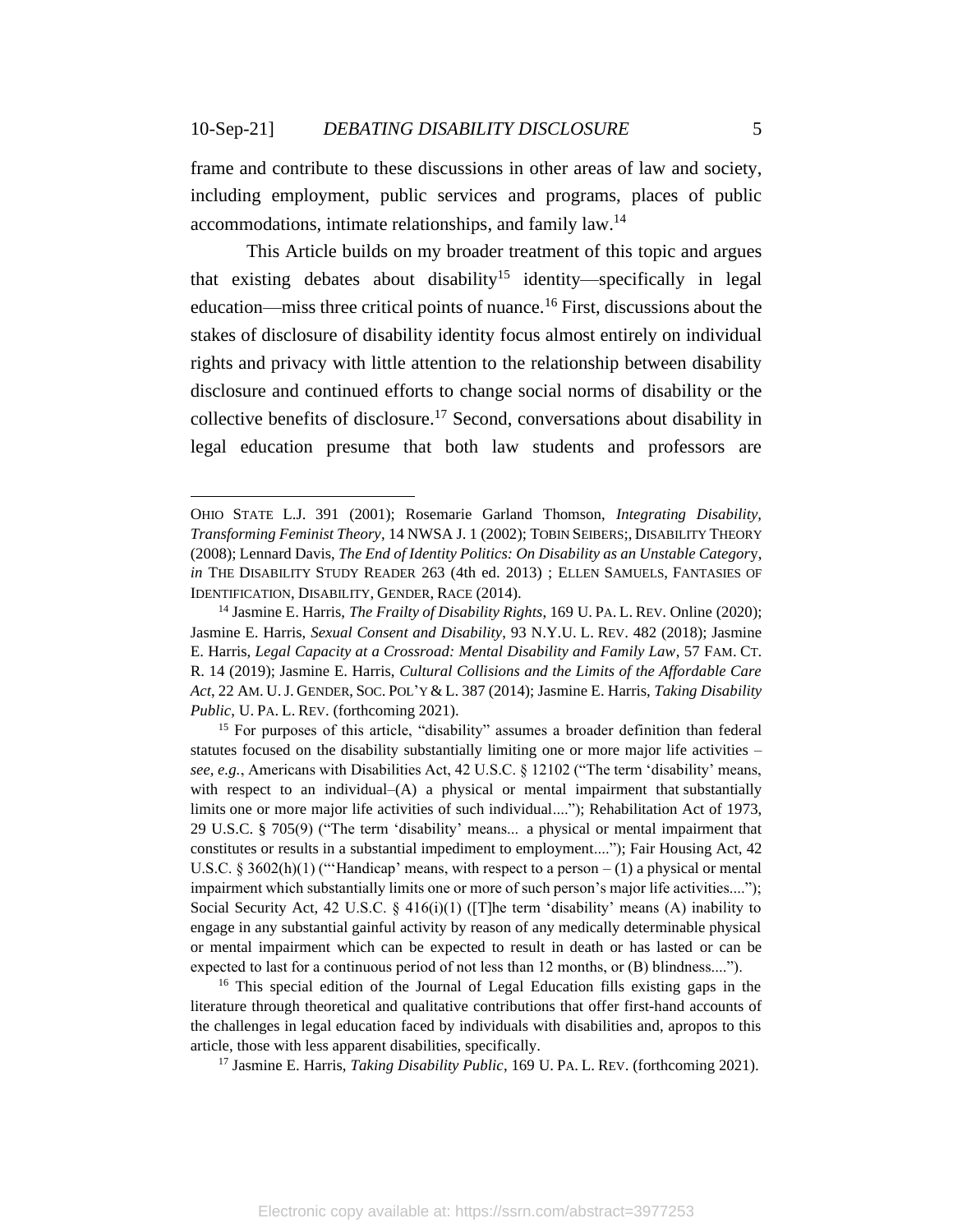nondisabled.<sup>18</sup> This baseline shapes the design (and accessibility) of legal education. The pervasiveness of disability in the national population (1 in 5 adults)  $^{19}$  relative to the poor representation of disability among law students and lawyers should raise red flags about barriers to accessing legal education, and, consequently, the legal profession. <sup>20</sup> The National Association for Legal Career Professionals (NALP) 2019 Report on Diversity in Law Firms revealed that fewer than 0.46% of all law firm partners and 0.59% of law firm associates surveyed identified as a person with a disability. <sup>21</sup> Even if that number is underinclusive because it relies on self-disclosure, the percentage of people with disabilities in law firms is abysmal and disproportionate to the incidence of disability in society. Third, disclosure is not an on/off switch, but rather a complex and continuing set of decisions complicated by existing social norms, stigma, and, at times, the intersections of multiple marginalized identities. Any debate about the value of privacy and disclosure to disability rights must address these assumptions.

This Article unfolds in three parts. Part I maps representative arguments in the disclosure debate. Part II advances the central argument in the article, that the current debate misses three key considerations. Part III then zooms out to reflect on the insights in Part II and the normative

<sup>&</sup>lt;sup>18</sup> There is no single, reliable data source for the number of law students or faculty with disabilities. This information is often not tracked, or when it is, relies on self-identification. *See* Pt. II for a discussion on why self-identification in legal education is problematic and under-inclusive. People may claim disability identity regardless of whether they formally meet the federal statutory definition. There are some instances when an individual's ability to meet a legal definition matters in this article's discussion but for the most part, I explore a self-conception of disability identity where the only requisite is whether, when, and where people voluntarily self-identify.

<sup>&</sup>lt;sup>19</sup> MATTHEW W. BRAULT, U.S. CENSUS BUREAU, AMERICANS WITH DISABILITIES: 2010, CURRENT POPULATION REPORTS, P70-131 4 (2012).

 $20$  The incidence of disability in society also supports the need for better data collection and dissemination on disability in legal education. Brandon Lowery, *Will Law Schools Start Counting 'Generation ADA'?* LAW360° (Aug. 16, 2018), https://www.law360.com/articles/1074290 ("As people with disabilities face barriers to inclusion in the legal industry, disabled law students remain a rarity — but no one is quite sure just how rare they are.").

NALP REPORT ON DIVERSITY IN U.S. LAW FIRMS 30 (2019), https://www.nalp.org/uploads/2019\_DiversityReport.pdf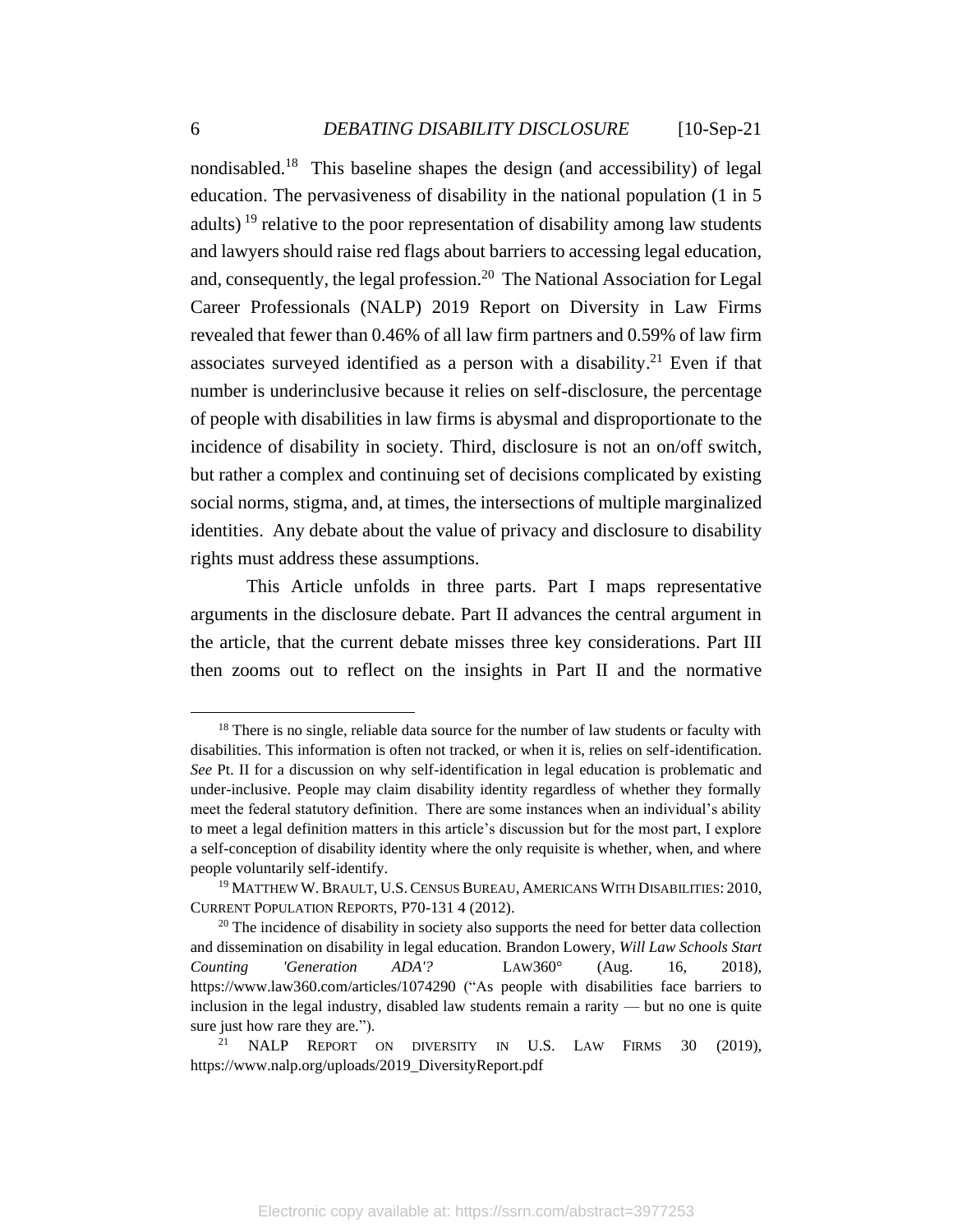implications for supporting meaningful inclusion in legal education and the legal profession.

Negotiating disability identity in legal education matters can have short- and long-term consequences. Decisions to disclose shape the experiences students with *and* without disabilities have in law school, their chances of graduating, job prospects, peer acceptance, and wellbeing in the profession. These decisions affect who gets handpicked by law professors to mold and shape into future judges, political leaders, and, importantly, law faculty.<sup>22</sup> Neither this article nor my prior work fails to recognize the potential risks and costs facing students and faculty with less apparent disabilities in legal education. This Article adopts an agnostic position in this debate relative to my other work. The goal here is not to persuade the reader that privacy or disclosure is superior to its alternatives in legal education; rather, the goal is to surface and contest the failure to account for these key elements in the discussion. Finally, this project is also epistemological in that it helps to capture recent efforts to address disability rights in legal education and the profession.

## I. THE CURRENT DISCLOSURE DEBATE

<span id="page-7-0"></span>The arguments discussed in this Part are illustrative and not exhaustive. Yet they provide an overview of popular justifications advanced by lawyers, law students, and law faculty (collectively, "legal actors") for disclosure or non-disclosure of disability identity.<sup>23</sup>

 $22$  Although the focus of this article is on students and faculty with disabilities, questions related to staff disclosure of disability matters as well. What kind of culture or environment has the institution created? Are we prioritizing the needs of students and faculty above staff? This leads to selective inclusion or hierarchies of inclusion.

 $23$  The arguments in this part track many of the arguments advanced in other contexts beyond legal education. *See* Jasmine E. Harris, *Taking Disability Public*, 169 U. PA. L. REV. 1 (forthcoming 2021).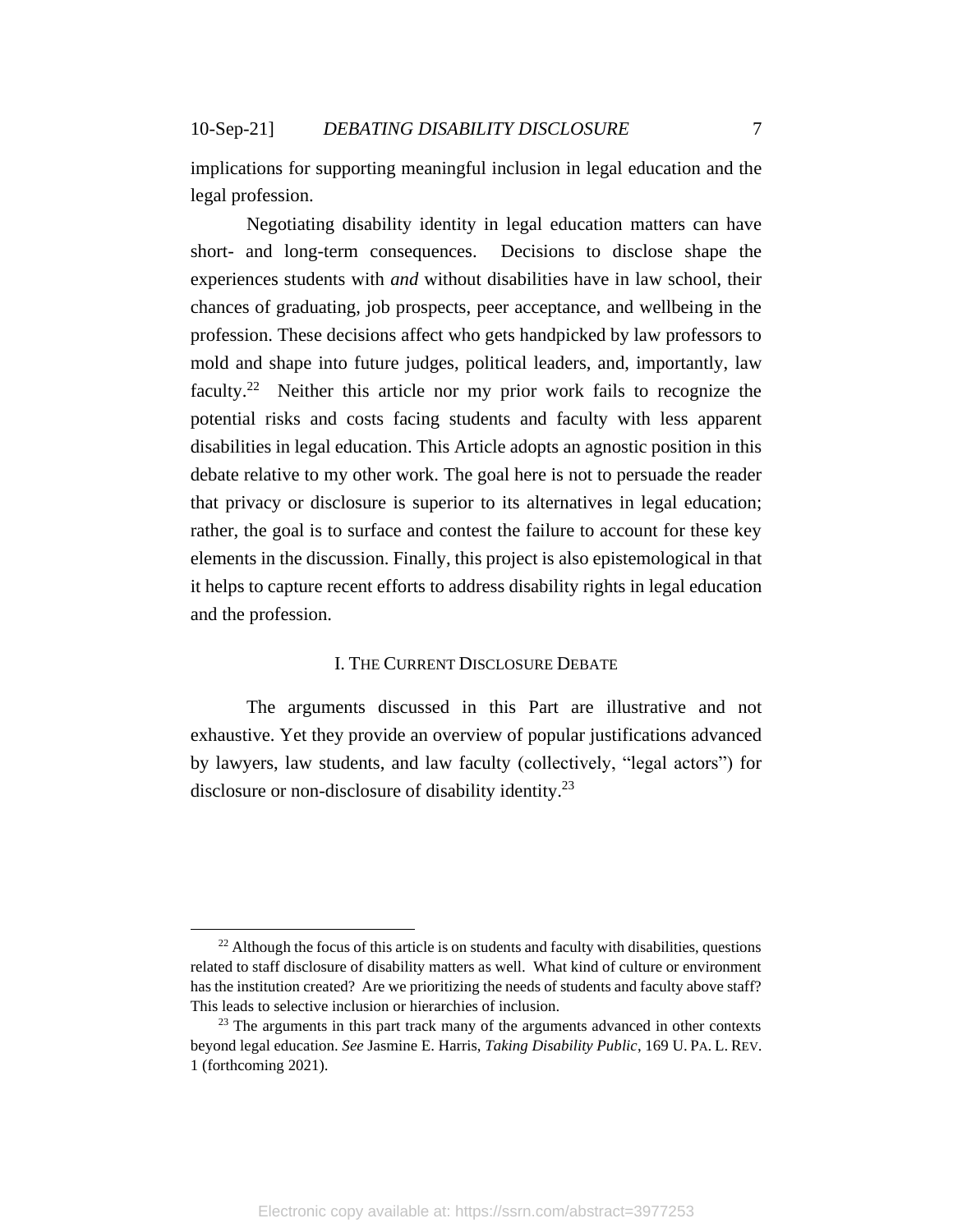#### *A. Relevant Disability Law Framework*

<span id="page-8-0"></span>To help frame this discussion, I share a few opening notes on relevant disability law operating in the background of these debates.<sup>24</sup> First, the principal statutory authorities governing reasonable accommodations/modifications in the context of higher education<sup>25</sup> are the Americans with Disabilities Act (ADA) and, in some cases, Section 504 of the Rehabilitation Act (Rehab Act).<sup>26</sup> Title II of the ADA prohibits disability discrimination by public universities while Title III of the ADA prohibits discrimination by private universities.<sup>27</sup> Section 504 of the Rehab Act applies to both public and private universities receiving federal funds.<sup>28</sup> Both the ADA and Rehab Act treat failure to provide a reasonable accommodation to an "otherwise qualified individual with a disability"<sup>29</sup> as discrimination. Second, with respect to disability discrimination experienced by law faculty

<sup>26</sup> Rehabilitation Act of 1973, 29 U.S.C. § 794(a) (2018); ADA Amendments Act of 2008, Pub. L. No. 110-325, 122 Stat. 3553, (codified at 42 U.S.C. §§ 12101-12102 (2018)).

<sup>&</sup>lt;sup>24</sup> I focus on the application of federal laws but state equivalents prohibiting disability discrimination in the different domains would also apply. See, e.g., California Fair Employment and Housing Act, Cal. Gov't Code. § 12900.

 $25$  I use the term "reasonable accommodation" throughout this Article to refer to a physical or programmatic modification or provision of an auxiliary aid to allow a qualified person to access a public program or service (Title II of the ADA) or a place of public accommodation (Title III of the ADA). Technically, "reasonable accommodation" is a term of art used in conjunction with Title I of the Americans with Disabilities Act governing employment while "reasonable modification" refers to those changes or adaptations to access programs (such as curricula in public universities) or places of public accommodations (such as private universities).

<sup>&</sup>lt;sup>27</sup> Title III does not regulate religious universities and colleges.

<sup>&</sup>lt;sup>28</sup> This provision has a wide reach as most private universities also receive federal dollars and, therefore, are subject to the prohibitions enumerated in Section 504 of the Rehabilitation Act.

 $29$  Although the 2008 Amendments to the Americans with Disabilities Act sought to correct courts' narrow interpretation of the threshold standing question of who is a person with a disability under the statute, there is an open empirical question as to whether courts have internalized the true breadth of the definition of covered individuals post-2008. As I argue elsewhere, the shift requires recognition of the breadth of the ADA and the reality of an expansive continuum of disability in society; in other words, such a move requires a shift in social norms of disability deservedness, often permeated by how well a person manifests existing aesthetics associated with disability. *See* Harris, *Aesthetics of Disability*, *supra* note 12, at 950-51.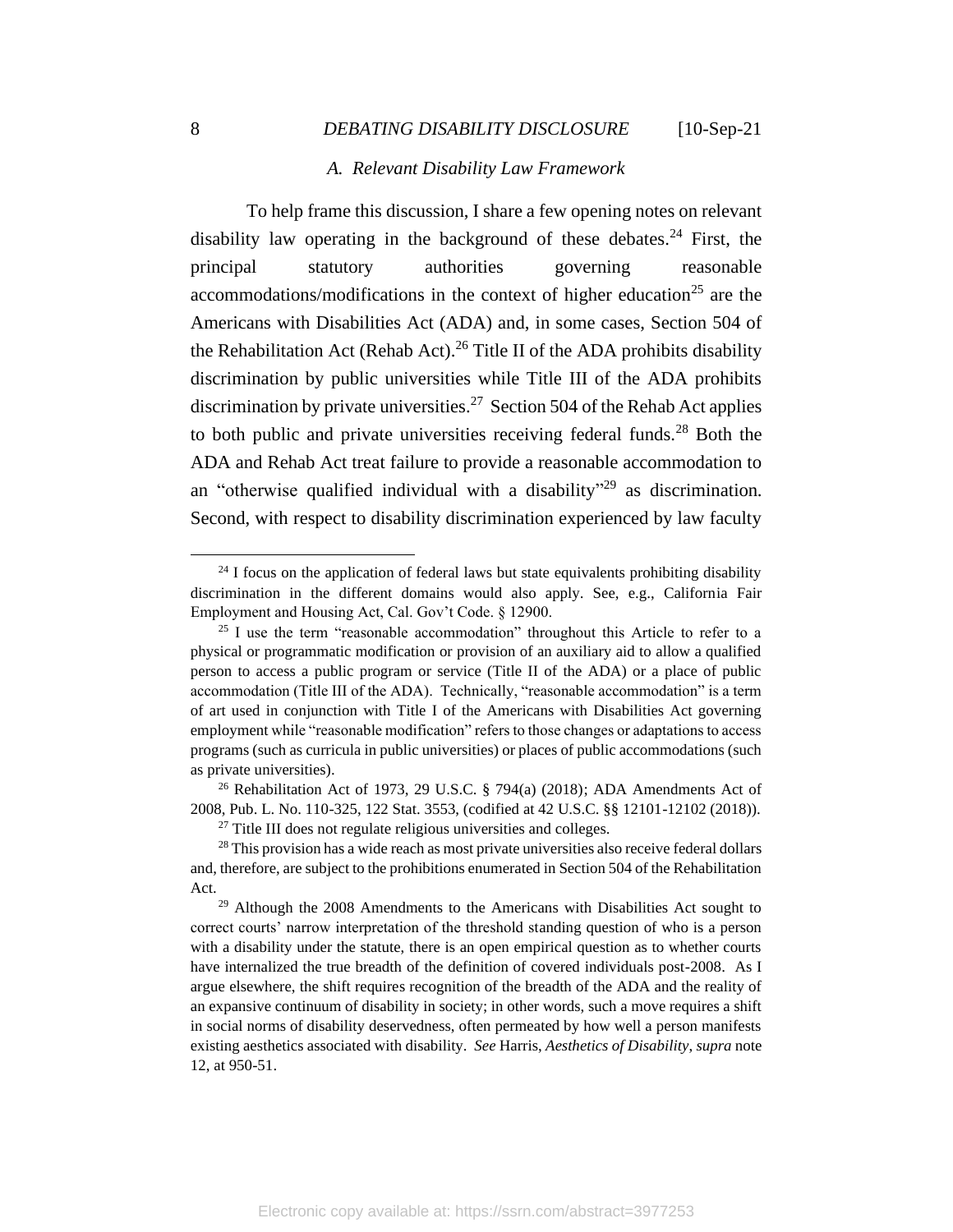or staff, the prohibitions on employment discrimination in the ADA and Rehab Act apply as would the Genetic Information Nondisclosure Act.<sup>30</sup>

Third, there is no single body of law that governs privacy and disclosure in the context of disability. One of the arguments advanced in this article is that existing individualistic legal frameworks that reduce privacy to narrow questions of informed consent, for instance, are incomplete.<sup>31</sup> These reductionist views fail to capture the complexity of the stakes for the disability antidiscrimination project overall.<sup>32</sup> Possible legal remedies for violations of unauthorized disclosure of disability identity can be found in disability antidiscrimination laws such as the Americans with Disabilities Act's nondisclosure provisions, tort law, and privacy law.<sup>33</sup>

## *B. Pro-Privacy*

<span id="page-9-0"></span>Turning to the debate itself, consider the following arguments proffered by some legal actors in support of keeping one's disability identity private.<sup>34</sup> Although questions of disclosure are certainly context-specific, many of the arguments presented in Part I B. and C. are more broadly applicable.

<sup>30</sup> Genetic Information Nondiscrimination Act of 2008, Pub. L. No. 110-233, 122 Stat. 881.

<sup>&</sup>lt;sup>31</sup> I advance more extensive descriptive and normative claims in a forthcoming article, *see supra* note 17.

<sup>32</sup> *Id.*

<sup>33</sup> A deeper analysis of these legal remedies is beyond the scope of this article. *See id.*

<sup>34</sup> *See, e.g.,* Ignacio Cofone, *Antidiscriminatory Privacy*, 72 SMU L. REV. 139, 146-47 (2019) (discussing "preventive information rules" as a strong form of antidiscrimination law); Jessica L. Roberts, *Protecting Privacy to Prevent Discrimination*, 56 WM. & MARY L. REV. 2097, 2146 (2014) (arguing that prohibitions on requests for information related to race/ethnicity/national origin, religion, age, sex, genetics, or disability "could bypass discrimination in at least some instances."); and Robert Post, *Prejudicial Appearances: The Logic of American Antidiscrimination Law*, 88 CALIF. L. REV. 1, 14–16 (2000) (advancing a prophylactic approach that limits the information about identity in circulation). This Part simply describes the current arguments without offering a normative evaluation of them. For such evaluation challenging the assumption that barriers to information flow best serve the more comprehensive antidiscrimination normative mission, *see* Jasmine E. Harris, *Taking Disability Public*, U. PA. L. REV. (forthcoming 2021).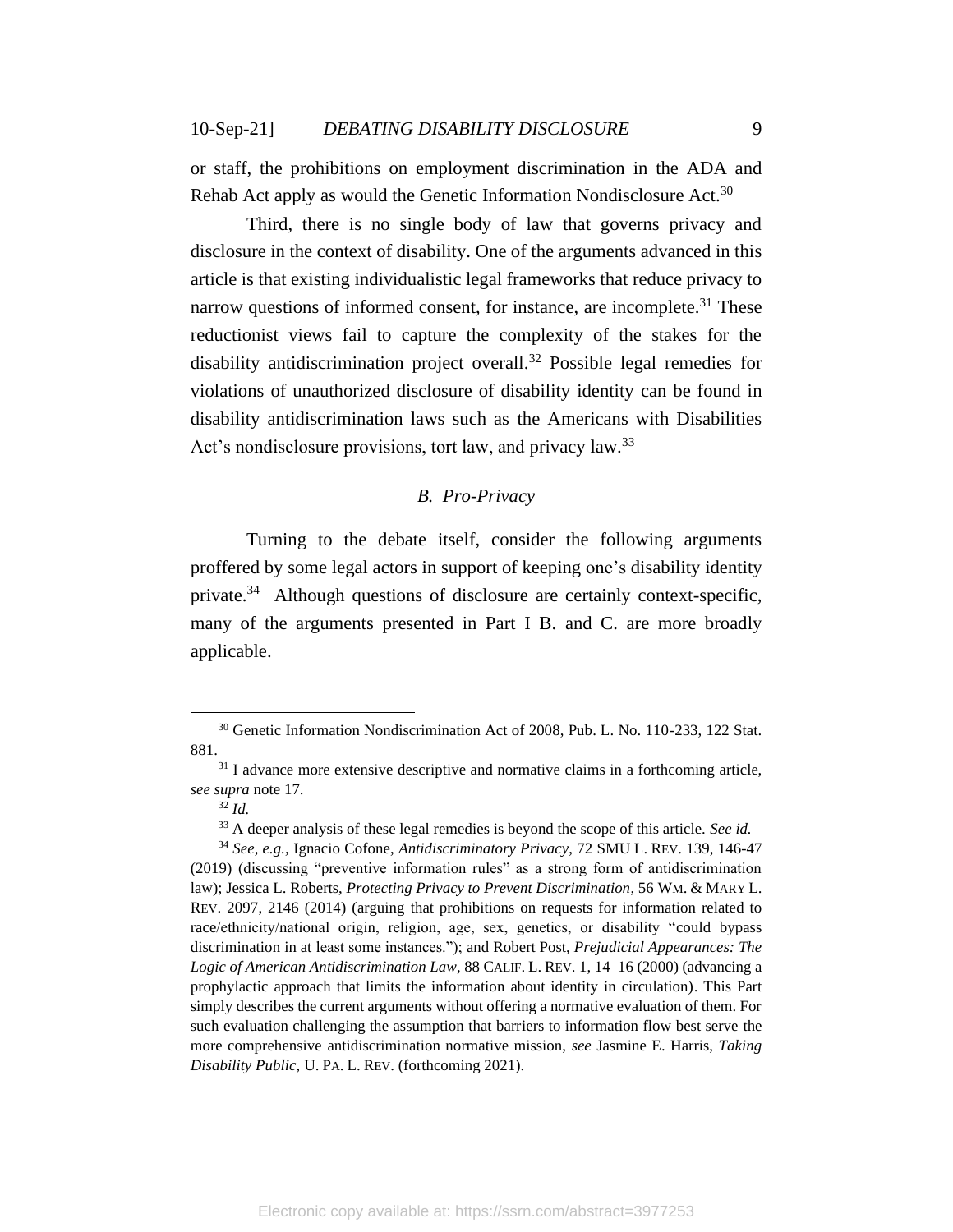## **1. Privacy may be the best form of antidiscrimination law in law schools and legal practice.**

Revealing a disability is a personal and often difficult decision. I'm very disappointed that…I can't tell you to be out, loud, and proud about your disability. As a [disabled] lawyer doing antidiscrimination work, I want to write an inspirational and encouraging letter [to law students]. I want to assure you that we have the same opportunities for successful careers as nondisabled attorneys. I'd love to say that if you disclose your disability at work, you will face no barriers to your career opportunities, growth, and success. I can't do any of that, and it breaks my heart.<sup>35</sup>

The advice above from disability rights lawyer Jodi Hanna cautions law students with disabilities that disclosure is not without risk. The ongoing movement to disabuse society of its association of disability with deficit continues. In this reality, disabled law students face an ever-present question of whether to disclose a less apparent disability. Conventional wisdom cautions against disclosure, particularly in the employment setting. Consider the following question posed to New York Magazine's advice columnist.<sup>36</sup> It offers a helpful snapshot of common concerns regarding disclosure of disability identity—e.g., the risks and benefits of disclosure, as well as timing—that also apply in the context of legal education and law practice:

<sup>35</sup> LAWYERS, LEAD ON: LAWYERS WITH DISABILITIES SHARE THEIR INSIGHTS, *supra*  note 6, at 50.

<sup>36</sup> Alicia M. Santuzzi et al., *Identity Management Strategies for Workers with Concealable Disabilities: Antecedents and Consequences*, 75 J. SOC. ISSUES 847 (2019) (describing negative experiences, rooted in ableism, that those who disclose a disability face in the workplace); Jessica L. Roberts, *Protecting Privacy to Prevent Discrimination*, 56 WILLIAM & MARY L. REV. 2097 (2015) (information not disclosed cannot be used to discriminate).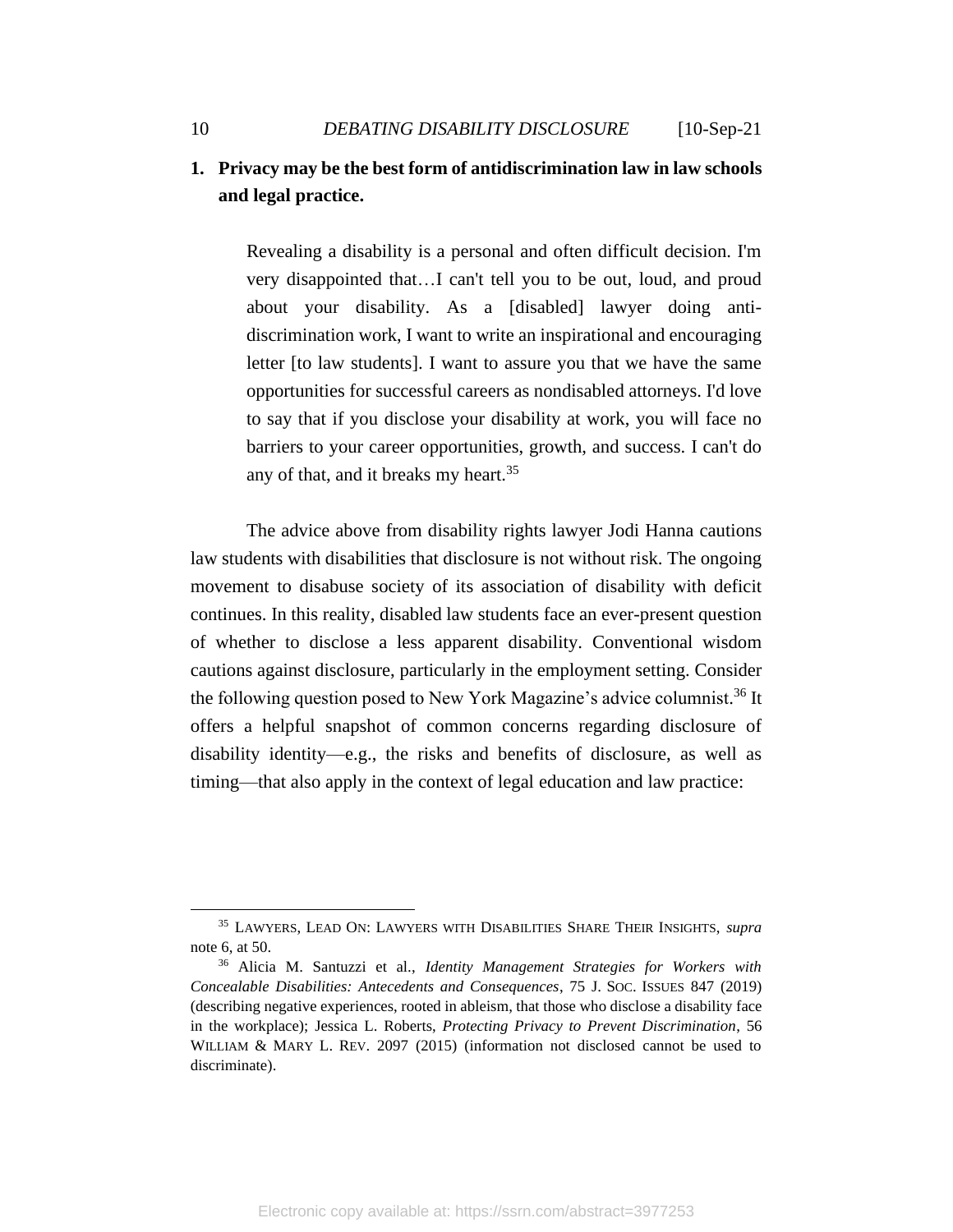### *Dear Boss,*

*Does it ever make sense to let an employer know that you suffer from depression? I take an antidepressant daily. I'm not seeing a therapist. I would call it more of a functional depression, where I can live with it, but at times it can feel worse and I have to force myself to work. Does that make my depression something I should want to disclose to an employer? Would an employer think less of you, or perhaps not hire you at all, because you suffer from depression, even if it is protected by the law? When you're currently employed, does it make sense to disclose after the fact? Would informing an employer that you have depression prevent them from firing you if you were finding it difficult to focus or concentrate? I have not disclosed this to my employer and do not include that information when I apply for new jobs. I don't want the stigma of a disease that no one can see attached to me. …<sup>37</sup>*

The columnist's response echoes some of the concerns raised by Jodi Hanna above:

As a general rule, I'd only disclose a mental-health condition (or any health condition, for that matter) at work when you need to ask for a specific accommodation connected with it.

One day I hope we live in a world where you can disclose a mentalhealth struggle without stigma. Right now, though, it's safer to proceed with caution, at least until you're certain of how your manager will respond. There's still too much risk of your employer discriminating against you in some way. <sup>38</sup>

<sup>37</sup> Alison Green, *The Cut: "Should I Disclose My Depression to My Employer?"* NEW YORK MAGAZINE (Jan. 5, 2021) (emphasis in original)., https://www.thecut.com/article/should-i-disclose-my-depression-to-my-employer.html

<sup>&</sup>lt;sup>38</sup> *Id.* In fairness, the author does go on to say that there are other interests such as individual pride but even these benefits are framed in terms of the individual.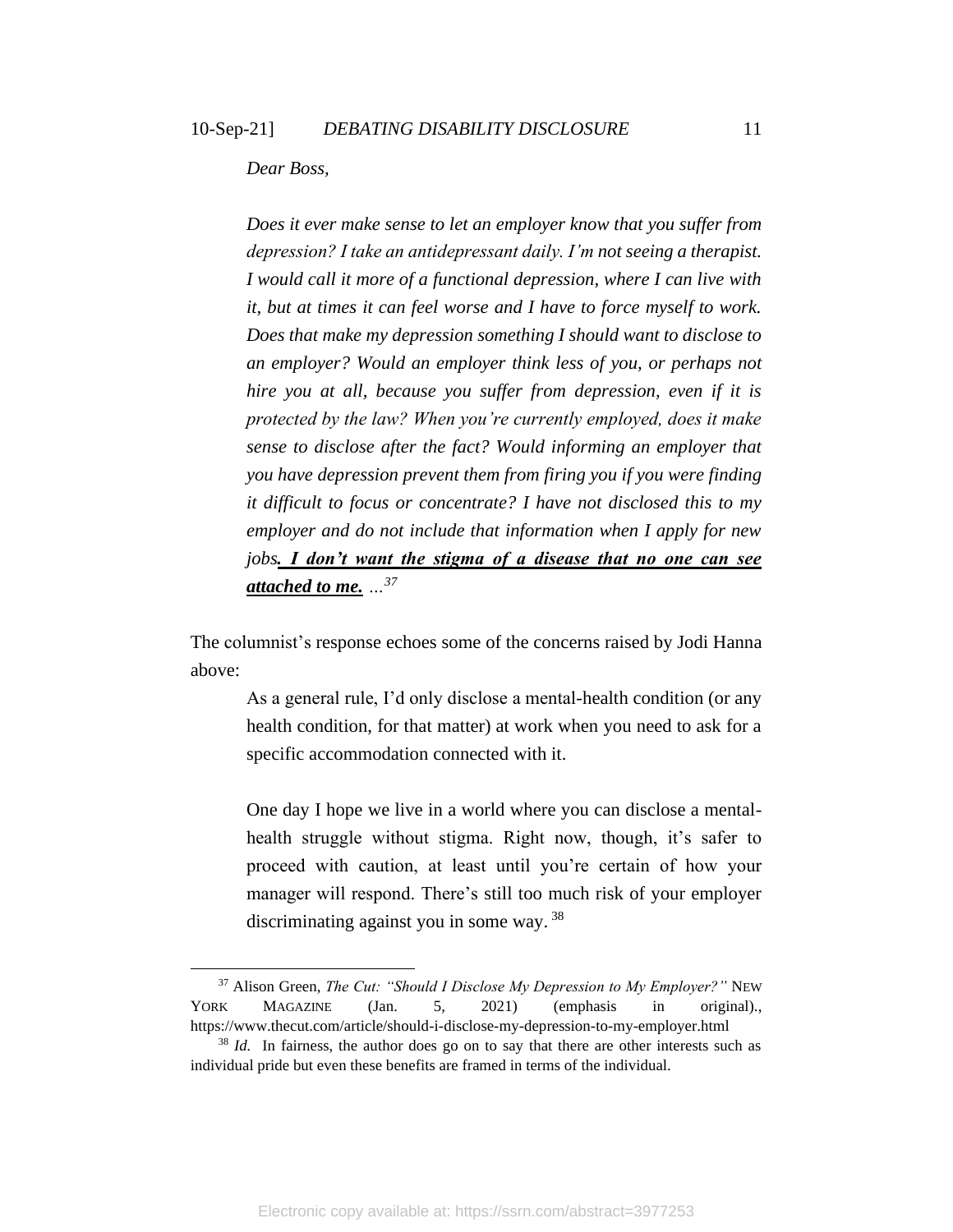The argument, therefore, is that, while disclosure may be preferable, discrimination based on disability continues to generate uncertainty and negative externalities that tilt the scales in favor of non-disclosure.

Some antidiscrimination scholars, upon weighing the costs and benefits of disclosure, call for a preemptive approach that removes the decisional burden from the individual and advances privacy as a prophylaxis. <sup>39</sup> Put differently, privacy rules, according to these scholars, may best serve antidiscrimination interests because people cannot discriminate if the information is never disclosed in the first place. Similarly, the difficulty of controlling information in this age of social media, big data collection and dissemination gets harder each day. <sup>40</sup> An initial disclosure of one's identity may produce unauthorized secondary and tertiary disclosures with no meaningful mechanism for clawing back this information or remedying individual harms.<sup>41</sup> Privacy, according to this position, is the strongest (and most risk-averse) form of antidiscrimination protection available.

# **2. Law school is about "performing" a particular type of intelligence and public admission of disability can undermine this endeavor precisely because of existing perceptions of disability as a deficit. 42**

Many nondisabled people treat disability identity as distinct from other identities such as race or gender because they understand functional

<sup>39</sup> *See, e.g*., Jessica L. Roberts, *Protecting Privacy to Prevent Discrimination*, 56 WILLIAM & MARY L. REV. 2097 (2015).

<sup>40</sup> Neil M. Richards, *The Dangers of Surveillance*, HARV. L. REV. 1934 (2013) (discussing the pervasiveness of surveillance, among other insights and recommendations).

<sup>&</sup>lt;sup>41</sup> Even in the context of potential tort actions for misuse of the information—e.g., defamation, libel, professional malpractice, it is not clear that a plaintiff has a cognizable claim or easy path to recovery.

<sup>42</sup> Jennifer Jolly-Ryan, *The Last Taboo: Breaking Law Students with Mental Illnesses and Disabilities out of the Stigma Straightjacket*, 79 UMKC L. REV. 123, 124 (2010) ("Lawyers stigmatize and often decline to hire other lawyers unless they have a clean mental health history–free of disabilities, disorders, and illnesses...At times, the bar only offers conditional admission to law students with current or past mental health issues.").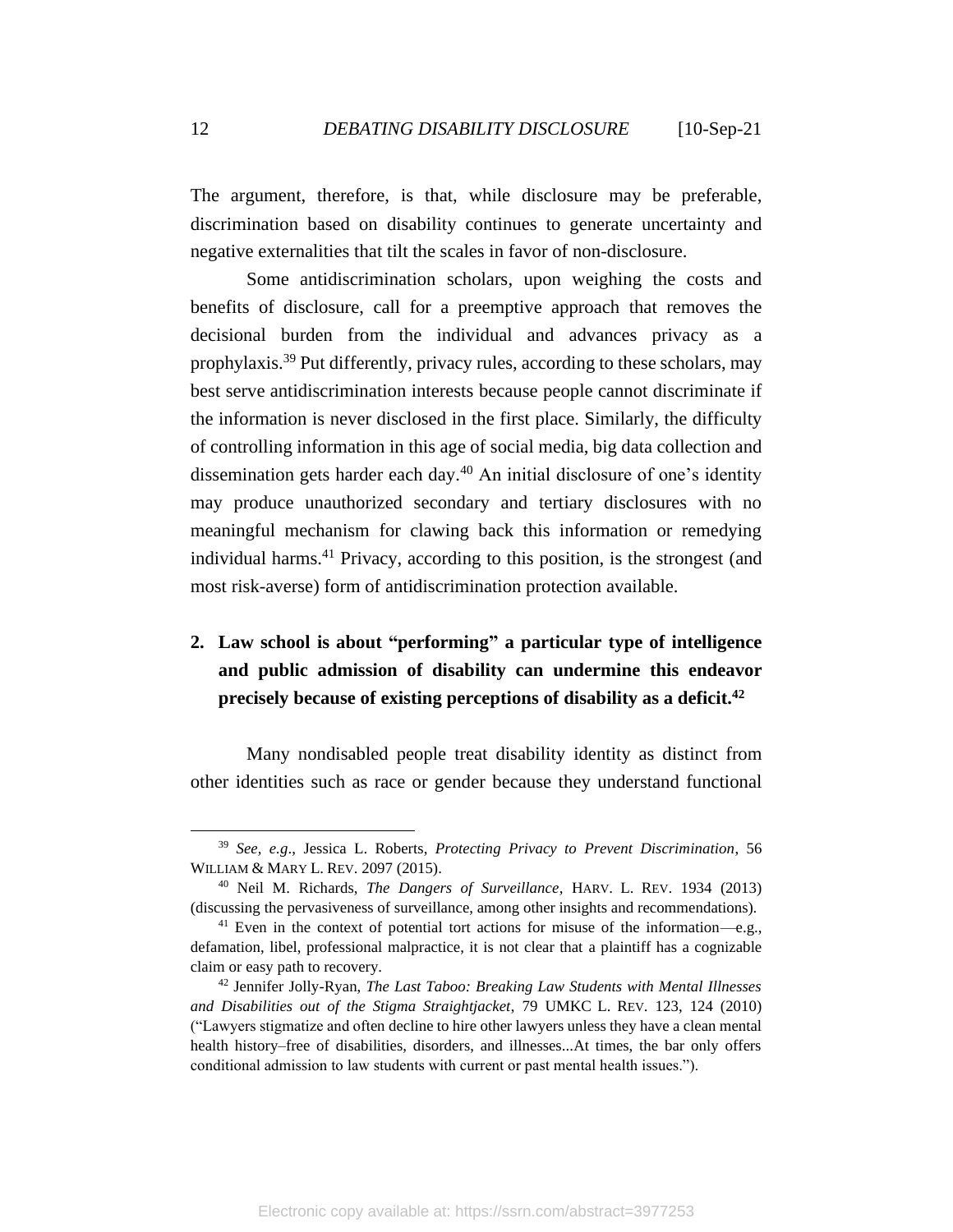differences as individual deficits rather than societal choices about institutional designs. One view, often referred to as the "medical model" of disability, labels a wheelchair user as disabled because of a concrete, physiological condition that requires the use of a wheelchair to access the world. This perception of deficiency can become the dominant lens to qualitatively judge the individual's competence, choices, and behaviors.<sup>43</sup> In this way, disability becomes a "master" mark, a stigma, synonymous with non-normativity.<sup>44</sup> Another view, often referred to as the "social model" of disability, situates the deficit in societal choices; for example, the choice to design a physical world around stairs and raised sidewalks and not the person's inability to walk creates inaccessibility and exclusion a wheelchair user.

Associations of disability with weakness are particularly problematic in legal education and the practice of law: "In a profession that may tend toward exposing weaknesses and celebrating the superhuman, many lawyers with disabilities may feel isolated, alienated, or even hesitant to come out about their disabilities."<sup>45</sup> Disclosure of mental or psychosocial disabilities such as depression or anxiety—in higher education also may be more difficult than other types of disabilities—such as using a wheelchair—because of the nature of the setting. Similarly, the perception that the practice of law requires one to regularly work long grueling hours on endlessly time-sensitive matters generates cultural (and, by extension, legal) standards that may create a false tension between the legal profession and people with chronic illnesses, for example. However, this image of legal practice assumes that (1) this is an accurate depiction of legal practice, (2) this is the only way to practice law, and (3) this is the best way to practice law. Consider the infamous "all-

<sup>&</sup>lt;sup>43</sup> A common bias against people with disabilities is the stereotype that people with disabilities are less capable of performing than nondisabled people. Katie R. Eyer, *Claiming Disability*, B. U. L. REV. (forthcoming 2021) (citing Heidi L. Janz, *Ableism: The Undiagnosed Malady Afflicting Medicine*, 191 CMAJ E478 (2019)).

<sup>44</sup> *See generally* ERVING GOFFMAN, STIGMA: NOTES ON THE MANAGEMENT OF SPOILED IDENTITY (1963).

<sup>45</sup> LAWYERS, LEAD ON: LAWYERS WITH DISABILITIES SHARE THEIR INSIGHTS, *supra*  note 33, at 17.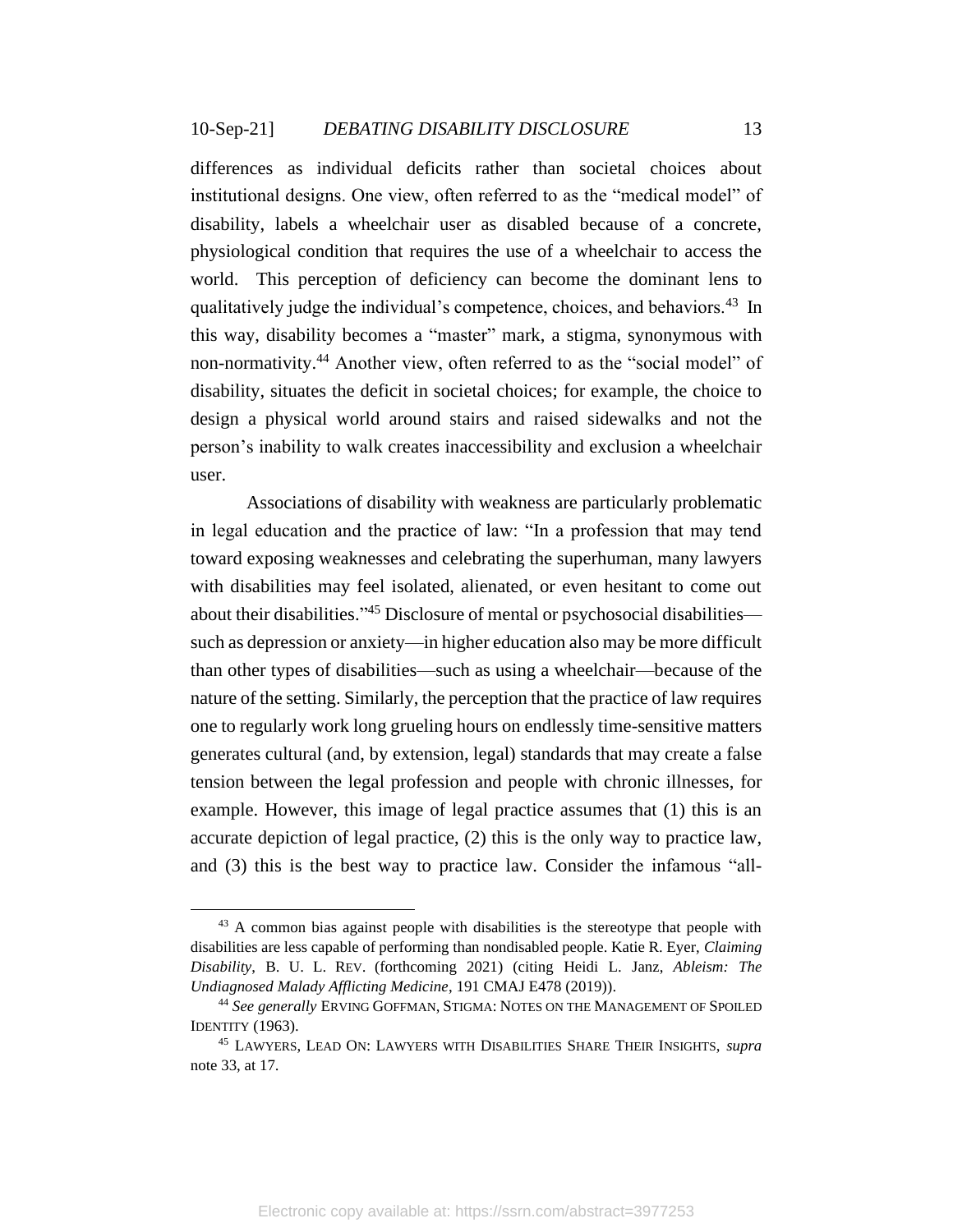nighter" made popular in college, famous in law school, and legendary in legal practice. Instead of questioning the time management priorities of students and lawyers who spend the night working to meet a deadline, we celebrate them and let them claim these as badges of honor and intellectual commitment, rather than disgrace.

This norm, therefore, may nudge law students with disabilities to prefer non-disclosure to avoid "litigating" the legitimacy of their disability identity with faculty, administrators, and peers who may believe those with less apparent disabilities are "faking" to obtain an unfair advantage. The process of requesting reasonable accommodations in law school should dispel any notion of gaming. Students embark on an incredibly timeconsuming journey—from securing medical documentation, completing paperwork, engaging in self-advocacy about the specific accommodation the institution will provide (even though the individual with a disability is best positioned to identify what works from experience) and, assuming approval, ensuring that professors comply with the approved accommodations. <sup>46</sup> In this way, the reasonable accommodations process can trigger (and retrigger, for repeat players) trauma associated with what Professor Bradley Areheart has called "the Goldilocks dilemma." Like the objects appropriated by the golden-haired protagonist in the classic children's fairytale, the law on reasonable accommodations demands that law students be "just right"—a delicate balance of "disabled enough" but not too disabled to defeat the qualifications of a law student. $47$ 

<sup>46</sup> *See, e.g.,* Emens, *supra* note 3, at 2341-54 (describing the invisibility of certain costs of being disabled such as the need to document one's disability to access reasonable accommodations or public benefits and arguing that current doctrinal frameworks do not properly account for these costs in determining "reasonableness"); Katherine MacFarlane, *Disability Without Documentation*, \_\_\_ FORDHAM L. REV. \_\_\_ 1, 26-34 (forthcoming) (challenging the "requirement" of medical documentation for reasonable accommodations in employment); *see generally* Deirdre M. Smith, *Who Says You're Disabled? The Role of Medical Evidence in the ADA Definition of Disability*, 82 TUL. L. REV. 1 (2007) (examining the use of medical evidence in disability discrimination cases).

<sup>47</sup> Bradley A. Areheart, *When Disability Isn't "Just Right": The Entrenchment of the Medical Model of Disability and the Goldilocks Dilemma*, 83 INDIANA L.J. 181, 181 (2008).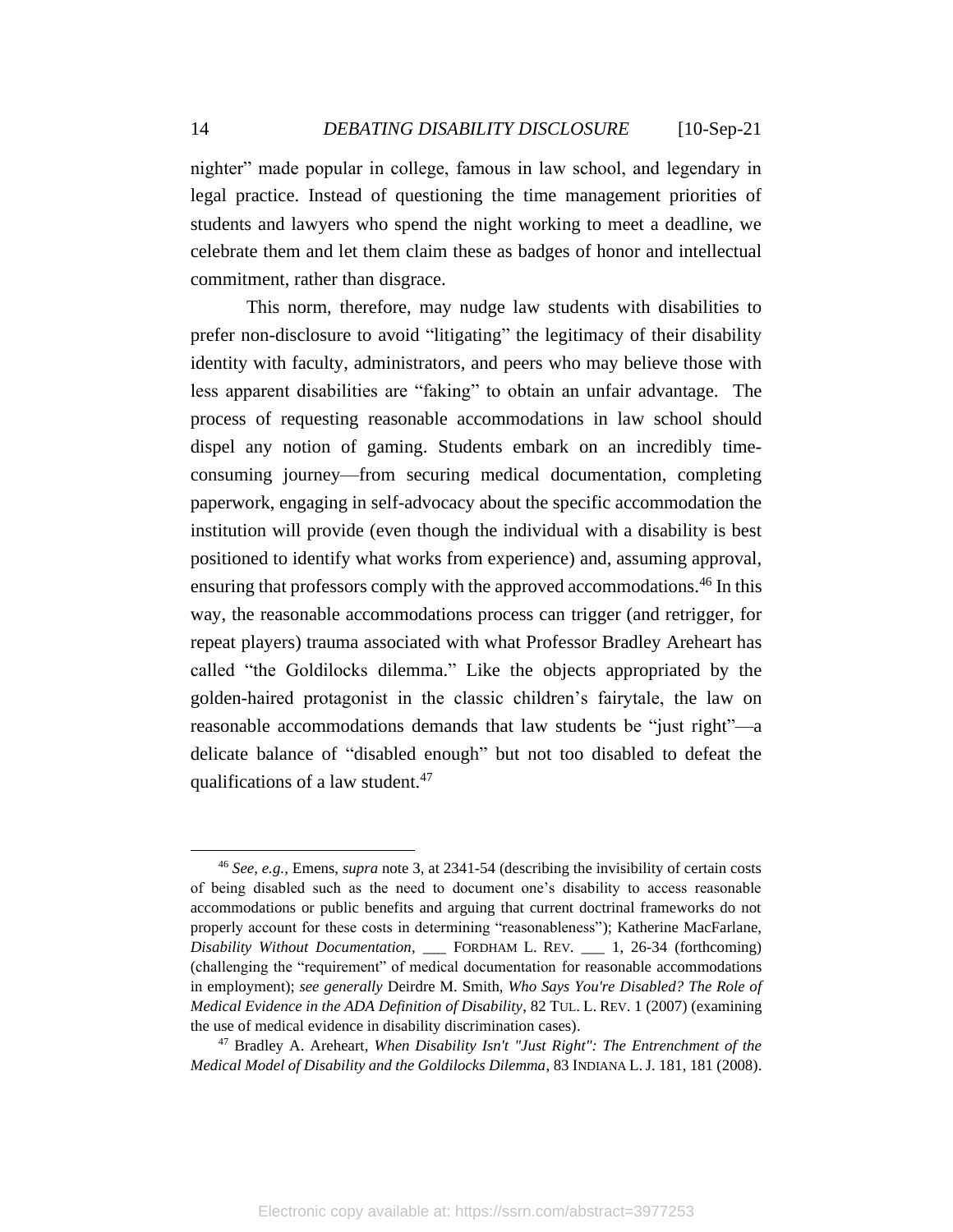This is particularly true in the context of less apparent disabilities. Consider what Professor Doron Dorfman calls "fear of the disability con" a default skepticism about disability (and people's legitimate claims to it) that underwrites disability law.<sup>48</sup> Stories like the recent "Operation Varsity" Blues"—where Hollywood celebrities manipulated disability accommodations, among other processes, to gain unfair advantages for their children in the college admissions process—only fuel public fears of fraud, particularly in education. 49

According to researchers, withholding information about disability identity itself "is a *significant* factor in post-secondary degree completion." 50 Why? There is a general lack of understanding in society about what it means to have a disability, something continuously reinforced by the absence of meaningful representation in educational and socio-political leadership, film,

<sup>48</sup> Doron Dorfman, *Fear of the Disability Con: Perceptions of Fraud and Special Rights Discourse*, 53 L. & SOC'Y REV. 1051, 1052 (2019).

<sup>49</sup> Eliza Shapiro and Dana Goldstein, *Is the College Cheating Scandal the 'Final Straw' for Standardized Tests?* N.Y. TIMES (Mar. 14, 2019), https://www.nytimes.com/2019/03/14/us/sat-act-cheating-college-admissions.html (describing the play book for cheating on college admissions exams, in part, by manipulating disability designations: "proctors were bribed to fake scores, test takers were hired to impersonate students and at least one family was encouraged to falsely claim their son had a disability"). *See also* MARK KELMAN AND GILLIAN LESTER, JUMPING THE QUEUE: AN INQUIRY INTO THE LEGAL TREATMENT OF STUDENTS WITH LEARNING DISABILITIES 161-94 (1997) (exploring the moral question of accommodations on law school exams and relevant considerations).

<sup>50</sup> *See, e.g.,* Amy Gaylard, *A Flawed System of Accessibility: A Mixed-Methods Study of the Shortcomings of Disability Accommodations for Female Undergraduate Students with Autism Spectrum Disorder*, *Level On*e, 4 THE YOUNG RESEARCHER 94, 96 (2020) (emphasis added). For example, the enrollment rate of young adults with Autism Spectrum Disorder (ASD) to four-year universities is 17% and the rate of successfully obtaining a degree from any post-secondary institution for people with ASD is 39% (compared to 52% of neurotypicals). *Id.* Neurotypicality is often used as a foil to neurodivergence. Gillian Gilles, *10 Everyday Ways We Shame Neurodivergence*, THE BODY IS NOT AN APOLOGY MAGAZINE (Oct. 1, 2018), https://thebodyisnotanapology.com/magazine/10-everyday-ways-in-whichwe-shame-neurodivergence/ ("Neurotypical a way of describing one way of functioning amongst many variations of being, but in our society, it is expected that everyone must fit within this norm. People who fit within the norm are described as 'neurotypical,' 'neurotypical functioning' or just simply labeled as 'normal.'…People who deviate from the norms of neurotypicalness are shamed, discriminated against or othered. These people and experiences are considered Neurodivergent.").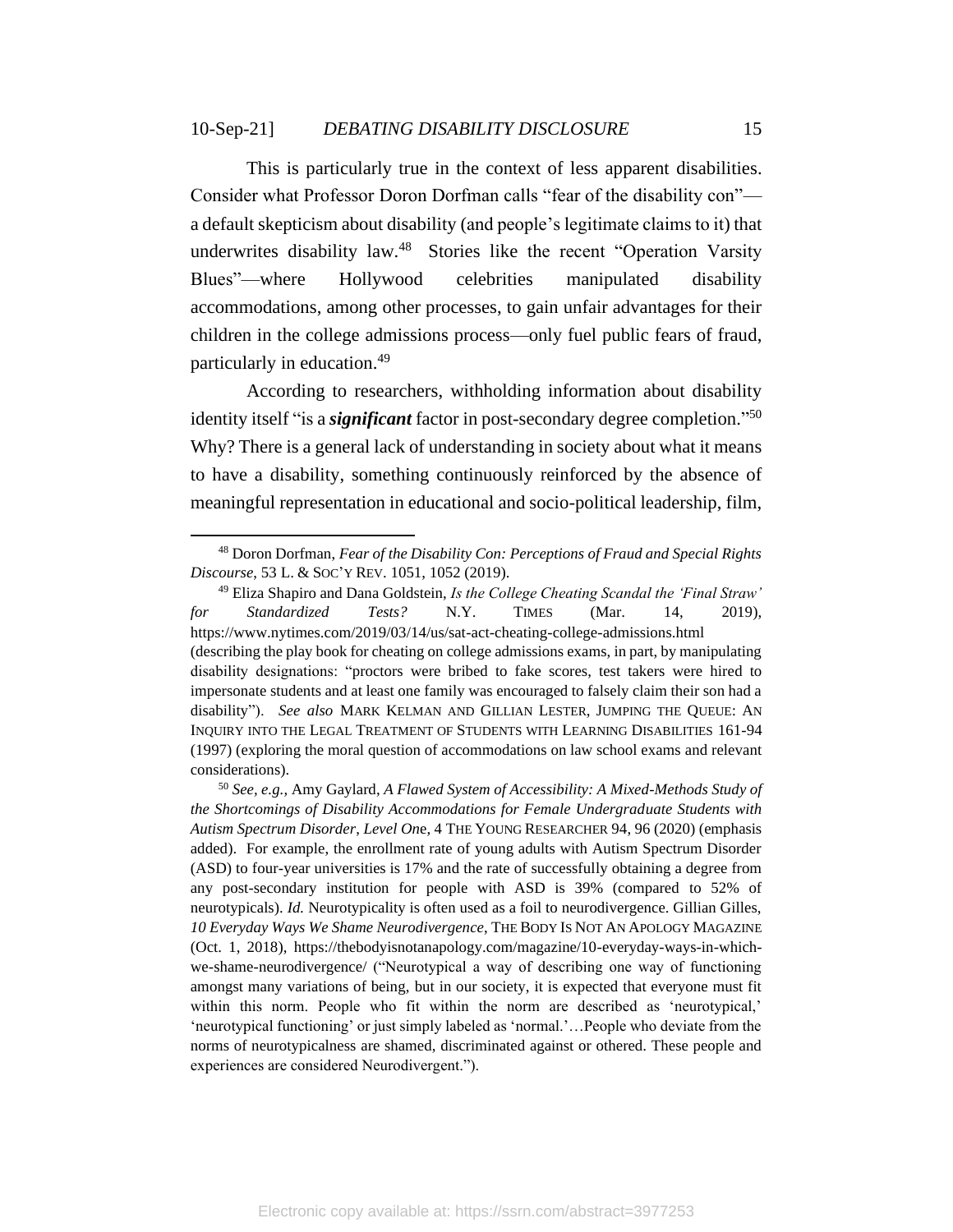television, and pop culture. This, in turn, can lead to "the spread effect" or assuming the presence of one disability transfers to other parts of the body and act as a master identity.<sup>51</sup> When nondisabled people, for instance, raise their voices in conversation with a wheelchair user, they mistakenly assume that deafness or low hearing readily accompanies wheelchair use, i.e., impairment in one area means impairment more globally.

Similarly, those students who may openly identify as a student with a disability, may subject themselves to constant public scrutiny, surveillance, and judgment. In some cases, if the disabled person does not "perform" the stereotypical markers associated with their disability, the disabled person may face negative consequences of varying degrees of severity and significance.<sup>52</sup> Those with less apparent (and perhaps less "severe") disabilities, not only may not want to be on display, but they also may not consider themselves "disabled enough" to deserve or successfully secure reasonable accommodations. As a result, these students may choose not to disclose and, importantly, to forgo their rights to reasonable accommodations, even if they need them.

A related argument is that the progenitors of legal institutions were white, able-bodied, neurotypical men who did not design these institutions to serve disabled people but, rather, others like them.<sup>53</sup> Consider how the default

<sup>51</sup> Elizabeth F. Emens, *Disabling Attitudes: U.S. Disability Law and the ADA Amendments Act*, 60 AM. J. COMP. L. 205, 208 (2012); *see also* Goffman, *supra* note 44.

<sup>52</sup> Doron Dorfman, *Fear of the Disability Con: Perceptions of Fraud and Special Rights Discourse*, 53 L. & SOC'Y REV. (2019). Law schools (and other legal institutions) may also practice what Professor Nancy Leong has called "identity capitalism," where schools can derive value (social or economic) from particular identity categories such as race, gender, or class. Nancy Leong, *Identity Entrepreneurs*, 104 CAL. L. REV. 1333, 1337 (2016). If an institution operates in this way, individuals may become "identity entrepreneurs" who claim disability identity for particular gain. *Id.* Query whether such an institutional move, that is, valuation of disability identity, operates differently for disability identity from how it operates in the context of race, gender or class.

<sup>53</sup> Sandra R. Farmer & Monica Rickenberg, *Under-Confident Women and Over-Confident Men: Gender and Sense of Competence in a Simulated Negotiation*, 11 YALE J.L. & FEMINISM 271, 288 (1999). *See also* Jamie R. Abrams, *Reframing the Socratic Method*, 64 J. L. ED. 562, 566 (2015) (discussing the disproportionate negative effects of the Socratic method on female law students). *See also* William S. Blatt, *Teaching Emotional Intelligence*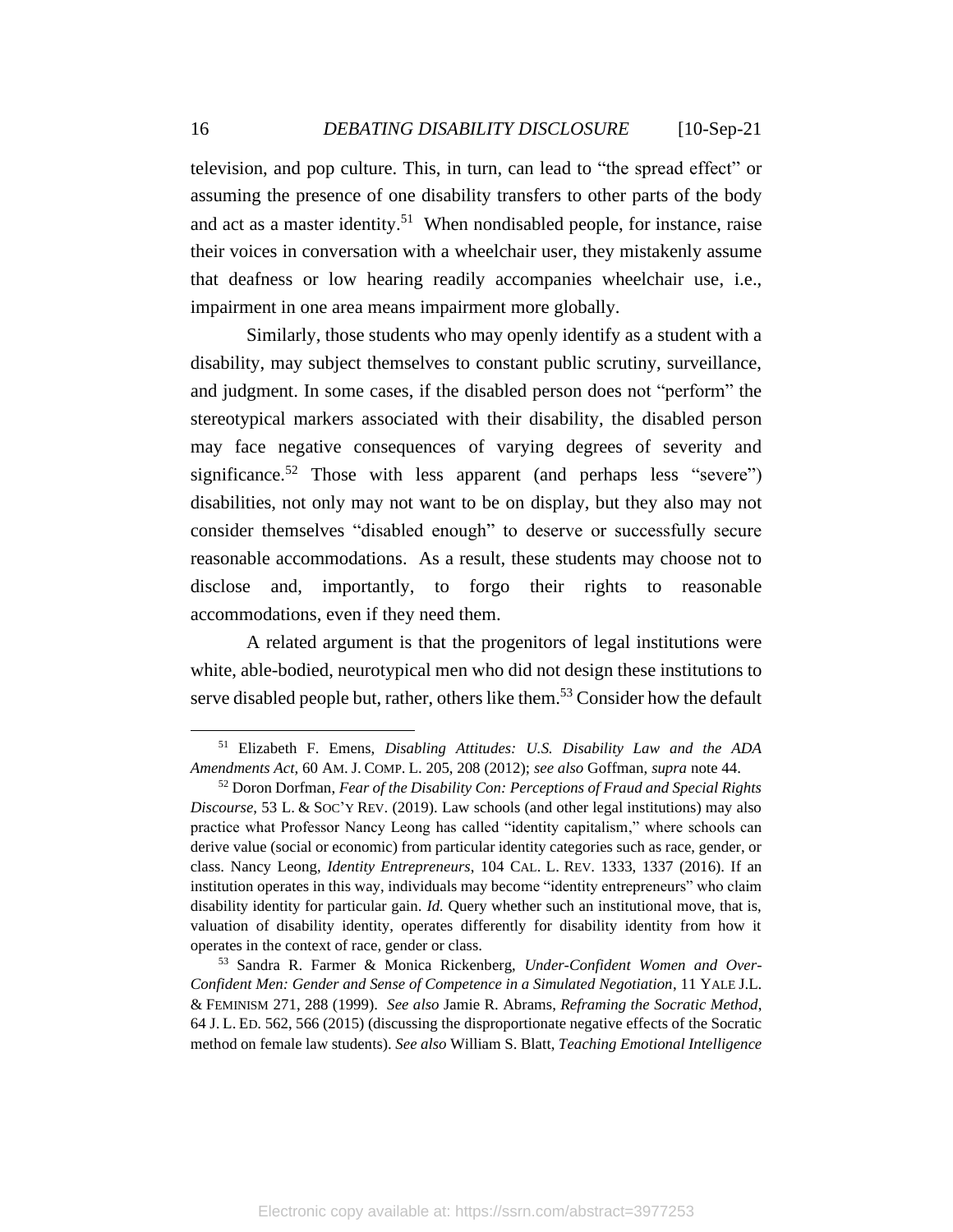construction of legal education is inherently ableist, from the  $LSAT<sup>54</sup>$  (the gateway to admission) through the bar examination and moral character evaluation (collectively, the gateway to the profession). Other features of legal education that raise equity concerns include (1) the physical designs of lecture halls with only a few designated areas for those with assistive mobility devices (segregating these students in one area of the classroom), (2) the use of the Socratic method<sup>55</sup> (exacerbating existing mental or psychosocial disabilities; privileging those without learning or speech disabilities as well as those who communicate well orally); and, most recently, (3) the proliferation of laptop bans which can negatively and disproportionately affect students with disabilities, for example, by "outing" them if they receive permission to use a laptop in class as an accommodation. 56

*to Law Students: Three Keys to Mastery*, 15 NEV. L. J. 464, 465 (2015) ("Much of what is missing from legal education falls within the domain of "emotional intelligence," an aptitude that assumes increasing importance over one's career."); Karen L. Degenhart, *Emotional Intelligence Competencies of Highly Effective Law Firm Business Leaders*, Dissertation, Capella University (Feb. 2020) (finding that law firm leaders' emotional intelligence competencies has significant positive benefits to law firms including: "buy-in, trust, client relationships, firm culture, role modeling, firm stability, firm business development, the facilitation of change, knowledge sharing, and maintaining a competitive edge"); Marjorie Silver, *Emotional Intelligence and Legal Education*, 5 PSYCHOL., PUB. POL'Y, & L. 1173 (1999) (arguing that lawyering requires emotional intelligence but legal education places less value on this skill set). Note that discussions of emotional intelligence may not be inclusive and focus on neurotypical students.

<sup>54</sup> *See, e.g.,* Ruth Colker, *Test Validity: Faster is Not Necessarily Better*, 49 SETON HALL L. REV. 679, 680 (2019) (arguing that we need a new default rule for standardized testing that does not adversely affect individuals with disabilities unless test developers can validate the use of time limits and calling for a universal design approach to tests such as the LSAT).

<sup>55</sup> Meredith George & Wendy Newby, *Inclusive Instruction: Blurring Diversity and Disability in Law School Classrooms Through Universal Design*, 69 U. PITT. L. REV. 475 (2008) (discussing key issues for law schools in determining questions of reasonable accommodations, particularly for those students with less apparent disabilities).

<sup>56</sup> *See, e.g.,* Katharine Silver Kelly, *Banning Laptops Is Not the Solution to Better Learning*, ABA FOR LAW STUDENTS, STUDENT BLOG (Dec. 13, 2017), https://abaforlawstudents.com/2017/12/13/banning-laptops-not-the-solution-better-

learning/ ("Banning laptops is about professor insecurity, not student learning. … Instead of thinking about pedagogy and the effectiveness of the teaching method, it shifts the blame onto the student.").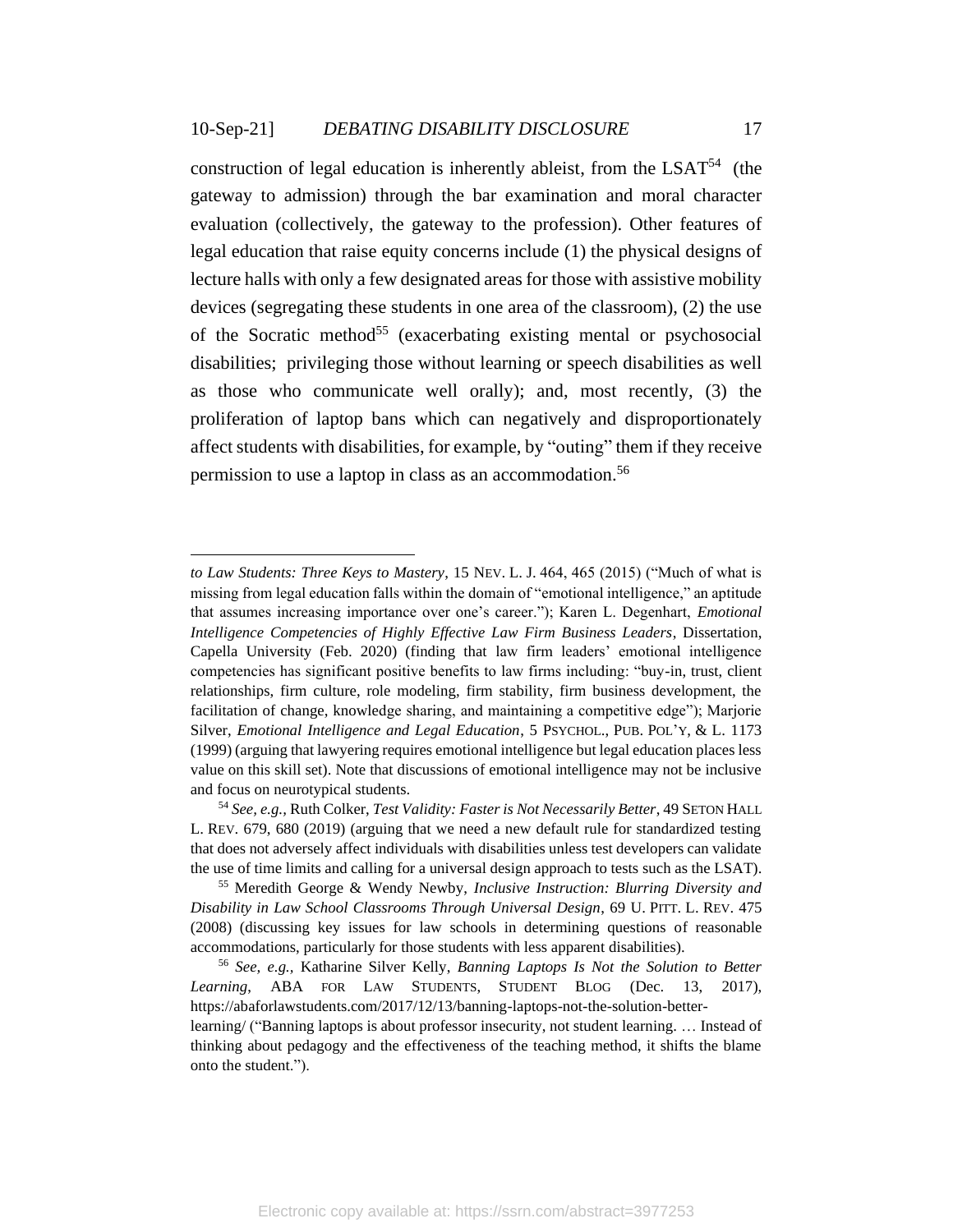## **3. The burden of educating nondisabled people about disability should not rest on the shoulders of already taxed, marginalized individuals. 57**

"Coming out" as a person with a disability should not be about educating nondisabled people. In other words, we should not expect that individuals with disabilities should carry the burden of solving existing information deficits about disability. This is especially true considering the genuine risks associated with disclosure (and secondary disclosure) such as perceptions by peers and professors as being less capable or experiencing skepticism about the legitimacy of their claim to reasonable accommodations. 58

Consider how integration becomes an opportunity for greater education of those ingroup members who may lack information about outgroup identity. Some advocates framed the benefits of racially integrated schools (and the harm of segregation) in terms of the need to educate society about "the other."<sup>59</sup> The Supreme Court in *Regents of the University of California v. Bakke* reasoned that a "diverse" student "may bring . . . experiences, outlooks, and ideas that enrich the training of its student body and better equip its graduates to render with understanding their vital service

<sup>57</sup> Priya Lalvani & Alicia A. Broderick, *Institutionalized Ableism and the Misguided "Disability Awareness Day": Transformative Pedagogies for Teacher Education*, 46 EQUITY & EXCELLENCE IN EDUC. 468 (2013) (recommending ways for educators to engage in teaching students about disability and social justice education).

<sup>58</sup> *See, e.g.,* LAWYERS, LEAD ON: LAWYERS WITH DISABILITIES SHARE THEIR INSIGHTS, *supra* note 47, at 17. ("Being "out" about disability can come with its risks, including employers' lowered expectations, professional stagnation, coworker and supervisor stereotyping, positions of tokenism, and the creation of professional "ghettoes" of lawyers with disabilities.").

<sup>59</sup> Lani Guinier, *Admissions Rituals as Political Acts: Guardians at the Gates of Our Democratic Ideals*, 117 HARV. L. REV. 113, 172 [add end pg] (2003) (describing the shift from Brown to Bakke and Grutter of discussing integration in terms of benefits to Black students to discussing the benefits of "diversity" to white students to "diversity" for everyone); [Lia Epperson's work/others]; Harris, *Aesthetics*, at 906-11 (discussing the mainstreaming model in Brown v. Board of Education and benefits to Black students from the model of integration premised on placing Black students in white schools); Emens, *Integrating Accommodation*, at 916.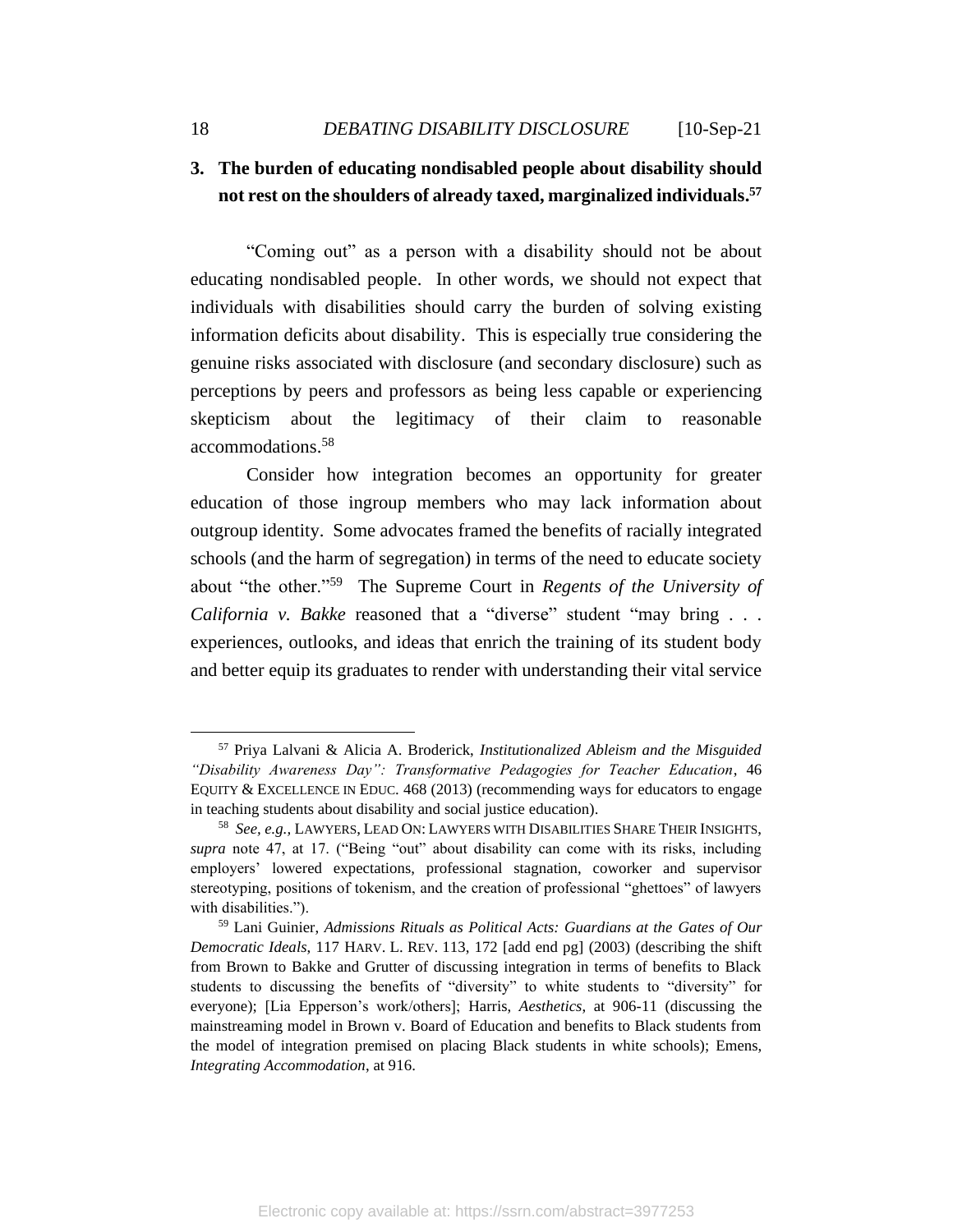to humanity."<sup>60</sup> The labor of educating white people, for example, about the harms of racism experienced by people of color has fallen disproportionately on the shoulders of people of color recreating or compounding subordination.<sup>61</sup> Yet this dynamic—sometimes referred to as "derailing" or "decentering"—is neither just or effective as an anti-racist strategy.<sup>62</sup>

Similarly, for people with less visible disabilities, should they also have to disclose and discuss their disability identity in service of society's collective education? Imagine a relatively common experience for law students of color, women, or non-cis, heterosexual identifying individuals who are expected to act as the designated spokesperson for their gender, sexual identity, race or ethnicity in class discussions, either because they are explicitly called to do so by faculty, or the mismanagement of these discussions leads to unchallenged assumptions that the individual student

<sup>60</sup> 438 U.S. 265, 314 (1978).

<sup>61</sup> *See* AUDRE LORDE, SISTER OUTSIDER: ESSAYS AND SPEECHES 115 (2007) ("[People of color] are expected to educate white people as to our humanity. Women are expected to educate men. Lesbians and gay men are expected to educate the heterosexual world. The oppressors maintain their position and evade their responsibility for their own actions."); B.L. Wilson, *I'm Your Black Friend, But I Won't Educate You About Racism. That's On You.* Wash. Post, June 8, 2020, at https://www.washingtonpost.com/outlook/2020/06/08/blackfriends-educate-racism/ ("Asking black people in the United States to discuss race is asking them to relive every moment of pain, fear and outrage they have experienced: the insult of a supervisor who objected to your going to China to report but was very open to sending you to Africa, or the distress of having your child picked up by the police while waiting for the bus because he 'looked like someone.'"). *See* Erin C. Lain, *Racialized Interactions in the Law School Classroom*, 67 J. L. ED. 780 (2018) (explaining how and why people of color overperform this type of education of white peers and students in the law school setting).

<sup>62</sup> David Scharfenberg, *Here Come the White People — A New Antiracist Movement Takes Flight*, BOSTON GLOBE, June 12, 2020, at https://www.bostonglobe.com/2020/06/12/opinion/white-anti-racist-movement-has-arrived/ (describing the promise of "deep canvassing" rather than other methods as an effective antiracist tool); Kali Holloway, *Black People Are Not Here to Teach You: What So Many White Americans Just Can't Grasp*, SALON, Apr. 14, 2015, at https://www.salon.com/2015/04/14/black\_people\_are\_not\_here\_to\_teach\_you\_what\_so\_m any\_white\_americans\_just\_cant\_grasp\_partner/ ("Conversations around race are often microcosmic representations of structural racism at large. Derailing tactics. . .divert the conversation back to territory where the derailer feels more comfortable, and perhaps most importantly, help reestablish the traditional power dynamic. Once again, a person of color must focus on and give precedence to a white person's opinions and queries—and often, their expressions of disbelief—instead of merely being able to speak their experiences.").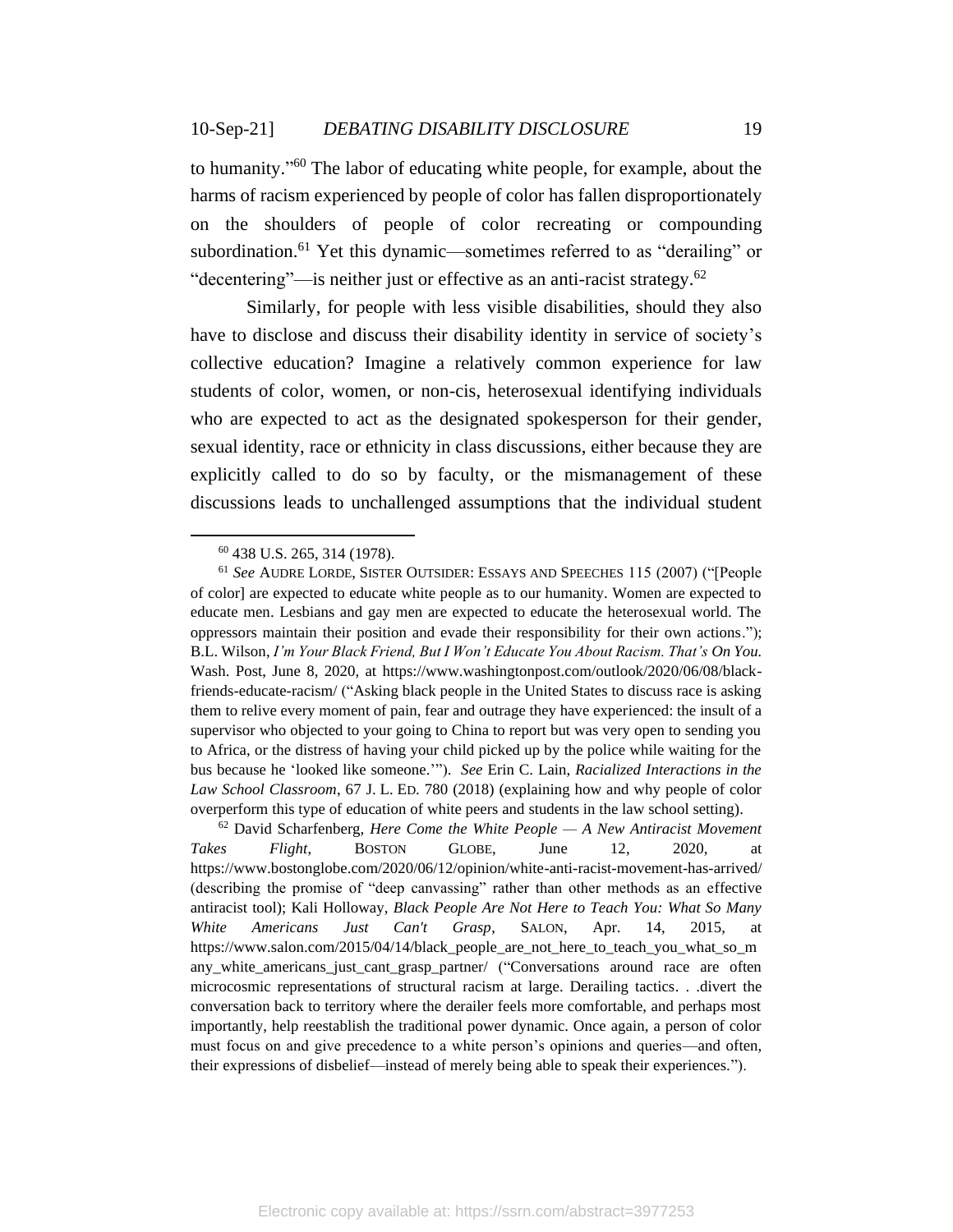feels pressure to address.<sup>63</sup> A 2009 study found that common reactions of students during these racialized classroom interactions included "fear, anxiety, anger, defensiveness, sadness, crying, leaving the classroom, and withdrawing from the class."<sup>64</sup> These students experienced "a cognitive dilemma" of whether to speak up. They also reported feeling defensive as if their integrity was under siege, fearful of the consequences of the conversation, and exhausted from the emotional labor they expended. This same dynamic might well develop in the context of claiming disability identity in law school classrooms.<sup>65</sup>

In the aggregate, therefore, proponents of the arguments above may conclude that the risks of disclosure in legal education are greater than those of nondisclosure.<sup>66</sup>

## *C. Pro-Disclosure*

<span id="page-20-0"></span>The following represents a sample of the arguments proffered by some legal actors in support of public disclosure of disability identity.<sup>67</sup>

## **1. Disability pride matters to law student wellbeing. 68**

<sup>66</sup> Jennifer Jolly-Ryan, *The Last Taboo: Breaking Law Students with Mental Illnesses and Disabilities out of the Stigma Straightjacket*, 79 UMKC L. REV. 123, 124 (2010) (describing the hurdles law students face in being admitted to the bar and hired into practice if they disclose a disability or mental illness during law school).

<sup>67</sup> *See, e.g.,* Katie R. Eyer, *Claiming Disability*, B. U. L. REV. (forthcoming 2021); I also advance some of these arguments in a forthcoming article. Jasmine E. Harris, *Taking Disability Public*, 169 U. PA. L. REV. (forthcoming 2021).

 $68$  Though pride in one's disability was rare in the sample, disability pride was associated with greater self-esteem and protection against ableism. Kathleen R. Bogart, Ph.D., *How Disability Pride Fights Ableism*, *Reflections on the 30th Anniversary of the Americans with Disabilities Act*, PSYCHOLOGY TODAY (Aug. 10, 2020),

<sup>63</sup> *Id.* at 783-84.

<sup>64</sup> *Id.* at 784.

 $<sup>65</sup>$  This emotional labor is part of the costs associated with having a marginalized identity</sup> generally, and in the context of disability specifically. Professor Elizabeth Emens discusses the administrative and emotional toll navigating an ableist world has on some people with disabilities. *See, e.g.,* Emens, *supra* note 3, at 2341-42.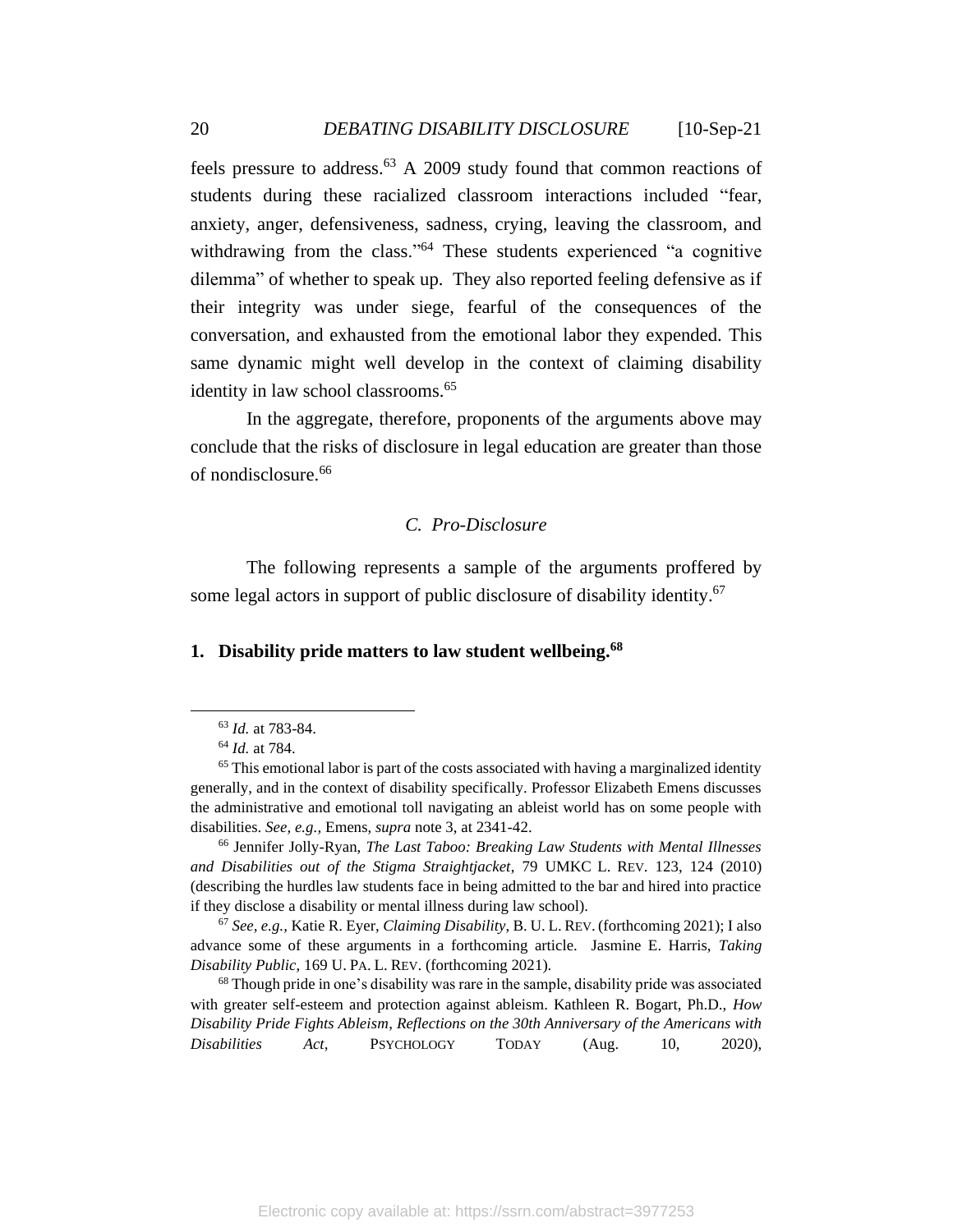Empirical research indicates that students may choose to have "rhetorical agency" around disability identity—empowerment and voice through disclosure—which often correlates with a reduction of stigma at the individual level, greater self-confidence in social and educational situations, and greater mental health and wellbeing.<sup>69</sup> Furthermore, participants with one or more impairments, in one study, who did not self-identify as disabled, reported lower self-esteem and greater stigma than people without disabilities, whereas those participants in the study with impairments who self-identified as people with disabilities had the same levels of self-esteem and perceived-esteem as nondisabled people.<sup>70</sup>

Law students who choose to disclose their disabilities may find community where so many find isolation.<sup>71</sup> Law school itself is a pressure cooker for all, but students with disabilities may face distinct challenges such

crucial part of identity — and with pride.").

https://www.psychologytoday.com/us/blog/disability-is-diversity/202008/how-disability-

pride-fights-ableism; Joseph Shapiro, *Disability Pride: The High Expectations of a New Generation*, N.Y. TIMES (Jul. 17, 2020), https://www.nytimes.com/2020/07/17/style/americans-with-disabilities-act.html ("Members of the A.D.A. generation are quicker than earlier ones to claim disability as a

<sup>69</sup> Tara Wood, *Rhetorical Disclosures: The Stake of Disability Identity in Higher Education*, *in* NEGOTIATING DISABILITY: DISCLOSURE AND HIGHER EDUCATION 83 (Stephanie Kerschbaum et al. eds., 2017).

<sup>70</sup> Holly McCartney Chalk, *Disability Self-Identification in Emerging Adults: Relationship with Self-Esteem, Perceived Esteem, Mindfulness, and Markers of Adulthood*, 4 EMERGING ADULTHOOD 200 (2015).

 $71$  The National Association of Law Students with Disabilities formed in 2007 to offer a space for law students to connect on a national level. LAWYERS, LEAD ON: LAWYERS WITH DISABILITIES SHARE THEIR INSIGHTS, *supra* note 62, at 17; ABA Law Student Division, *Meet a Group: National Association of Law Students with Disabilities (NALSWD)*, ABA FOR LAW STUDENTS (Nov. 8, 2015), https://abaforlawstudents.com/2015/11/08/meet-a-groupnalswd/. The group had a reduced presence on social media in 2016-17 and now appears inactive. *See, e.g.,* https://www.facebook.com/NALSWD/ (last post Mar. 13, 2017); Twitter Handle (@NALSWD) (last post Mar. 3, 2016); http://www.nalswd.org/ (last visited Jan. 15, 2021) (inactive webpage). However, in 2019 (and perhaps a year earlier at the annual Yale Law School Rebellious Lawyering Conference), a coalition of law students with disabilities and recent graduates created the National Disabled Law Students Association (NDLSA). Grace Burnham, *Interview with Andrea Parente*, NDLSA NEWSLETTER: THE DISABLED DIGEST 2 (Dec. 20, 2020), https://ndlsa.org/2020/12/20/the-disabled-digest-december-issue/ (discussing the origin story of NDLSA out of an "identity caucus" for people who identified with disability).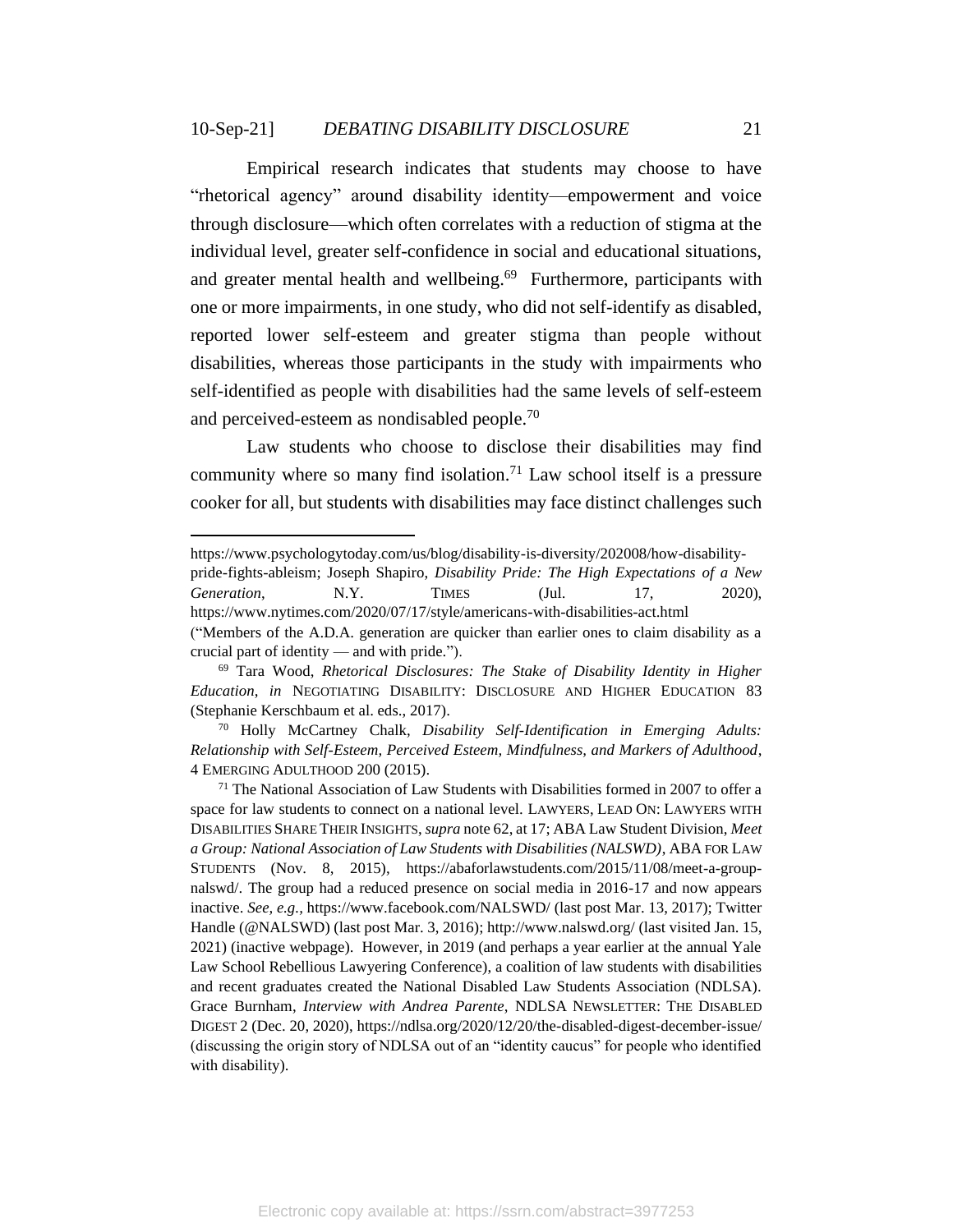as greater isolation and self-doubt. One recent law graduate described her experience as follows: "Having a disability at law school can be pretty terrifying. When you have a disability, it is so easy to get in your head or think there's something wrong with you."<sup>72</sup> She described her advocacy for and efforts to organize law students with disabilities as "push[ing] against that internal dialogue" and "help[ing] them feel like they had a space in this profession."<sup>73</sup>

## **2. Disclosure of disability identity can be an act of individual and collective resistance to entrenched stigma.**

I understand that you need to consider the ramifications of selfdisclosure. However, I encourage you to proudly claim your disability whenever and wherever possible. The best way to dispel stereotypes and end discrimination is to show the world that attorneys with disabilities are competent and skilled advocates. Oh, and remember that being an attorney gives you power, status, and privilege. Use it to make the world a better place for people with disabilities.<sup>74</sup>

Whereas other marginalized identities—most notably, race, gender, and sexuality—have experienced public pride movements asserting the beauty and worth of these discredited identities, disability has yet to have an

<sup>72</sup> Grace Burnham, *Interview with Andrea Parente*, NDLSA NEWSLETTER: THE DISABLED DIGEST 2 (Dec. 20, 2020), https://ndlsa.org/2020/12/20/the-disabled-digestdecember-issue/.

<sup>73</sup> *Id. See also* LAWYERS, LEAD ON: LAWYERS WITH DISABILITIES SHARE THEIR INSIGHTS, *supra* note 62, at 48 ("For people like me who have non-apparent disabilities, it is particularly important to learn how to talk about your disability… In my experience, it also helps to cultivate one's 'disability pride' or disability cultural identity. I would encourage you to think of your disability like you think about your gender, race, or hometown— an important part of your life that helps differentiate you and helps you connect with others, but doesn't necessarily define you or limit you.").

<sup>74</sup> *Id.* at 51.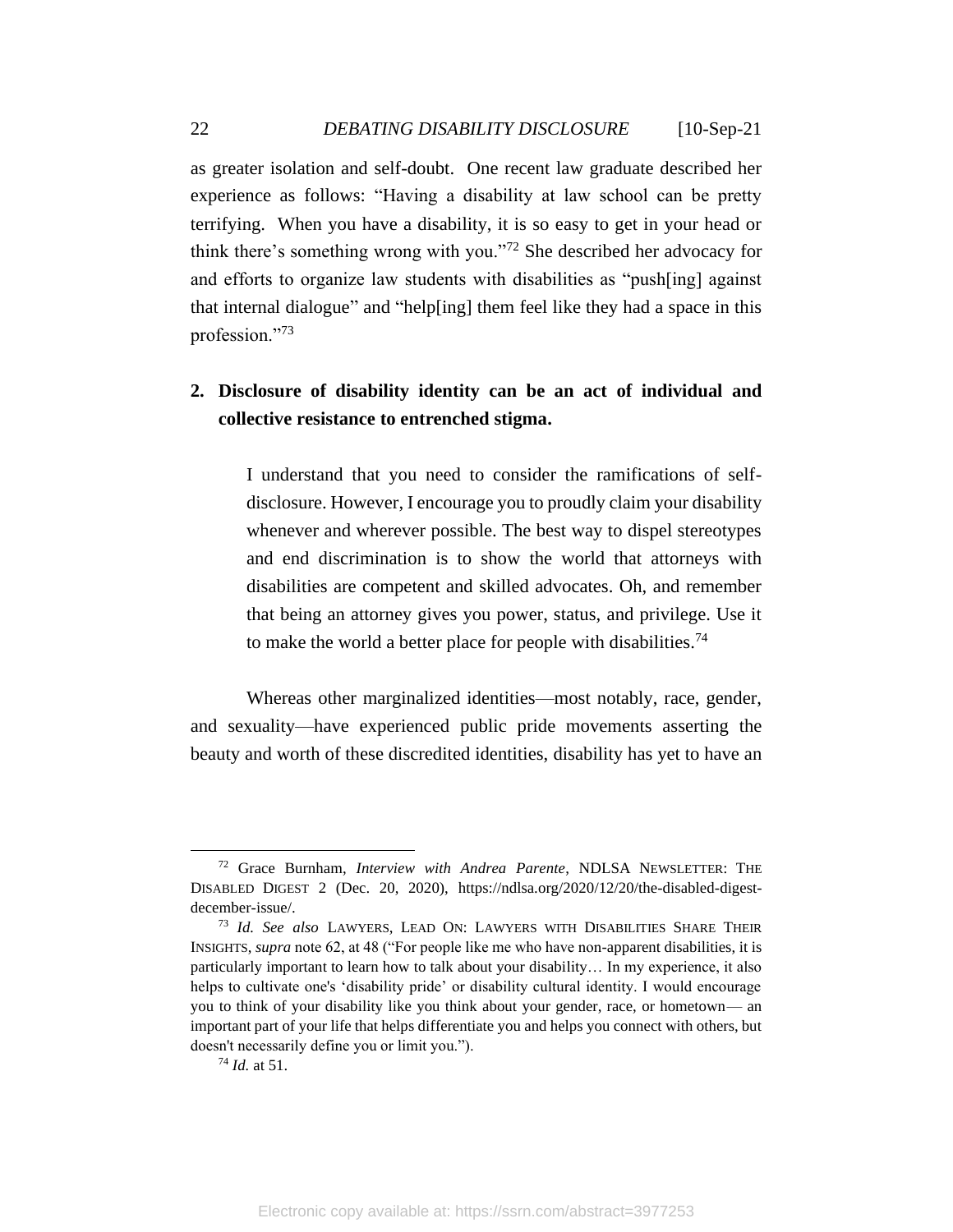expansive pride movement.<sup>75</sup> There is a significant deficit of information about the disabled experience in society that undercuts the development of an umbrella "disability pride" movement.<sup>76</sup>

Disability studies scholar Rosemarie Garland-Thomson describes this information deficit as follows:

[W]e have a much clearer collective notion of what it means to be a woman or an African-American, gay or transgender person than we do of what it means to be disabled. A person without a disability may recognize someone using a wheelchair, a guide dog or a prosthetic limb, or someone with Down syndrome, but most don't conceptualize these people as having a shared social identity and a political status. "They" merely seem to be people to whom something unfortunate has happened, for whom something has gone terribly wrong. The one thing most people do know about being disabled is that they don't want to be that.<sup>77</sup>

Disclosing one's disability identity, then, adds to the available heuristics about disability that exist in society and helps populate a continuum of

<sup>75</sup> *See, e.g.,* Rosemarie Garland-Thomson, *Becoming Disabled*, NY TIMES (Aug. 19, 2016), https://www.nytimes.com/2016/08/21/opinion/sunday/becoming-disabled.html. "Mad pride" and general "disability pride" are professed and claimed but they have not yet taken hold the same way as other identities.

<sup>76</sup> Harris, *Taking Disability Publi*c, *supra* note 69, and *Processing Disability*, 64 AM. U. L. REV. 457 (2015) (arguing that the general information deficit is partly due to a view about the nature of disability as private and shameful and exploring this theory through the default rules for closed proceedings in cases about disability—e.g., guardianship, civil commitment, and administrative proceedings like social security and special education).

<sup>77</sup> Garland-Thomson, *supra* note 75.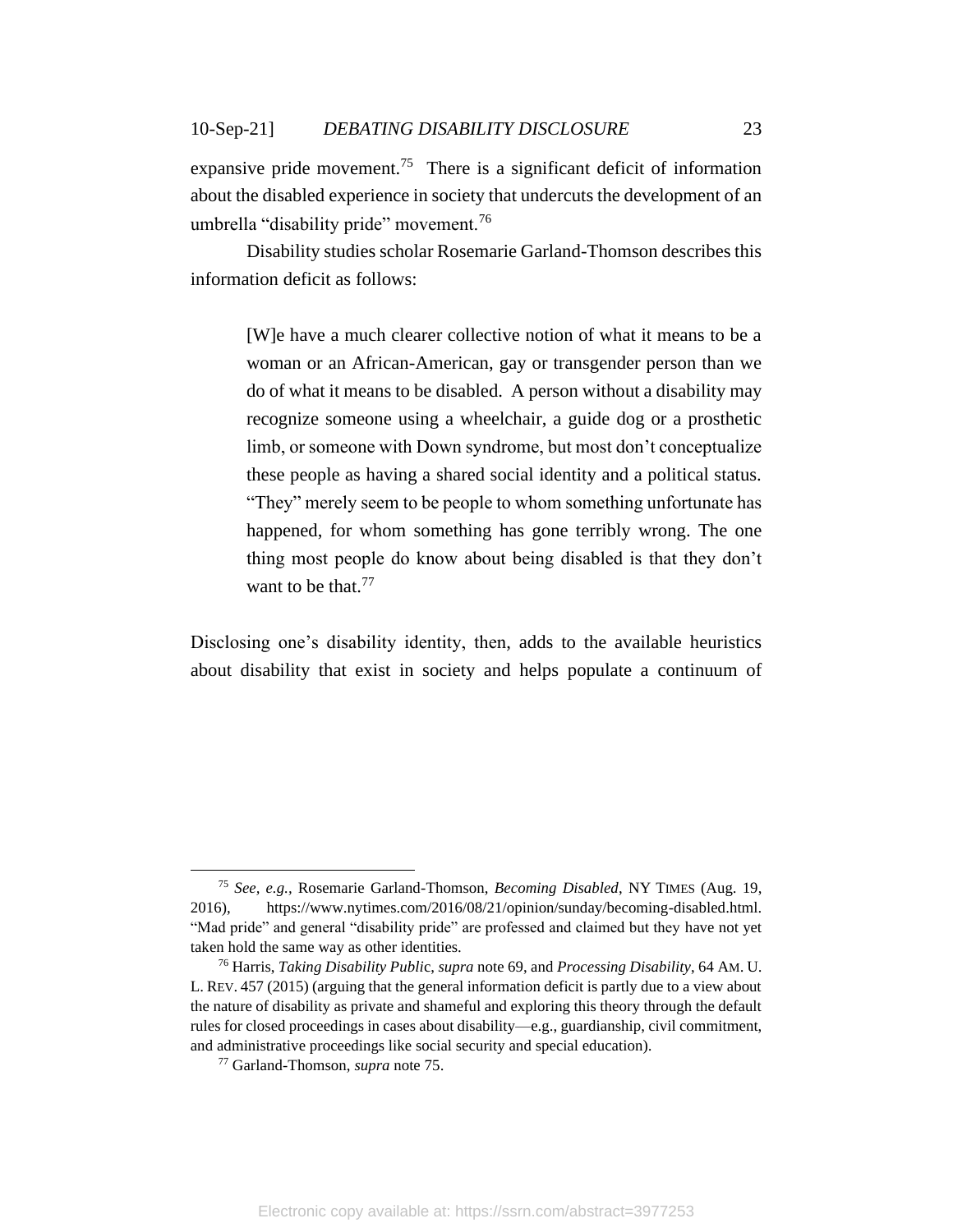disability that complicates existing binaries.<sup>78</sup> It allows us to move beyond the limited aesthetic markers that dominate the public consciousness.<sup>79</sup>

Professor Elyn Saks's memoir, *The Center Cannot Hold: My Journey Through Madness*, offers a vivid and honest account of her life with schizophrenia from her early years to her time at Oxford and Yale Law School to her days as a law professor.<sup>80</sup> Her narrative creates a cognitive dissonance that forces the reader to contend with the juxtaposition of schizophrenia—a serious mental disability—and Professor Saks's indisputable professional success. 81 The pressure to perform intelligence and exceptionalism is particularly salient for faculty and even more so for those with psychosocial, intellectual, or developmental disabilities: "the rhetoricity of the 'mad' subject runs counter to … the 'presumption of normativity' upon which the entire academic enterprise is predicated."<sup>82</sup> In this sense, therefore, the act of claiming disability at both the individual and collective levels can be a form of resistance to disability stigma and ableism. <sup>83</sup> **"**[S]hare your incapacities[,]" advises one recent disabled law graduate. "It resonates with

<sup>&</sup>lt;sup>78</sup> The majority of disabilities are invisible or able to be hidden, but when those with invisible disabilities choose not to disclose them, the choice "perpetuates the idea that disability is an undesirable and uncommon experience." Additionally, disclosing invisible disabilities can lead to discovering a network of people who share that disability or one similar. Kathleen R. Bogart, Ph.D., *How Disability Pride Fights Ableism*, *Reflections on the 30th Anniversary of the Americans with Disabilities Act*, PSYCHOLOGY TODAY (Aug. 10, 2020), https://www.psychologytoday.com/us/blog/disability-is-diversity/202008/howdisability-pride-fights-ableism.

<sup>79</sup> Harris, *The Aesthetics of Disability*, *supra* note 28.

<sup>80</sup> ELYN R. SAKS, THE CENTER CANNOT HOLD: MY JOURNEY THROUGH MADNESS (2007).

<sup>&</sup>lt;sup>81</sup> Incidentally, I have a practice of purchasing multiple copies of Professor Saks's book and keeping them on hand to give to law students and faculty colleagues across the country. Whenever I see it in a bookstore while browsing or even in a yard sale, the book makes it home with me. Why? Because Professor Saks's story is real and messy and disruptive of so much of what people believe they know about mental illness. In January 2020, the AALS Section on Law and Mental Disability awarded Professor Saks the first Elyn R. Saks Lifetime Achievement Award, named in her honor.

<sup>82</sup> Wood, *supra* note 71, at 89.

<sup>83</sup> Susan Peters et al., *Resistance, transformation and the politics of hope: imagining a way forward for the disabled people's movement*, 24 DISABILITY & SOC'Y 543 (2008) (identifying critical incidences of resistance in the disability context).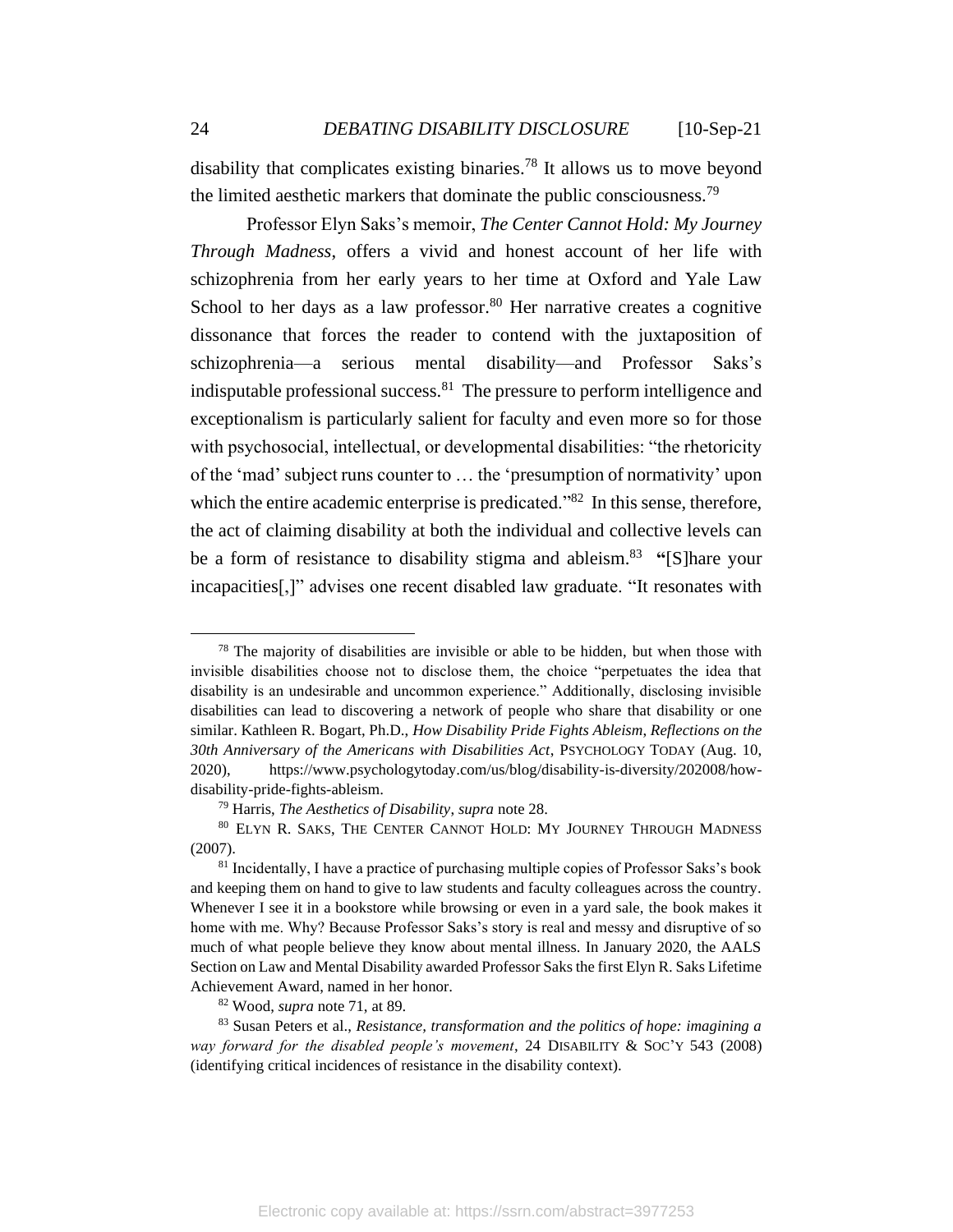people…To show a person that…disability is compatible with success is a really powerful thing."<sup>84</sup>

**3. Disclosure of disability identity in law school, even if for the limited purpose of obtaining reasonable accommodations, provides law students with opportunities for self-advocacy and a deeper understanding of the types of accommodations needed to succeed on the bar exam and in the practice of law.** 

Law school presents a host of challenges distinct from undergraduate education. <sup>85</sup> For instance, law students must intimately understand the language of the law, its deliberate vagaries, and subtle tools of persuasion, in order to critically discern its meaning in ways that matter to a profession and to expertly mold its content into tools of litigation and negotiation. Law students learn how to read a text within an existing hierarchy of sources and authority, to actively place distance between individual experiences in service of a broader rule as "professors redirect your gaze from what's fair to what the law says you can or can't do."<sup>86</sup>

In addition, law students must further develop (or refine) such skills as time management, strategic reading comprehension (to complete lengthy

<sup>84</sup> Grace Burnham, *Interview with Andrea Parente*, NDLSA NEWSLETTER: THE DISABLED DIGEST 3 (Dec. 20, 2020), https://ndlsa.org/2020/12/20/the-disabled-digestdecember-issue/. *See also* LAWYERS, LEAD ON: LAWYERS WITH DISABILITIES SHARE THEIR INSIGHTS, *supra* note 75, at 43 ("Individuals with [less visible/apparent] disabilities constitute the majority of individuals with disabilities, so disclosing these disabilities can be a very powerful way for lawyers with disabilities to make their voices heard.").

<sup>85</sup> *See generally* ELIZABETH MERTZ, THE LANGUAGE OF LAW SCHOOL: LEARNING TO "THINK" LIKE A LAWYER (2007). *See also* William M. Sullivan, Anne Colby, Judith Welch Wegner, Lloyd Bond & Lee S. Shulman, EDUCATING LAWYERS: PREPARATION FOR THE PROFESSION OF LAW 5 (2007) ("Compared to other professional fields, which often employ multiple forms of teaching through a more prolonged socialization process, legal pedagogy is remarkably uniform across variations in schools and student bodies. With the exception of a few schools, the first-year curriculum is similarly standardized, as is the system of competitive grading that accompanies the teaching and learning practices associated with case dialogue. The consequence is a striking conformity in outlook and habits of thought among legal graduates.").

<sup>86</sup> *Id.* at 10.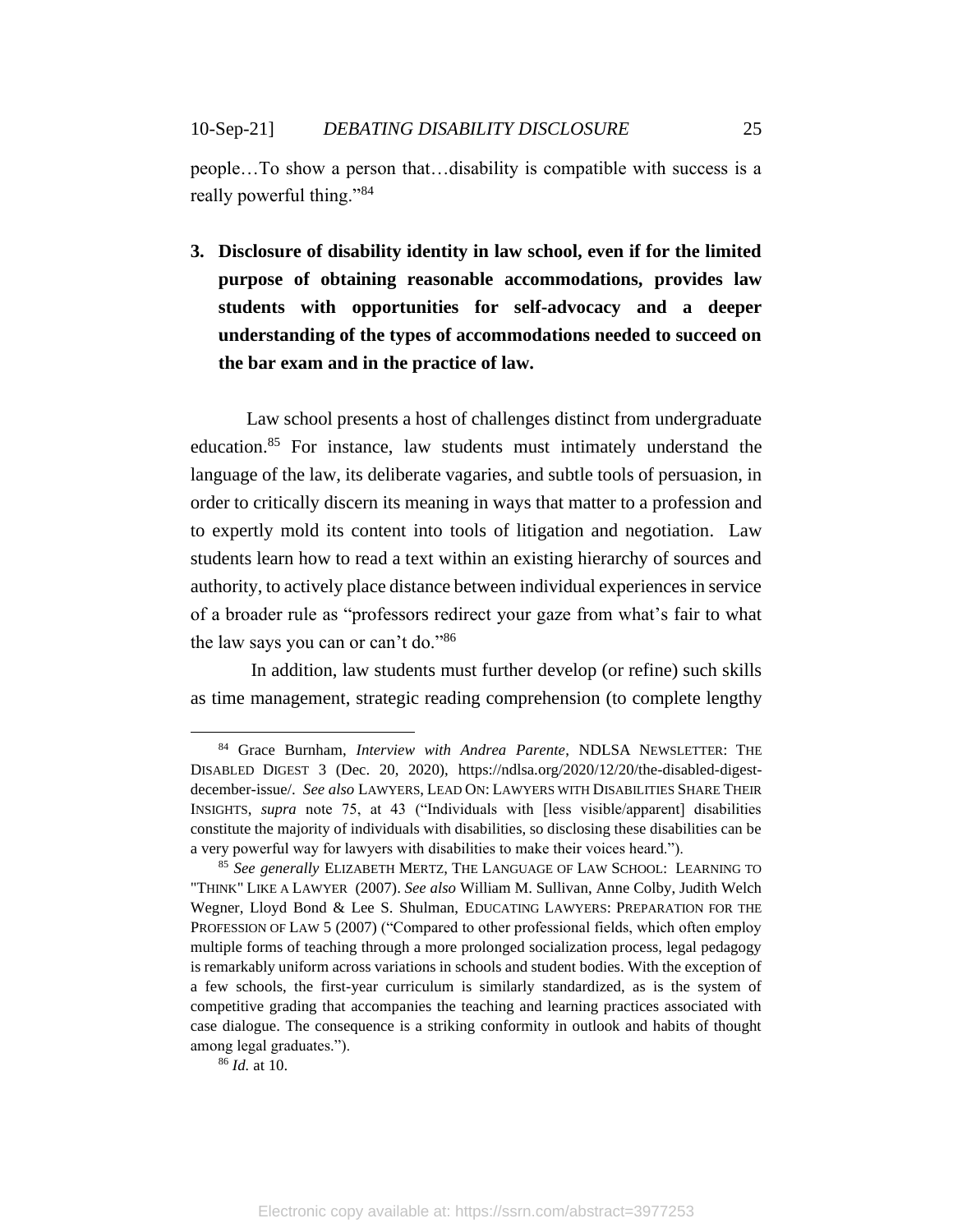reading assignments in short order), oral presentation skills (to spar in real time classroom debates), legal research and writing, and, perhaps the most difficult of all, comfort with ambiguity. $87$  While students may have needed some of these skills to be successful at the undergraduate level, the demands in law school are often much greater: "'Law school is a grind' [and] 'requires that you read, comprehend, and apply different logical processes and analyses more quickly than you have before."<sup>88</sup> In some ways, then, law school offers a trial-run for law students who can discover which accommodations work best for them and might translate into accommodations in legal practice. They may also gain insights into the types of work environments that are most attractive to and inclusive of them. Of course, as previously discussed, this process can be onerous, time consuming, and emotionally depleting.

For proponents of the arguments above, the benefits of disclosure may outweigh the risks.<sup>89</sup>

<sup>87</sup> *See generally* Robert D. Dinerstein and Elliott Milstein, Learning to Be a Lawyer: Embracing Indeterminacy and Uncertainty *in* Transforming the Education of Lawyers: The Theory and Practice of Clinical Pedagogy (S. J. Bryant et al. ed., Carolina Academic Press) (2014) (arguing that a key part of the pedagogical charge of training law students how to "think like a lawyer" is to impart a sense of agency with indeterminacy in the law); RICHARD MICHAEL FISCHL & JEREMEY PAUL, GETTING TO MAYBE: HOW TO EXCEL ON LAW SCHOOL EXAMS (1999) (discussing the need for law students to develop a general comfort with and manage uncertainties in the law).

<sup>88</sup> Ilana Kowarski, *How Long Is Law School and What Is It Like?* U.S. NEWS (Jan. 14, 2019), https://www.usnews.com/education/best-graduate-schools/top-lawschools/articles/2019-01-14/how-long-is-law-school-and-what-is-it-like (internal quotation omitted).

<sup>89</sup> Pooja Jain-Link & Julia Taylor Kennedy, *Why People Hide Their Disabilities at Work*, HARVARD BUSINESS REVIEW (June 3, 2019), https://hbr.org/2019/06/why-people-hide-theirdisabilities-at-work (study showing that "employees with disabilities who disclose to most people they interact with are more than twice as likely to feel regularly happy or content at work"); George Mambolio, Ph.D et al., *Students with Disabilities' Self-Report on Perceptions toward Disclosing Disability and Faculty's Willingness to Provide Accommodations*, 8 REHABIL. COUNS. EDUC. J. 8 (2015) (reporting that most undergraduate and graduate students felt that their professors were willing to provide disability accommodations, impacting student likeliness to report).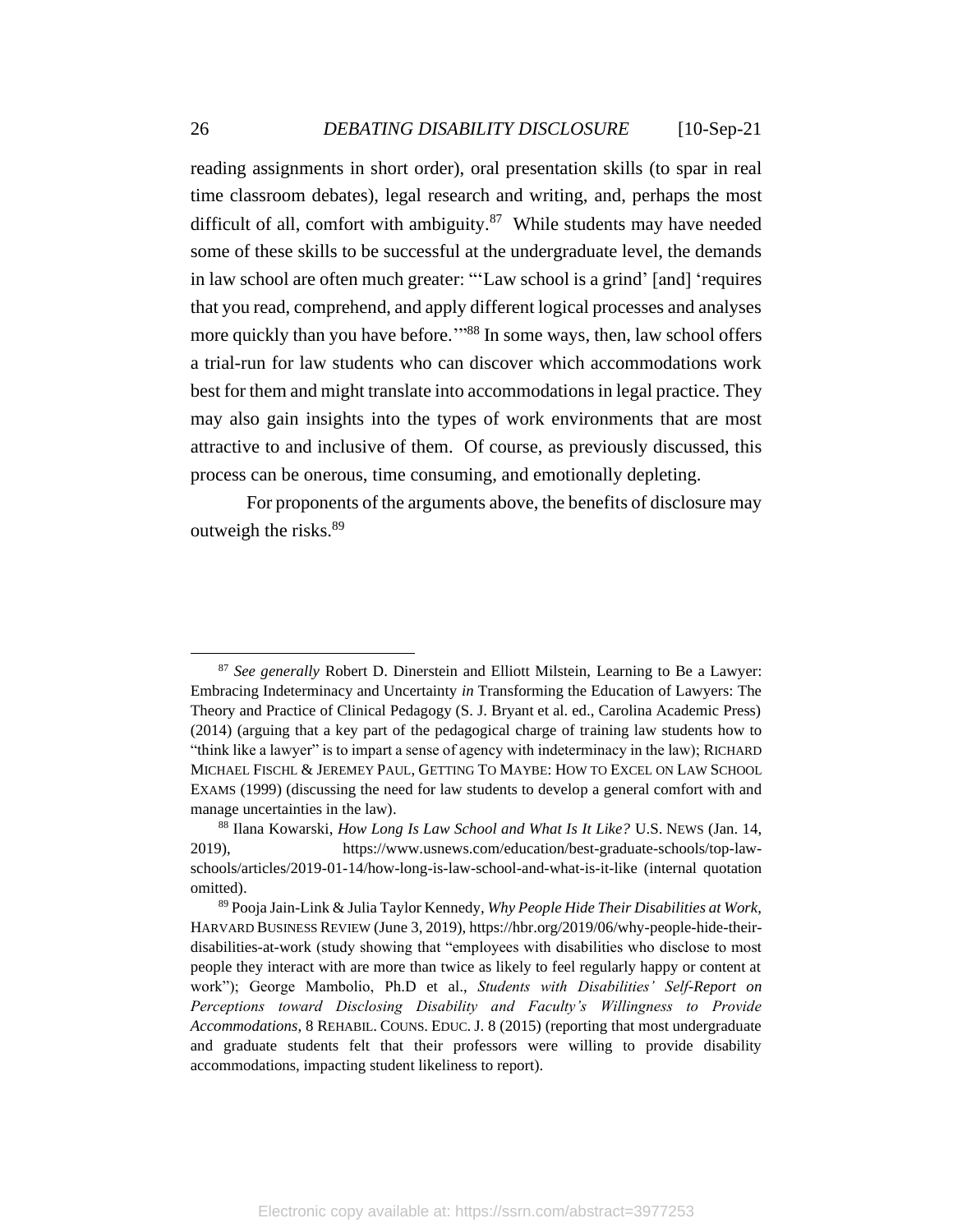#### <span id="page-27-0"></span>II. CONTESTING ASSUMPTIONS AND EXPANDING THE CURRENT DEBATE

Central to the arguments above are three assumptions: (1) that the individual is the only party with an interest in disclosure; (2) that law students are able-bodied and neurotypical; and (3) that law students with disabilities do not have other intersecting marginalized identities. This Part contests these assumptions and explains why they matter in the disclosure debate in legal education.

### *A. The Interests in and Nature of Disclosure*

<span id="page-27-1"></span>The privacy versus disclosure debate sets up a false dichotomy precisely because it assumes that the individual is the only party with an interest in disability identity.<sup>90</sup> This is a critical omission from the debates because such framing masks institutional choices that place the burden and, at times, stress, on disabled law students (and faculty) to manage their disability identities and seek out individual accommodations to an inaccessible space or curriculum. Furthermore, if we understand information about identity as exclusive and proprietary to the individual (or even a particular institution), we miss the collective value of the aggregate information for legal and policy reforms, social solidarity and movementbuilding, and opportunities for structural reform, universal design and innovation. For example, faculty committees on educational policy could propose the adoption of certain pedagogical designs as a matter of policy including the required use of microphones, captioning of all images used in teaching materials, use of the auto-captioning function on PowerPoint for remote learning, release of PowerPoint slides in advance of class, and anonymous surveys of law students at the beginning and middle of the

<sup>90</sup> *See, e.g.* [add Anita Allen's work on race and privacy here; Jeremy Bearer-Friend's paper on IRS and racial identity]; Neil M. Richards, *Privacy's Trust Gap*, 126 YALE L.J. 1180 (2017); Frederik Zuiderveen Borgesius et al., *Open Data, Privacy, and Fair Information Principles: Towards a Balancing Framework*, 30 BERKELEY TECH. L.J. 2073 (2015) (proposing a framework for addressing the balance between respecting privacy and protecting benefits from disclosure).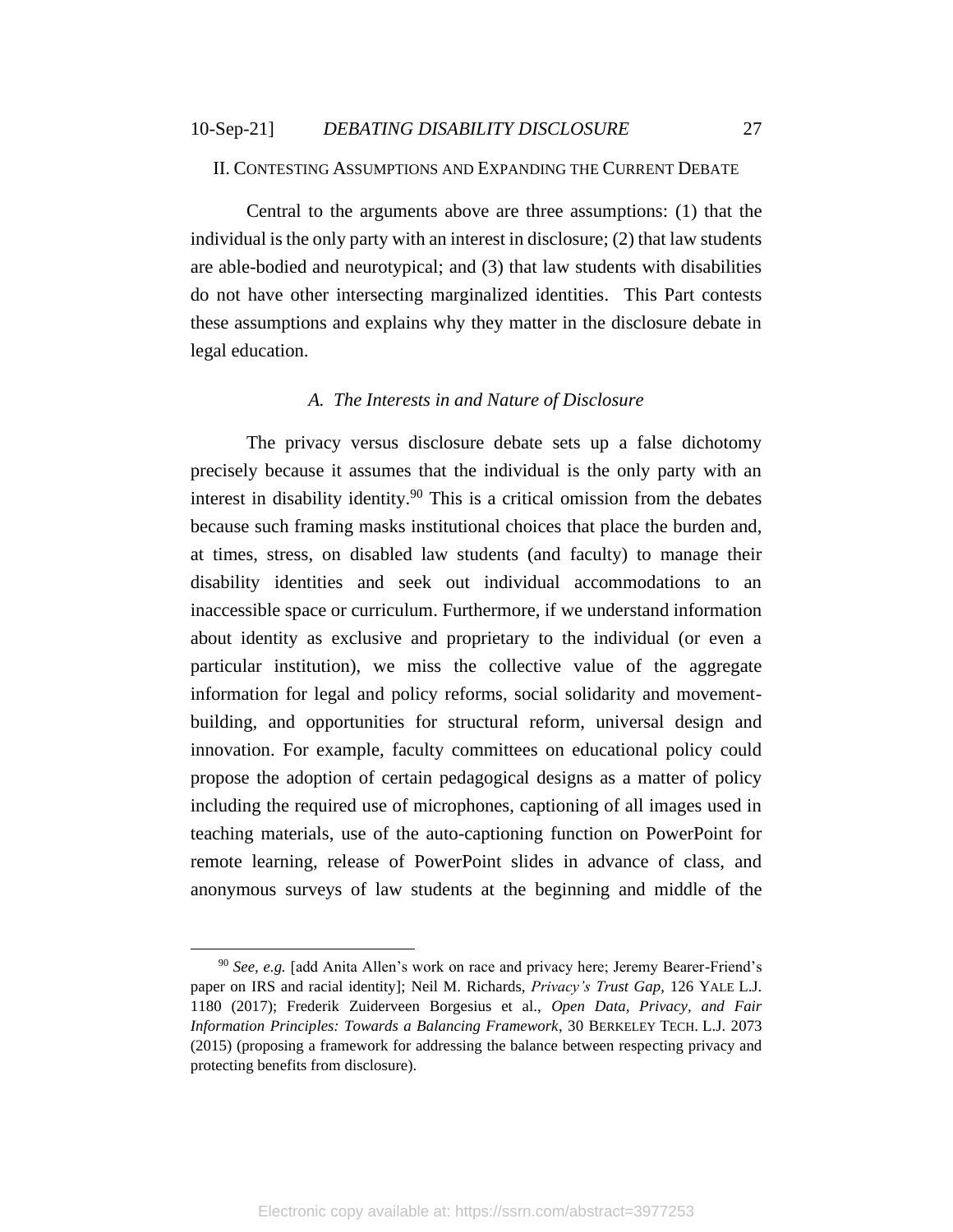semester to see if they have any access or mental health needs that are not being met.

Consider the mental health crises in law schools and in the legal profession and why narrowly framing these as individual issues misses their structural roots. The current statistics from the Dave Nee Foundation and the American Bar Association on law student mental health offer a useful entry point: 91

- Depression increases as students move through law school: prior to matriculation, depression is 8-9%; after one semester of law school rises to 27%, after two semesters of law school increases to 34%, and after three years of law school, the incidence of depression has risen to 40%.
- Almost all law students (96%) experience significant stress compared to 70% of medical students and 43% of graduate students.
- Entering law school, law students have a psychological profile similar to that of the general public. After law school, 20-40% have a psychological dysfunction.

With respect to the legal profession:  $92$ 

• U.S. lawyers are "the most frequently depressed occupational group" in the US.

<sup>91</sup> All statistics below come from the Dave Nee Foundation. *Lawyers and Depression*, Dave Nee Foundation, http://www.daveneefoundation.org/scholarship/lawyers-anddepression/ (last visited Jan. 14, 2021). *See also* Jerome M. Organ et al., *Suffering in Silence: The Survey of Law Student Well-Being and the Reluctance of Law Students to Seek Help for Substance Use and Mental Health Concerns*, 66 J.L.EDUC. 116 (2016) (discussing the results of the Survey of Law Student Well-Being, a longitudinal, multi-law school study of the mental health of law students and their help-seeking behaviors).

<sup>92</sup> *Lawyers and Depression*, Dave Nee Foundation., http://www.daveneefoundation.org/scholarship/lawyers-and-depression/ (last visited Jan. 14, 2021).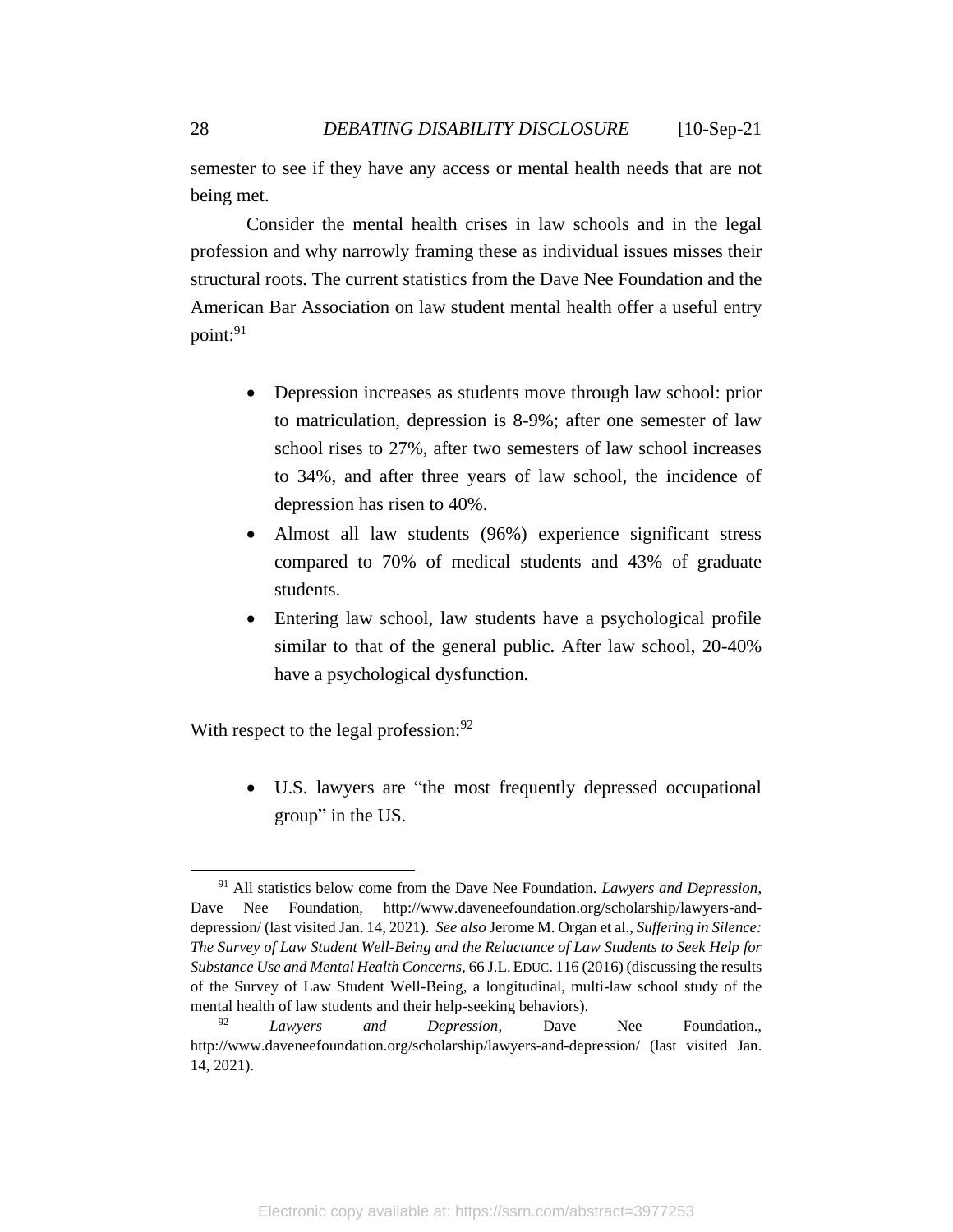- U.S. lawyers are 3.6 times more likely to experience depression than non-lawyers.
- U.S. lawyers rank 5th in incidence of suicide by occupation.

Student concerns about disclosure of their disability may prevent them from seeking the help they need; the reasons proffered for their unwillingness to seek help underscore the structural nature of the problem itself and may also signal the limits of existing data collections:

- Potential threat to bar admission
- Potential threat to job or academic status
- Social stigma
- General concerns about privacy
- Financial reasons
- The belief that they could handle the problem themselves
- Not having the time  $93$

Although not listed, a barrier to disclosing disability is the belief that the stigma outweighs the value of accommodations. While this belief connects to concerns about time and money, it goes even further.<sup>94</sup> Some legal scholars have argued that the quality of the experiences of disabled law students directly correlates with faculty attitudes and culture, pedagogical choices, and institutional policies. 95

## *B. Pervasiveness of Disability Among Students and Faculty*

<span id="page-29-0"></span>There are two interrelated problems here.

<sup>93</sup> Organ, *supra* note 91, at 116.

<sup>94</sup> *See* Emens, *supra* note 3.

<sup>95</sup> Laura Rothstein, *Forty Years of Disability Policy in Legal Education and the Legal Profession: What Has Changed and What Are the New Issues*, 22 AM. U. J. GENDER SOC. POL'Y & L. 519, 602 n.417 (2014) (including examples of relevant academic research); Robert D. Dinerstein, *Symposium, Assisting Law Students with Disabilities in the 21st Century: A New Horizon?, Keynote Address: "Disability: When, Why, and How It Matters and When, Why, and How It Doesn't*," 18 AM. U. J. GENDER SOC. POL'Y & L. 79, 93-94 (2009).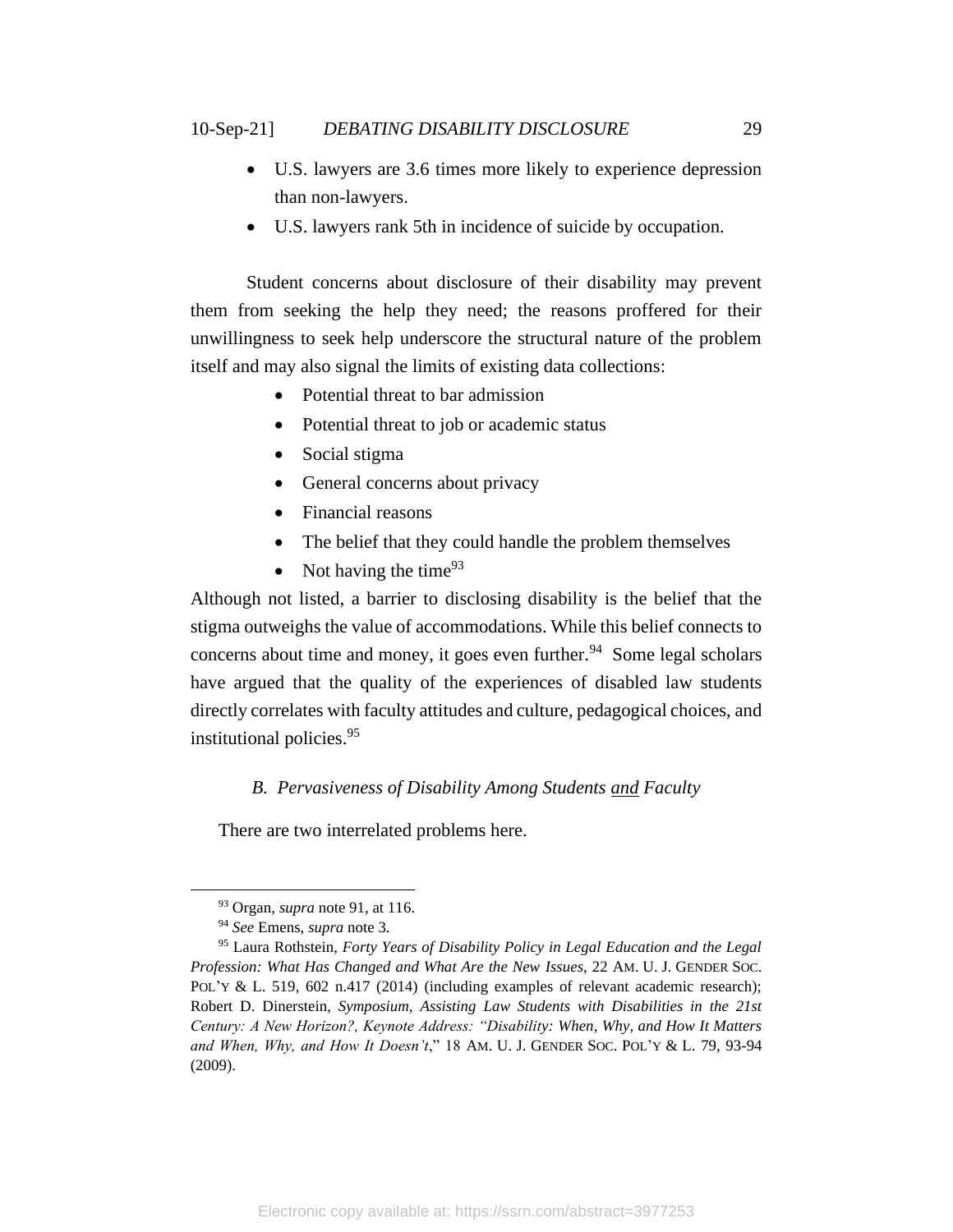#### 1. Inadequate Data re: Law Students with Disabilities

First, the incidence of disability among law students is underreported and not systematically collected, tracked or analyzed the way schools track other demographic data about race or gender. <sup>96</sup> In fact, most law schools have no duty to collect or report disability related data and arguably no incentive to do so. $97$  While undergraduate universities and colleges must collect and report this data,<sup>98</sup> disclosure is also voluntary, though students may formally report this information at different points in their law school careers from their initial application for admission, financial aid requests, and annual reenrollment. Furthermore, individual students always have the option to self-disclose informally to other students, faculty, staff, or other students (though universities do not and would be difficult to track these informal disclosures in any consistent way).<sup>99</sup>

<sup>96</sup> *See* infra Pt. III. *See also* Rothstein, *supra* note 95, at 602 n.416 ("Although some have advocated encouraging more students to self-report disabilities, stigma and other concerns make this reporting difficult. Currently, the ABA Annual Questionnaire asks law schools to report the number of students for whom accommodations are provided. This is the only reliable number a law school would have. Many students, such as those with conditions like HIV, may not report the condition to the law school administration and may not require or request accommodations.").

<sup>97</sup> Katherine C. Aquino & Joshua D. Bittinger, *The Self-(un)Identification of Disability in Higher Education*, 32 J. POSTSECONDARY EDUC. & DISABILITY 5 (2019) (describing the difficulty in accurate disability reporting because "[d]isability may be self-disclosed [to the student disability services, admissions and financial aid offices, etc.] any point within a student's college experience, with a student requesting or denying accommodation services based on their preference and perception of service functionality").

<sup>&</sup>lt;sup>98</sup> *Id.* Title IV schools (schools that process federal financial aid) have to report "[t]he percentage of undergraduate students enrolled at the institution who are formally registered with the office of disability services of the institution (or the equivalent office) as students with disabilities, except that if such percentage is three percent or less, the institution shall report `three percent or less'." Higher Education Opportunity Act, 20 U.S.C. § 1015(i)(1)(I).

<sup>&</sup>lt;sup>99</sup> Interestingly, a growing trend in law schools is the creation of student disability organizations. However, these organizations are not always affinity organizations targeting students who publicly claim disability as part of their identities. For example, at UC Davis, the King Hall Disability Rights Law Association has adopted a general organizational name to reflect its mission of advancing disability rights issues in legal education and the profession. The membership is not limited to students with disabilities but includes allies and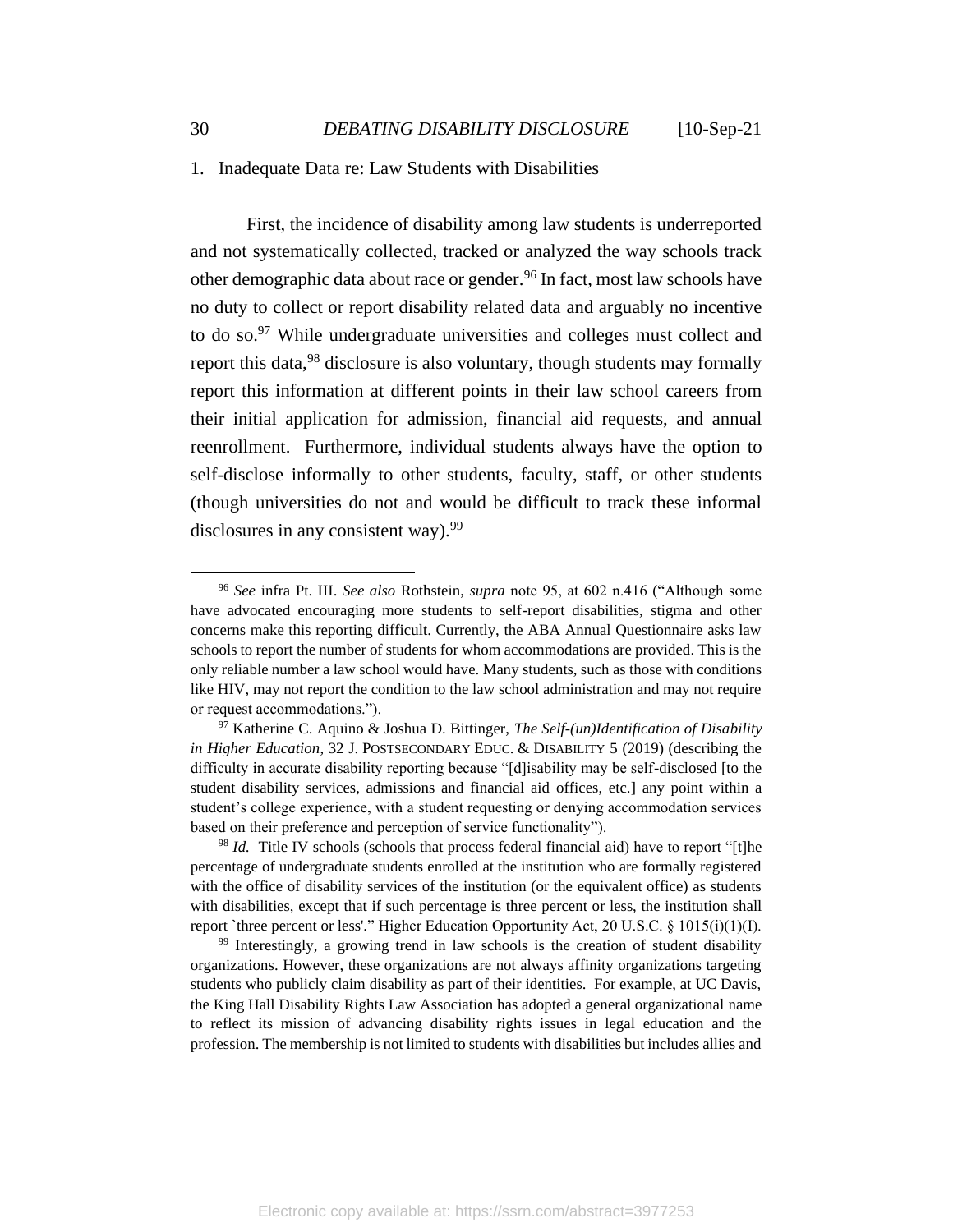In the absence of meaningful data on law students with disabilities, we can look to available data on college students with disabilities to get a sense of self-identification. The percentage of undergraduates who selfdisclosed having a disability in the 2015-2016 academic year was 19 percent overall: 19 percent for male students and 20 percent for female students.<sup>100</sup> Disaggregated data is also available with some differences in percentages of undergraduates with disabilities according to veteran status, age, dependency status, and race/ethnicity.<sup>101</sup> Of note, the percentage of postbaccalaureate students who reported having a disability (12 percent) was lower than the percentage for undergraduates  $(19$  percent).<sup>102</sup> Law professors, particularly

others interested in the substantive law in this area. Law students came together in 2016 to rename and redefine the goals of the organization. It was previously known as the "Law And Disability Society (LADS)" whose stated purpose was "to provide a forum to focus on disability law and resources for law students with disabilities." *Inactive Student Organizations*, UC DAVIS LAW STUDENTS ASSOCIATION, https://students.law.ucdavis.edu/lsa/student-organizations/inactive.html (last visited Jan. 14, 2021).

<sup>100</sup> *Fast Facts, Students with Disabilities*, NATIONAL CENTER FOR EDUCATION STATISTICS, https://nces.ed.gov/fastfacts/display.asp?id=60 (last visited Dec. 29, 2020) (based on U.S. Department of Education data collection).

<sup>101</sup> *Fast Facts, Students with Disabilities*, NATIONAL CENTER FOR EDUCATION STATISTICS, https://nces.ed.gov/fastfacts/display.asp?id=60 (last visited Dec. 29, 2020) (based on U.S. Department of Education data collection). For example, twenty-six percent of undergraduates who were veterans reported having a disability, compared to nineteen percent of undergraduates who were not veterans. *Id.* The percentage of undergraduates with disabilities was higher among those thirty and over (23 percent) than among those ages fifteen to twenty-three (18 percent). *Id.* Seventeen percent of those "dependent" undergraduates reported having a disability as compared to the percentages of those undergraduates who were married (21 percent) or unmarried (24 percent). *Id.* A lower percentage of undergraduates identifying as Asian reported having a disability (15 percent) than those undergraduates identifying as White (21 percent), Latinx (18 percent), and Black (17 percent). *Id.*

<sup>102</sup> *Fast Facts, Students with Disabilities*, NATIONAL CENTER FOR EDUCATION STATISTICS, https://nces.ed.gov/fastfacts/display.asp?id=60 (last visited Dec. 29, 2020) (based on U.S. Department of Education data collection); *see also Students with Disabilities Graduating from High School and Entering Postsecondary Education: In Brief*, EVERYCRSREPORT.COM (Jul. 10, 2017), https://www.everycrsreport.com/reports/R44887.html ("More recent data from the National Postsecondary Student Aid Study, examining a nationally representative sample of all students enrolled in postsecondary institutions in SY2011-2012, indicates that roughly 11%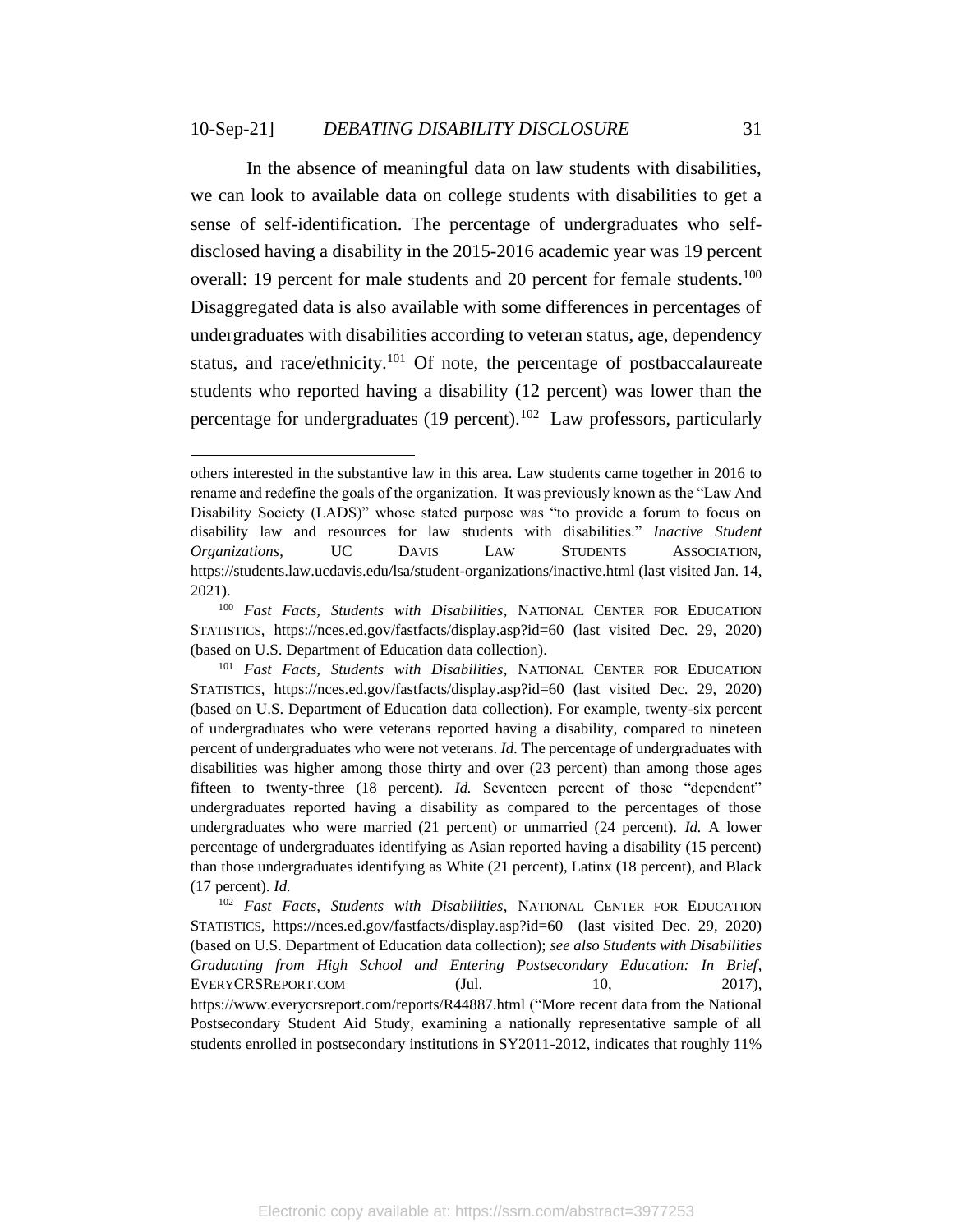those who teach disability law courses or openly disclose their own disabilities, report that students in their classes with disabilities often have less apparent disabilities but choose to selectively disclose to law professors because it is often perceived as a "safe space."<sup>103</sup>

### 2. Data re: Faculty with Disabilities

Second, the presumption is that faculty—with the narrow exception of those near, at, or beyond retirement age—do not have disabilities.<sup>104</sup> Consider the institutional resources available for students with disabilities on college and university campuses: for example, student support offices, university funded student organizations, student-specific disability social events, and in law schools, the addition of on-site, dedicated mental health professionals, mindfulness classes (including meditation and yoga), and, of course, "puppy day." These resources tend to be more established (even if underutilized) for consumers of legal education then they are for consumers of post-secondary education.<sup>105</sup> For faculty with disabilities, structural support services are much less developed and institutionalized—e.g., they may fall under disparate employee benefit and health insurance programs such as mental health counseling.

The absence of structural support for faculty with disabilities in legal education led a group of law faculty with disabilities and their allies to organize an ad hoc committee and seek formal recognition as an affinity group through the Association of American Law Schools (AALS). The idea

of all undergraduates and 5% of all post-baccalaureate students self-identify as having a disability...."). Again, there is no one consistent data bank or mandate to collect (and how to collect) this data.

<sup>103</sup> *See, e.g., A Profile of a Visiting Law Professor Carrie Basas in Diversity and the Bar*, THE DAILY (Aug. 1, 2011), https://thedaily.case.edu/a-profile-of-visiting-lawprofessor-carrie-basis-in-diversity-the-bar/.

<sup>104</sup> Leslie Pickering Francis & Anita Silvers, *No Disability Standpoint Here!: Law School Faculties and the Invisibility Problem*, 69 U. PITT. L. REV. 499, 508 (2008).

<sup>105</sup> Stephanie L. Kerschbaum et al., *Disability, Disclosure, and Diversity*, *in* NEGOTIATING DISABILITY: DISCLOSURE AND HIGHER EDUCATION 2 (Stephanie L. Kerschbaum et al., eds., 2017) [hereinafter, "DISABILITY DISCLOSURE"].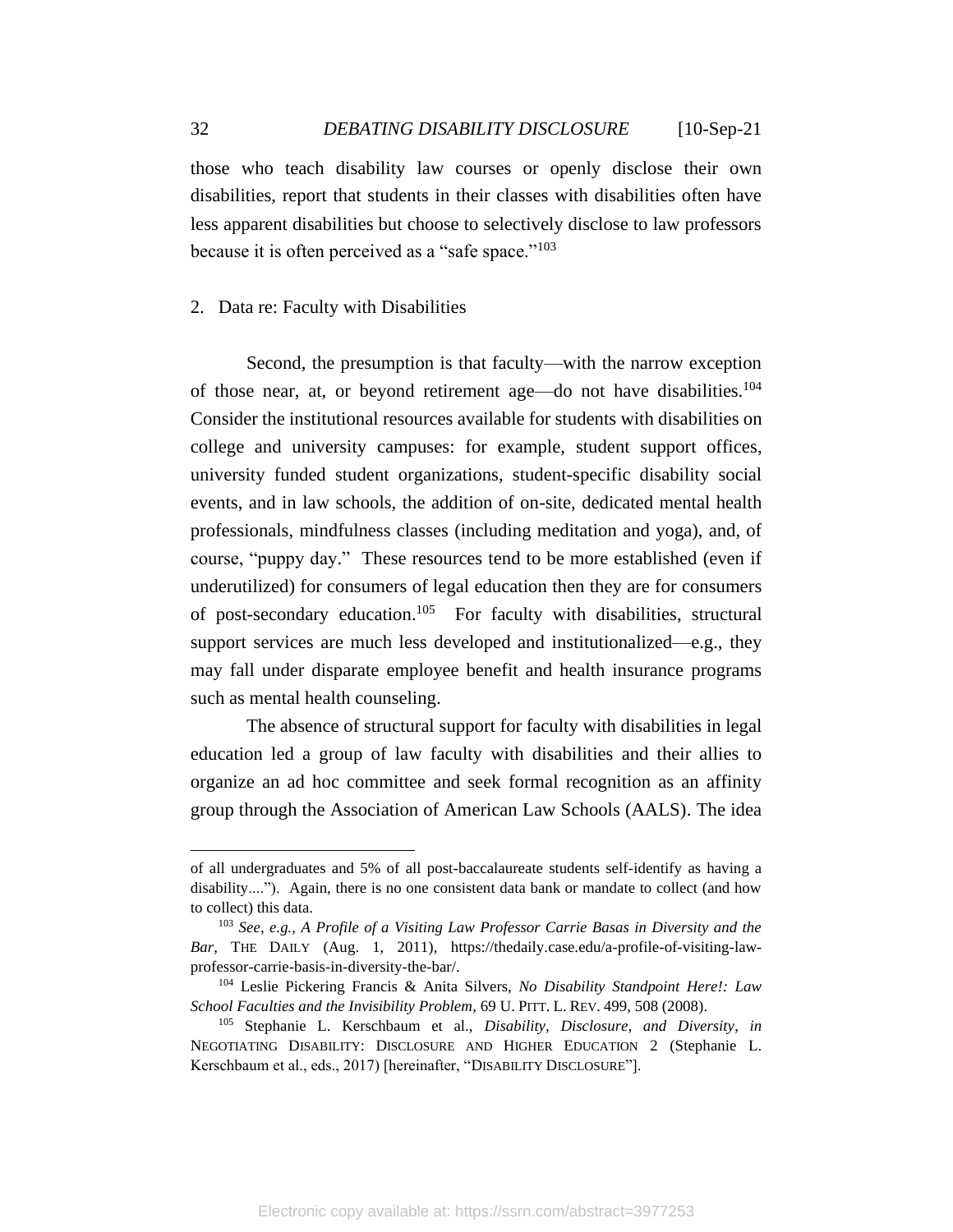took shape during the AALS Annual Conference in January 2020 in Washington, D.C. A packed room of law professors with disabilities and allies discussed issues motivating their collective interest in critical issues facing disabled law faculty such as accommodations at AALS meetings, centralized AALS programming guidelines on accessibility and inclusion, and accommodations for the annual law faculty hiring conferences.<sup>106</sup> A central goal of this group would be to establish institutional pathways for data collection and dissemination about law faculty with disabilities. To get a sense of the interest, when the ad hoc committee met in Washington, D.C. in January 2020, the room was packed with individuals quite diverse in terms of age; connection to disability (identity as a person with a disability or an ally); career level; race, ethnicity, and nationality; gender; law school; and geographic region. Many attendees commented that their preconceived notions of who would attend were radically different (most expected the room to look predominantly white, male, and near retirement age).

Ultimately, an ad hoc committee petitioned for and recently received formal recognition from the AALS as an affinity group distinct from the AALS Section on Disability Law, which is dedicated to the study and discussion of substantive disability law.<sup>107</sup> The Section on Law Professors with Disabilities and Allies' stated mission is "to provide a forum for the discussion of matters of common concern to law professors with disabilities and their allies, to put on programming related to the same, and to provide a forum for the recognition and celebration of the accomplishments of law professors with disabilities."<sup>108</sup>

<sup>106</sup> Many thanks to Professors Katherine MacFarlane, Katie Eyer, Megan Wright, Stacey Tovino, Pamela Foohey, and Nicole Porter and others for their work on organizing efforts to create and lead this new AALS Section.

<sup>&</sup>lt;sup>107</sup> The AALS approved the charter on May 21, 2021. AALS, Section on Law Professors with Disabilities and Allies, at https://www.aals.org/sections/list/section-on-law-professorswith-disabilities-and-allies/.

<sup>108</sup> Id.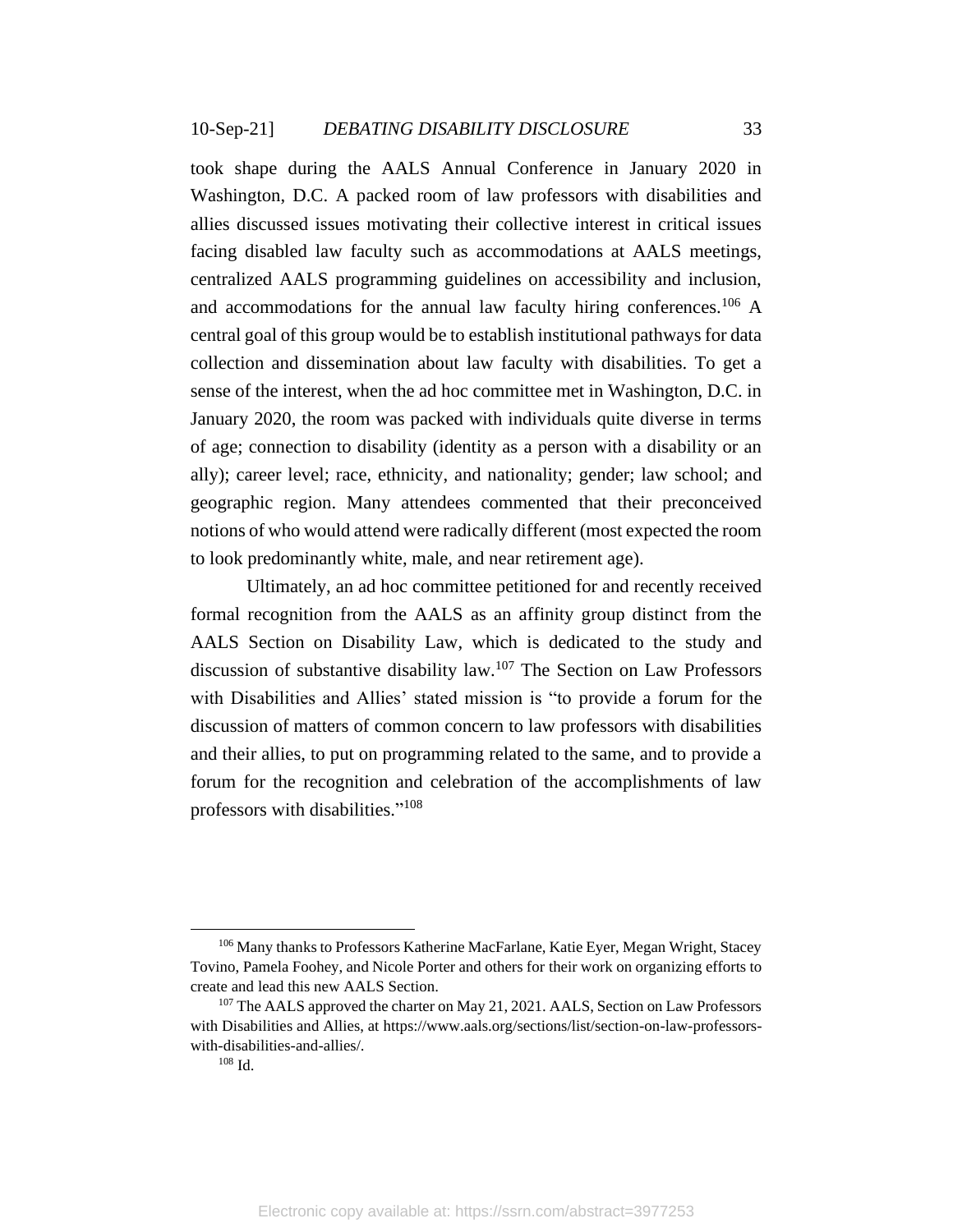#### *C. Intersectional and Temporal Considerations*

<span id="page-34-0"></span>The disclosure of one's disability does not take place in a void, apart from other people or apart from other identities held by the individual. The work of critical race scholars calls for a more nuanced examination of discrimination experienced by people who sit at the intersection of multiple marginalized identities. For example, Professor Kimberlé Crenshaw's work on intersectionality tells us that a disabled Latina may experience discrimination distinct in nature or quality from a nondisabled Latina or a disabled Latino. Consider the following reflection on intersectionality:

Your identities as a person of color, a woman, a person with a disability, and a law professor [or law student] each bring with them ever-changing challenges and opportunities. No matter how you see yourself, others may be socialized to see you only through one or more of these lenses. It's not always clear which one is dominant at any given moment. Being a member of more than one marginalized group can mean that the specific, compound nature of the discrimination you face is never fully addressed. <sup>109</sup>

Disability disclosure happens at the intersection of multiple identities.<sup>110</sup> Although we may not often consider class in discussions of disability intersectionality, economic insecurity, along with disability and other identities, can complicate disclosure in higher education. Disability studies scholar Ellen Samuels describes the interactional nature of disclosure:

[W]hile in our ideal scenarios the disabled person should be able to simply disclose their disability status and be recognized and perhaps

<sup>109</sup> LAWYERS, LEAD ON: LAWYERS WITH DISABILITIES SHARE THEIR INSIGHTS, *supra*  note 75, at 70.

<sup>110</sup> *See, e.g.,* Ellen Samuels, *Passing, Coming Out, and Other Magical Acts*, *in* NEGOTIATING DISABILITY: DISCLOSURE AND HIGHER EDUCATION (Stephanie L. Kerschbaum et al. eds., 2017).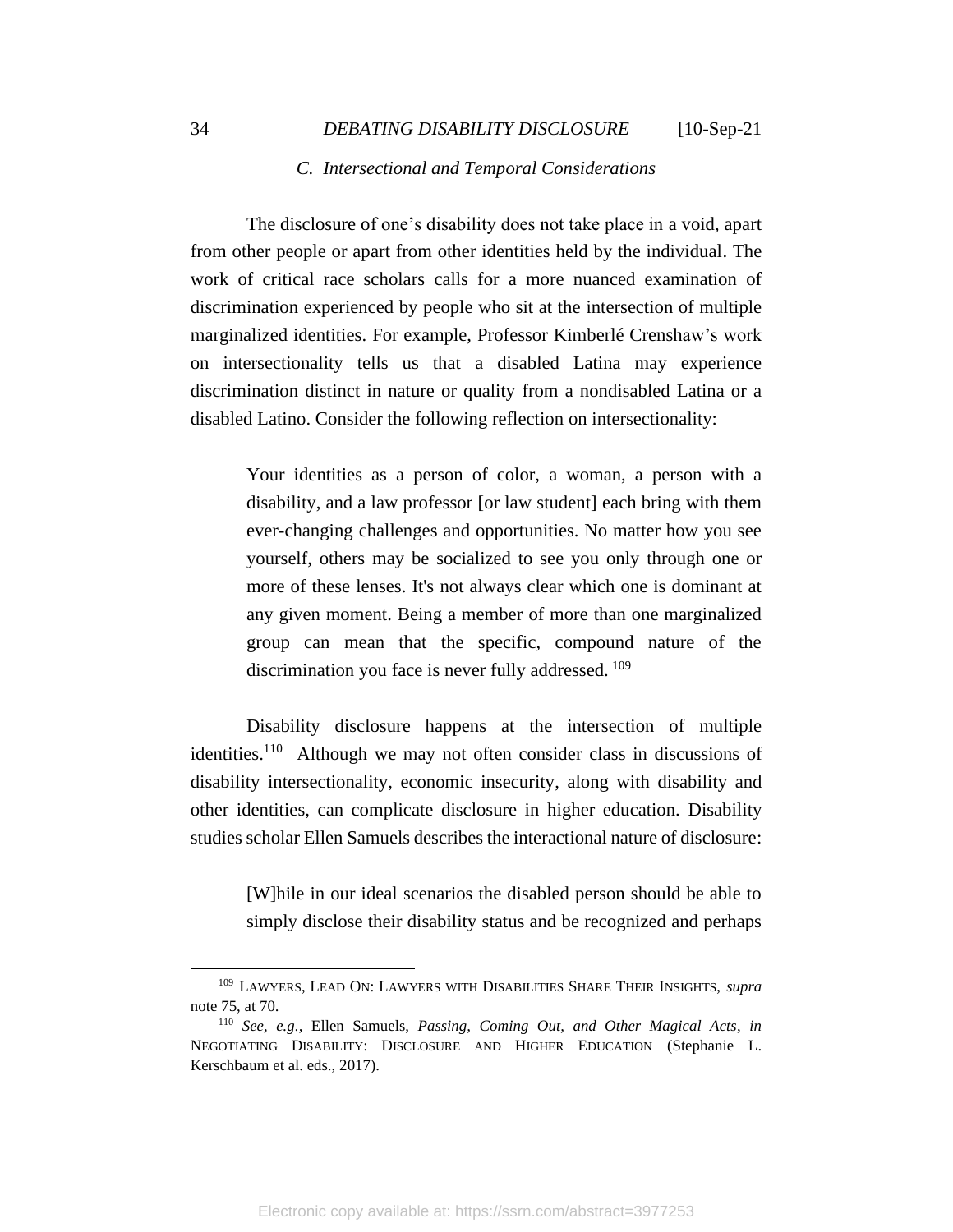accommodated, such disclosures do not take place in a vacuum. Rather, they are issued into a complex representational realm in which each person at the other end of disclosure tends to do their best to fit the revealed identity into a preexisting matrix of meanings and assumptions.<sup>111</sup>

While certainly true that this experience is person to person, it takes place in the shadow of preexisting social norms of disability that are repeatedly reinforced by institutions, including those of the legal profession and legal education.

Finally, the disclosure of disability identity is not a singular, isolated moment. Rather than a "once-and-for-all action," disclosure is "a process of continuously, in a variety of settings and contexts, performing and negotiating disability awareness and perceptibility."<sup>112</sup>

### III. NORMATIVE RECOMMENDATIONS

<span id="page-35-1"></span><span id="page-35-0"></span>Where do we go from here? This Part outlines a few examples of legal and policy priorities.

## *A. Data*

Data matters. Without a better understanding of the scope of disability in legal education, we cannot fully identify the problem we are trying to solve. What are the most critical barriers for students seeking to access legal education and enter the legal profession? Answering these questions requires an understanding of how many students identify as disabled and more information about the nature of their disabilities. It is also important to collect other demographic data such as race/ethnicity, income, undergraduate institutions and, for law professors, information on the scope of disability and impairments that can be reasonably accommodated. Longitudinal studies can

 $111$  *Id.* 112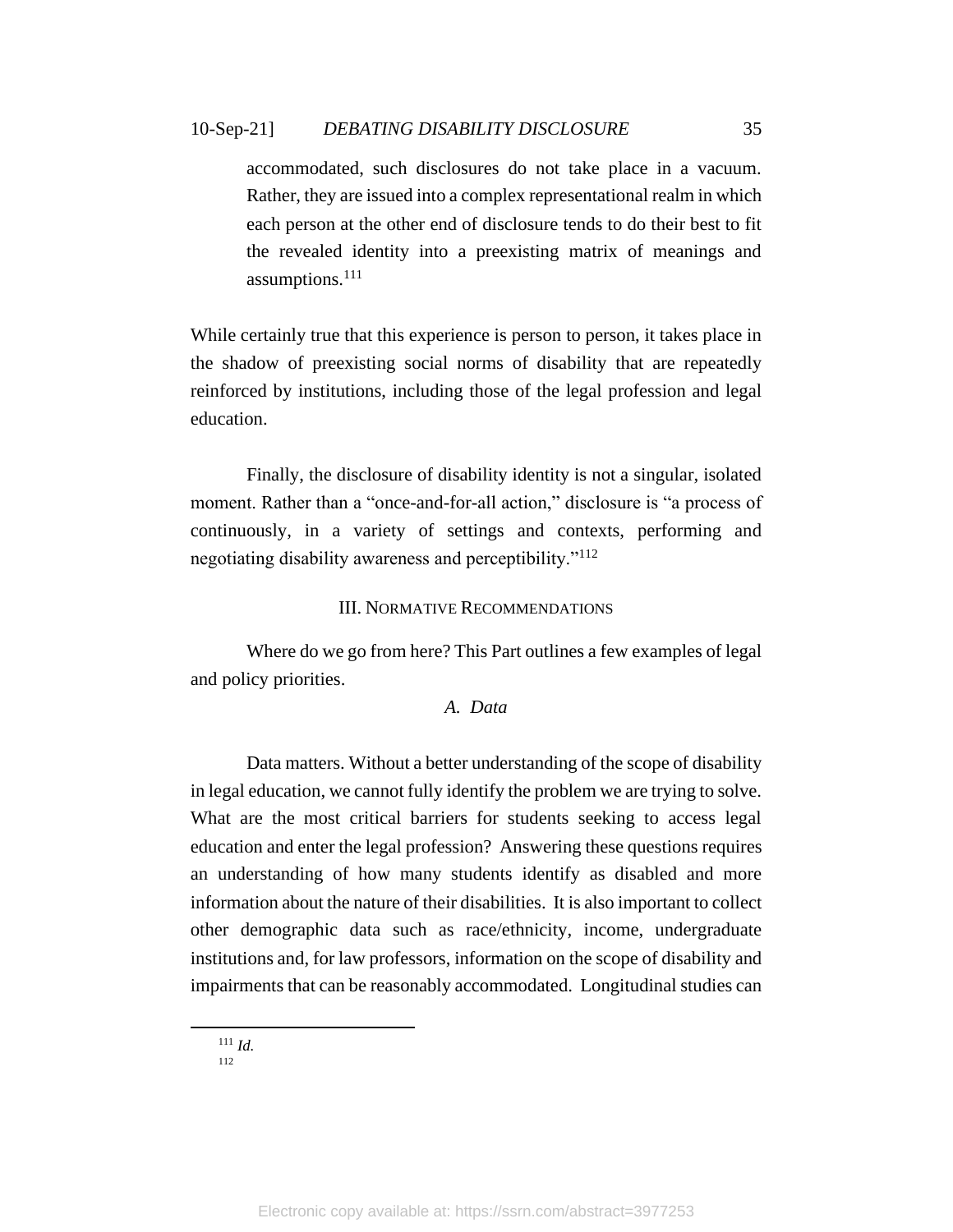help track faculty through the hiring and tenure processes as well as posttenure promotions, course evaluations, and service requirements (formal and informal) across different time periods.

## *B. The Personal is the Political*

<span id="page-36-0"></span>Disability identity is personal *and* political. It is more than the sum of a person's medical information. Identity is personal but it is also collective and for historically marginalized groups, the collective matters with respect to normative change. This does not mean that we should not respect individual agency; instead, it suggests that true agency requires informed decision-making on the risks and benefits associated with non-disclosure *as well as* those associated with disclosure. In *Framing Disability*, Professor Elizabeth Emens examines decisional moments when nondisabled people deeply engage with disability.<sup>113</sup> She argues that we ought to invest in the production of positive, more balanced information about the lives of people with disabilities. Professor Emens offers genetic testing as an example of a decision point that implicates disability and explains how genetic testing and counseling tends to focus on misconceptions about living with a disability. She notes that the empirical research shows that the lives of people with disabilities are not any less happy than those of nondisabled people, contrary to existing perceptions. Including more balanced information to parents, she suggests, will lead to better decisions less motivated by disability discrimination. Similarly, disability disclosure is an important decisional point that demands more balanced information available to the individual, legal institutions, and the profession on the benefits of disclosure.

### *C. Beyond Individual Conceptions of Privacy*

<span id="page-36-1"></span>There is a collective interest in information about disability identity beyond the individual, as I have argued in this Article. When conversations

<sup>113</sup> Elizabeth F. Emens, *Framing Disability*, 2012 U. ILL. L. REV. 1383, 1383-89 (2021).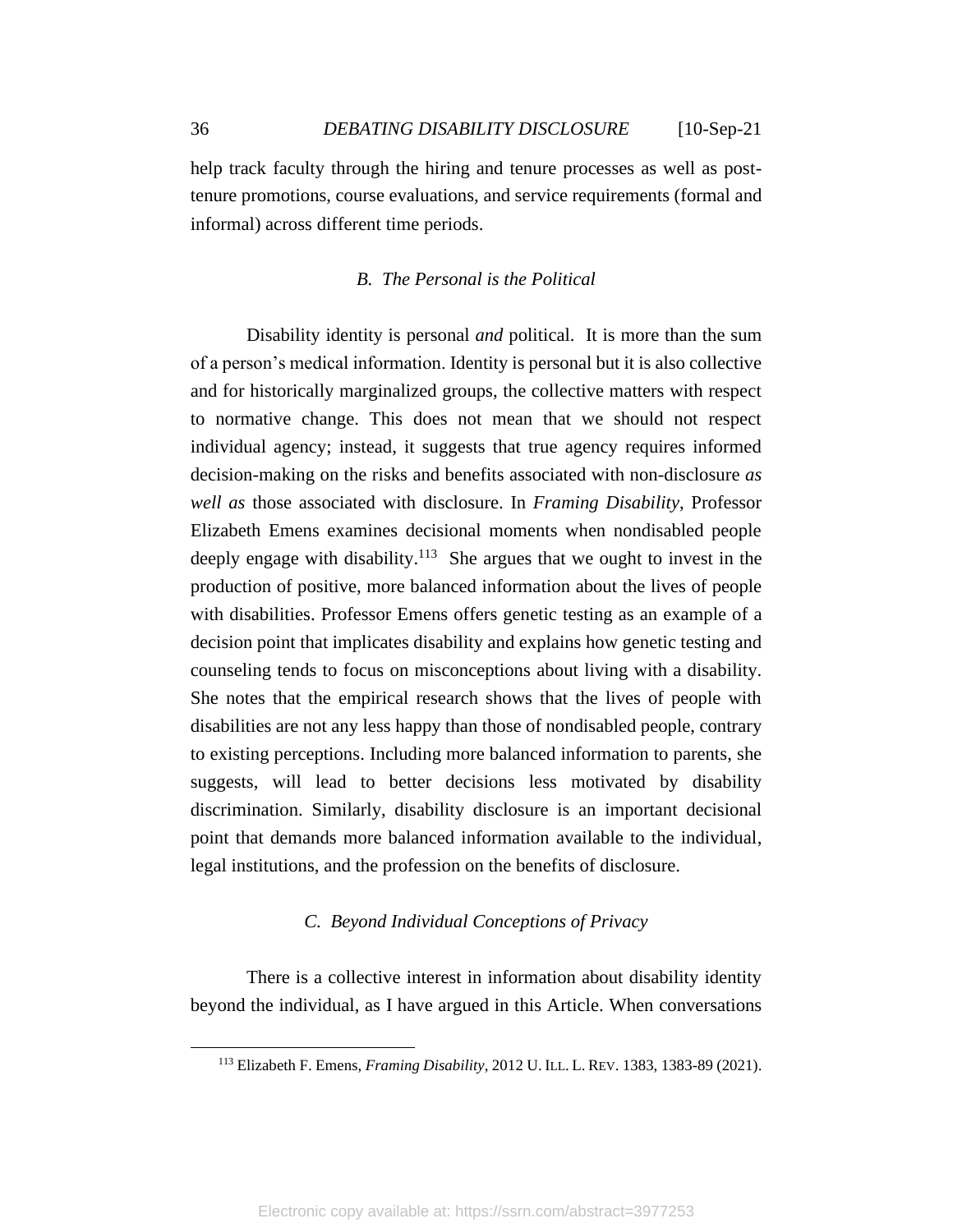are limited to individual interests, we are missing a big part of the puzzle. This information can help make better choices about the allocation of increasingly limited resources in higher education. As individual claims to disability identity<sup>114</sup> increase, we will more easily identify possibilities for universal design in the classroom as well as throughout legal education.<sup>115</sup> For example, imagine a situation where a student with attention difficulties requests an individual accommodation to make an audio recording or receive a video recording of every class session. One solution is to grant his individual accommodation. Assume another eight students in the classroom have requested similar accommodations and have engaged in the interactive process with the student disability services office. Each student can be provided with a recording device or the faculty member might agree to record and post the audio/video for all students as the default. If this is the default, then not only will the students with formal accommodations benefit without having to jump through the administrative hoops associated, but other students in the room with attention difficulties but without formal accommodations (those who may or may not have official diagnosis and evaluations) will benefit as will the students without attention difficulties who may be visual or auditory learners.

<sup>114</sup> *See, e.g.*, Peter Blanck & M. Rotella, *Universal Design's Positive Return on Investment and Social Impact: The Mary Free Bed YMCA Living Laboratory and Study*, NUMBERS MAGAZINE (Nov. 3, 2017) at 22; Peter Blanck & M. Rotella, *Universal Design and People with Disabilities: "Destiny Arms," a Global Universal Design Commission Living Laboratory*, NUMBERS MAGAZINE (March 21, 2017) at 19; *see also* Donald H. Stone, *The Least Restrictive Environment for Providing Education, Treatment, and Community Services for Persons with Disabilities: Rethinking the Concept*, 35 TOURO L. REV. 523 (2019) (general discussion of disability education).

<sup>115</sup> Professor Ruth Colker's work provides a nuanced analysis of universal design as prescriptive for disability discrimination. *See, e.g*., Ruth Colker, *Test Validity: Faster Is Not Necessarily Better*, 49 SETON HALL L.REV. 679 (2019) (arguing that speed does not correlate with greater success in the legal profession and recommending the elimination of time restrictions on the LSAT as a universal design and a structural antidiscrimination remedy that is empirically sound) and *Symposium: Universal Design: Stop Banning Laptops!*, 39 CARDOZO L. REV. 483, 483 (2017) (arguing against laptop bans and offering universal designs as alternative approaches).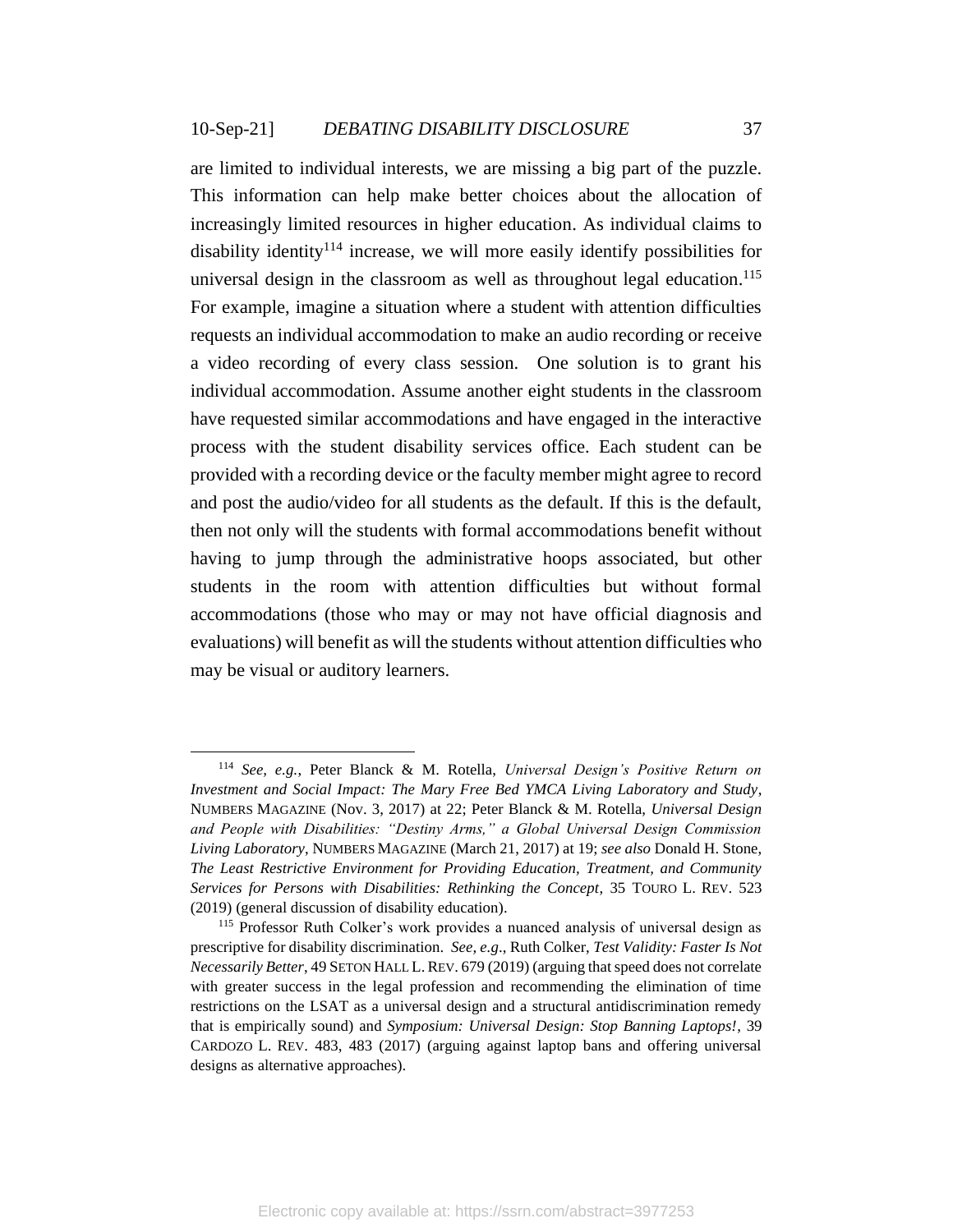This approach is not without drawbacks or objections. For example, some faculty may wish to support students with disabilities in the classroom and still raise legitimate concerns about the widespread availability of recordings. Recording class lectures and discussions may chill speech for both students and professors. Students may feel less free to engage with less politically popular arguments, a concern shared by some professors. In addition, faculty may not wish to have their proprietary pedagogical approach or content in a shareable form beyond the individual student or group of students.

## *D. #RepresentationMatters*

<span id="page-38-0"></span>Disability representation matters. Legal scholars and empiricists have persuasively argued (to the Supreme Court, nonetheless)<sup>116</sup> that diversity in law schools has a positive, desirable (and measurable) impact on legal education in the context of race.<sup>117</sup> I will not make the case for disability as a laudable form of diversity in legal education in this Article (though I most certainly agree that disability should be treated as desirable on par with other axes of diversity).<sup>118</sup> Instead, I will simply point out that successful pipeline programs for disabled students (college to law school and law school to the profession) should also invest in pipeline programs to mentor and support

<sup>116</sup> *See* Grutter v. Bollinger, 539 U.S. 306 (2003).

<sup>117</sup> *See, e.g.,* Kevin R. Johnson, *The Importance of Student and Faculty Diversity in Law Schools: One Dean's Perspective*, 96 IOWA L. REV. 1550 (2011) (advancing the case for student and faculty diversity in law schools and citing to research studies supporting the claim that diversity adds value to legal education)

<sup>&</sup>lt;sup>118</sup> My scholarship overall makes the case for why we ought to encourage disability disclosure, track, and study this data in legal education and the profession. Further discussion of disability as diversity is beyond the scope of this Article. In mid-May 2021, the American Bar Association's Council of the Section of Legal Education and Admissions to the Bar approved for Notice and Comment proposed revisions to several standards including Standard 206 on diversity and inclusion to include 'disability.' Should this standard be revised accordingly, there may be greater incentives for law schools to actively value and collect data on students, faculty, and staff who identify as people with disabilities. https://www.americanbar.org/content/dam/aba/administrative/legal\_education\_and\_admissi ons\_to\_the\_bar/council\_reports\_and\_resolutions/comments/2021/21-may-notice-andcomment-standards-205-206-303-507-508.pdf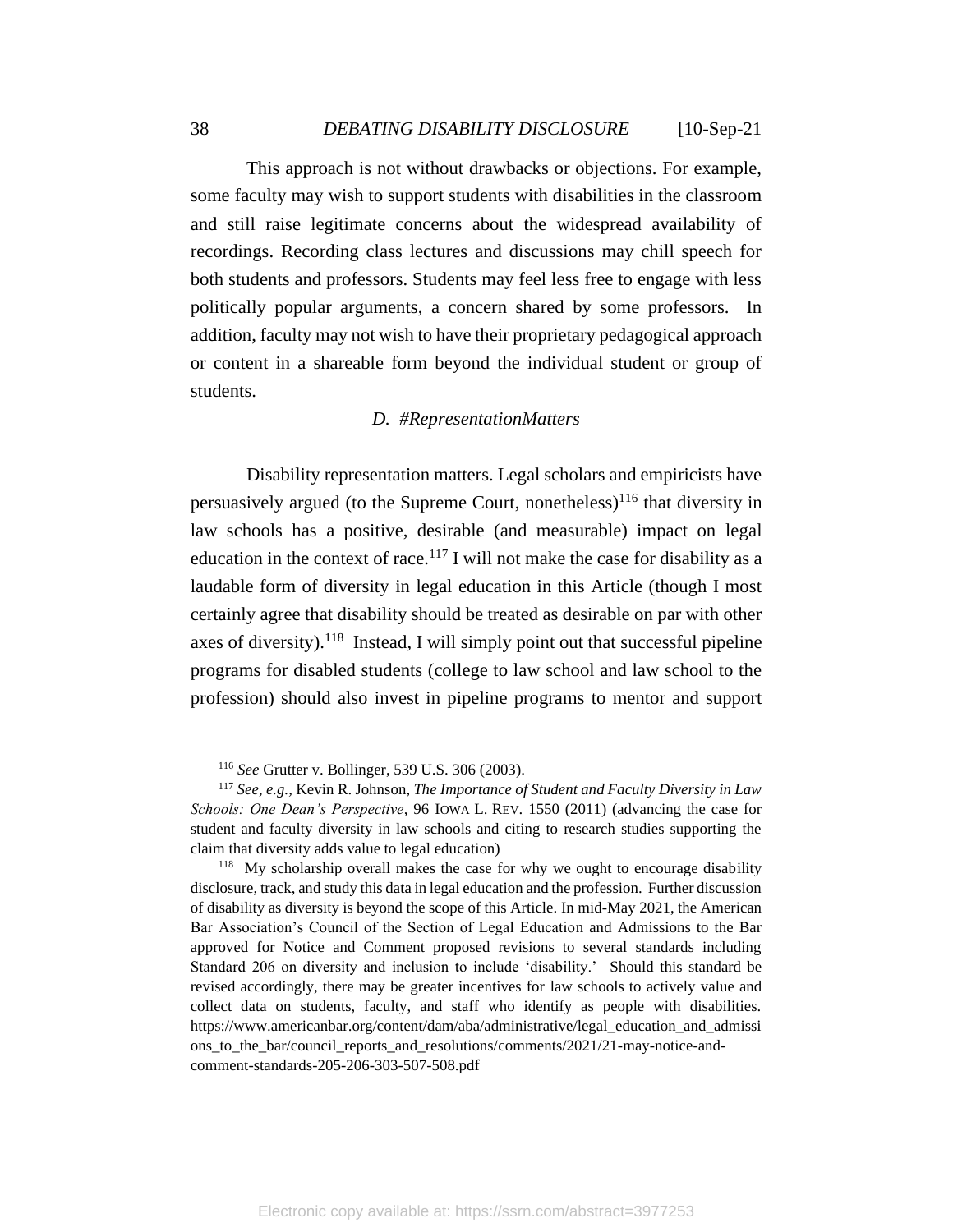disabled law students to enter legal academia. The presence of faculty who publicly claim disability not only allows disabled law students opportunities to embrace their own identity and possible mentorship, but disabled faculty also model a career path.

Interestingly, the presence of disabled faculty, students, and staff on campus may offer support for disability organizing and movement building. "Although people who find themselves in subordinate positions can attempt to construct positive identities for themselves in their struggles to gain recognition, it is often the dominant regimes of the powerful that dictate the identity game to them based on a rigged and stacked text."<sup>119</sup> Students have successfully constructed positive conceptions of their disability identity where they were able to build connections with others based on "interdependence and validation."<sup>120</sup>

Efforts to increase the number of law students with disabilities necessarily requires attention to diversification of both law faculties and the legal profession. In the end, the success of all three endeavors touches the disability disclosure debate—what kind of culture allows students and faculty to publicly identify as a people with disabilities? These students become lawyers and the next generation of mentors in the profession.<sup>121</sup> "The teaching and research arm of our profession has a critical role in determining how justice will be done and what our legal system will look like in the

<sup>119</sup> STEPHANIE L. KERSCHBAUM ET AL., DISABILITY DISCLOSURE, *supra* note 105, at 84. (citation omitted).

<sup>120</sup> *Id.*

<sup>121</sup> *See, e.g.*, MEERA E. DEO, UNEQUAL PROFESSION, RACE AND GENDER IN LEGAL ACADEMIA (2019); Meera E. Deo, *Trajectory of a Law Professor*, 20 MICH. J. RACE & L. 441 (2015) (discussing barriers that women of color law faculty members face when working towards leadership positions); Meera E. Deo, *Intersectional Barriers to Tenure*, 51 U.C. DAVIS L. REV. 997 (2018) (discussing barriers that women of color law faculty members face in seeking tenure); Meera E. Deo, *Looking Forward to Diversity in Legal Academia*, 29 BERKELEY J. GENDER, L. & JUST. 352 (2014) (proposing that future research empirically investigate faculty diversity); Meera E. Deo, *A Better Tenure Battle: Fighting Bias in Teaching Evaluations*, 31 COLUM. J. GENDER & L. 7 (2015) (discussing the impact of bias on teaching evaluations of law faculty women of color).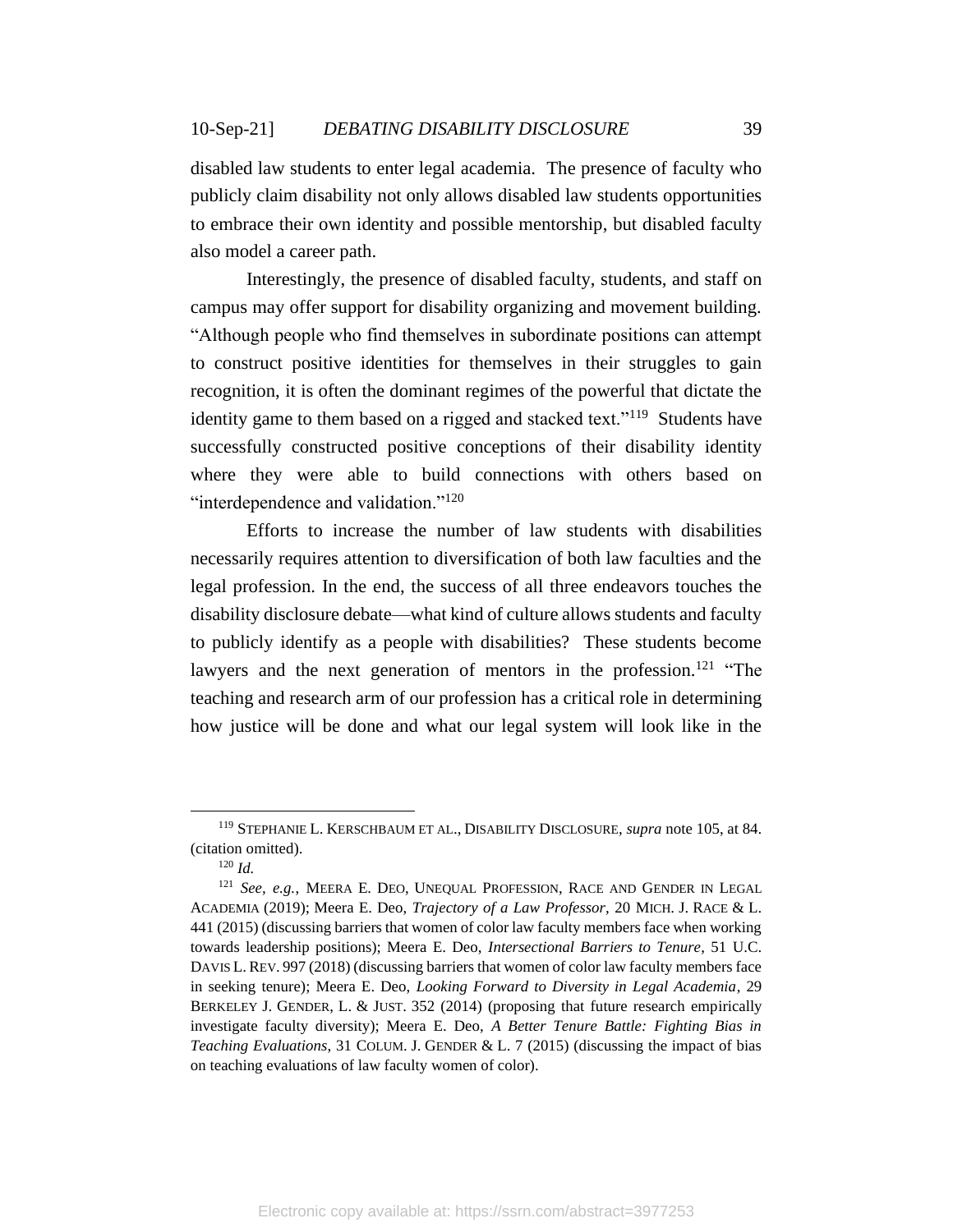coming decades. . . .If the legal system is to be reshaped, one would hope that legal educators will be among the principal architects."<sup>122</sup>

#### **CONCLUSION**

<span id="page-40-0"></span>The words of autistic graduate student Alyssa Hillary offer an apt conclusion and further food for thought:

*Disabled students are inconvenient. How varies by disability. The student who uses a wheelchair takes up more space in the hall. The student who is blind needs braille textbooks, a screen reader, maybe both.*

*Because these disabilities are visible, are obvious, something is done (not necessarily something good- exclusion is often the thing.)*

*They get their wheelchair, or they get their braille, or they get sent to a special school where everyone is blind and everyone uses braille and it's not even a special accommodation.*

*You can't pretend it doesn't exist simply because it is inconvenient to deal with. You decide to do nothing about it, but you can't pretend it's not there.*

*Autistic? Depressed? OCD? They don't want to deal with that. So it just doesn't exist. We don't have those problems here. They do, of course, but they pretend it's not there.*

*With no obvious difference, nothing you can see that says there is something different, they can pretend. They can pretend that we are making things up. They can pretend that we are just being difficult.*

<sup>122</sup> Harry T. Edwards, *The Role of Legal Education in Shaping the Profession*, 38 J.L. ED. 285, 285-86 (1988).